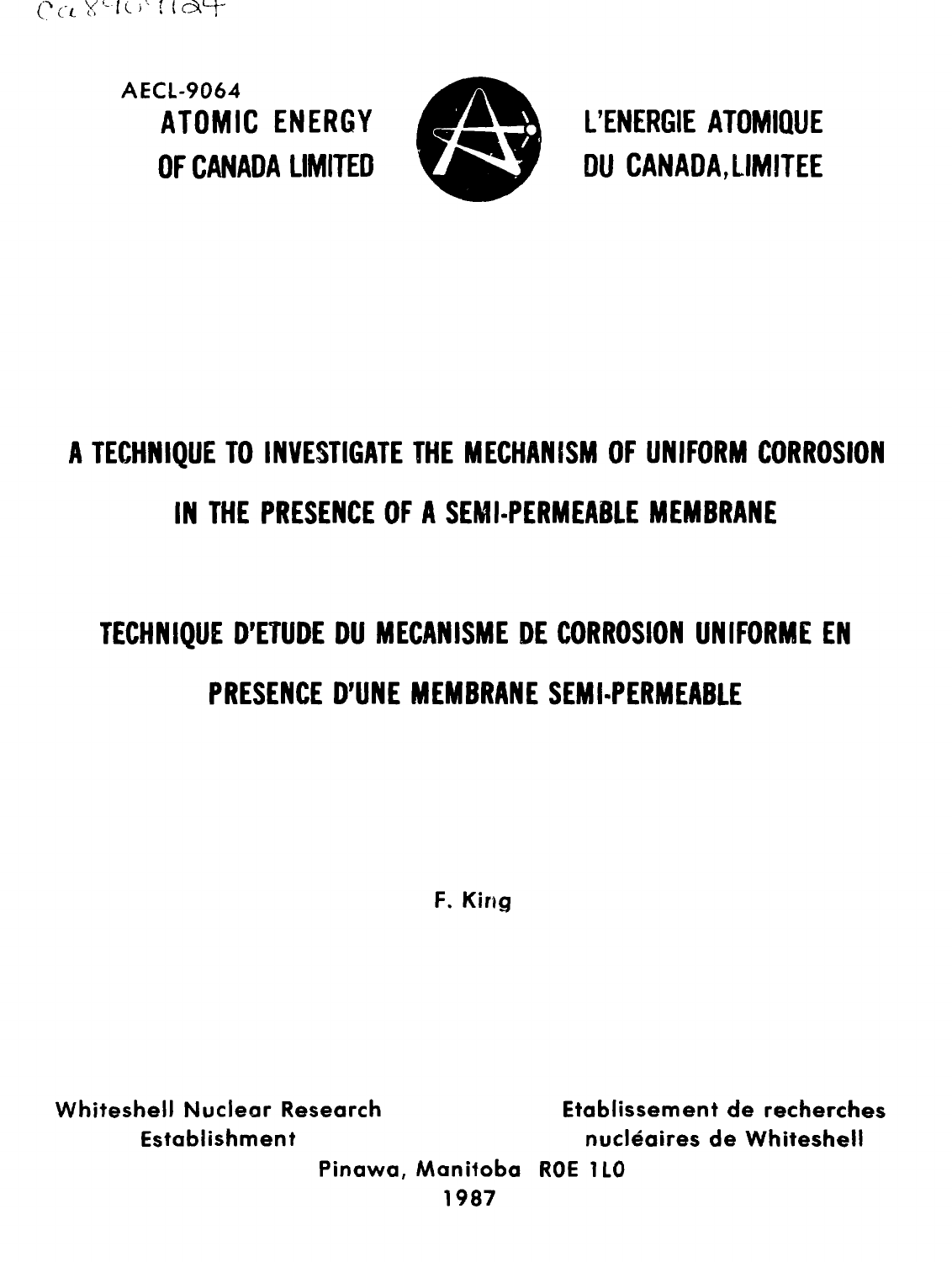Copyright © Atomic Energy of Canada Limited, 1987

Ŷ.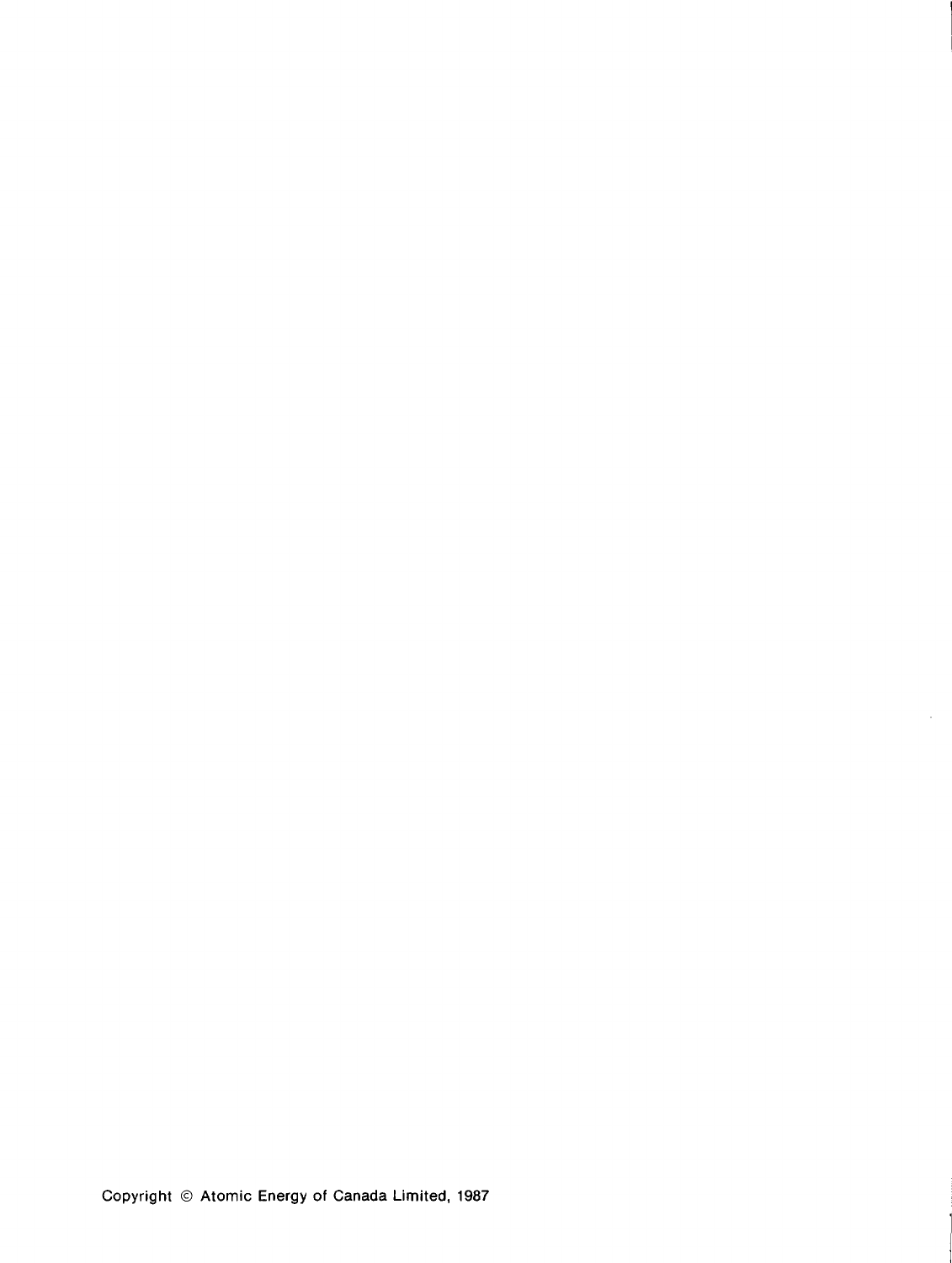### **ATOMIC ENERGY OF CANADA LIMITED**

# **A TECHNIQUE TO INVESTIGATE THE MECHANISM OF UNIFORM CORROSION IN THE PRESENCE OF A SEMI-PERMEABLE MEMBRANE**

**by**

**F. Kin g**

Whiteshell Nuclear Research Establishment Pinawa, Manitoba ROE 1LO 1987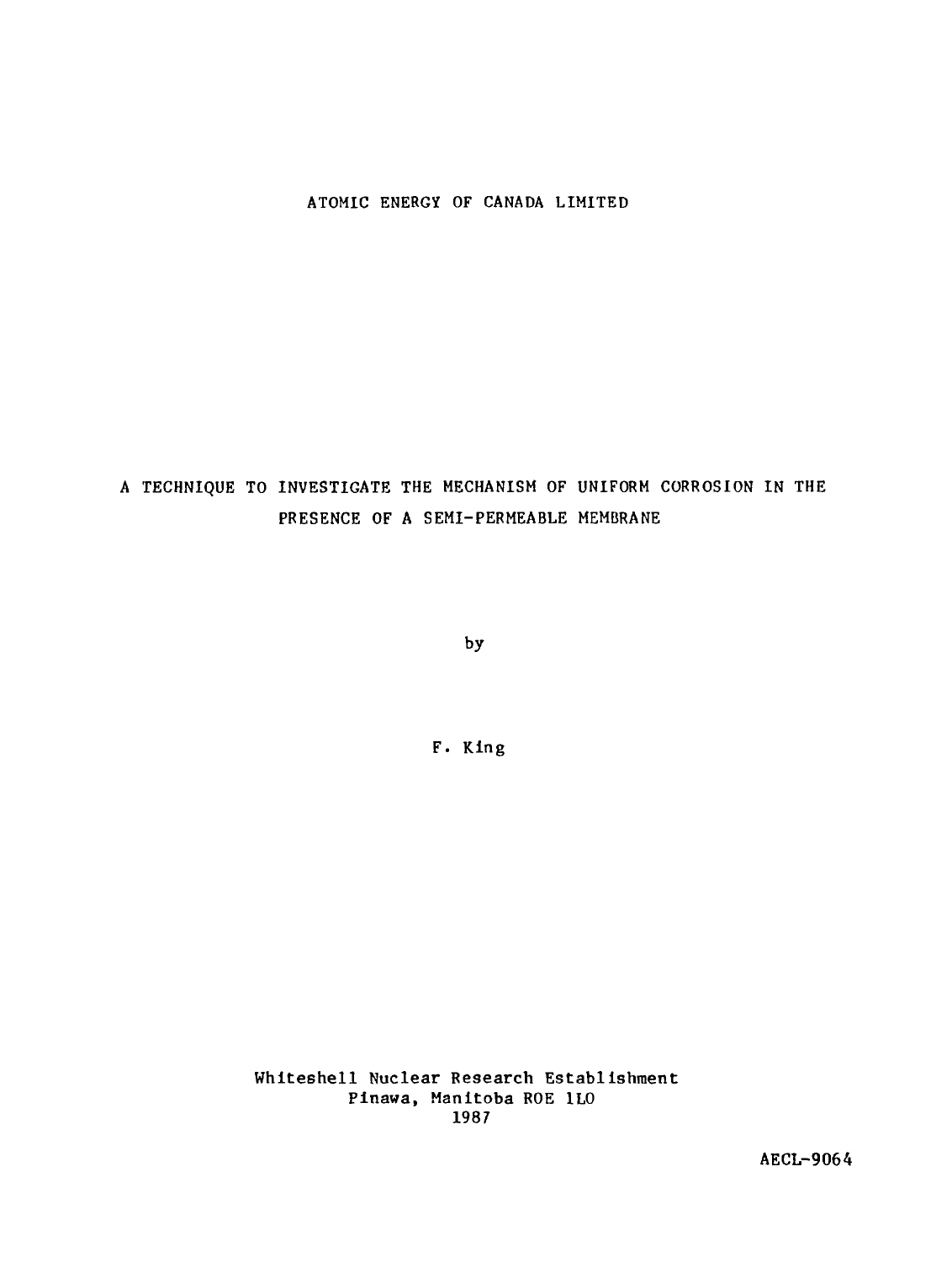### TECHNIQUE D'ÉTUDE DU MÉCANISME DE CORROSION UNIFORME EN PRÉSENCE D'UNE MEMBRANE SEMI-PERMÉABLE

par

F. King

### RÉSUME

On décrit une technique d'étude du mécanisme de corrosion uniforme en présence d'une membrane semi-perméable. On considère trois degrés possibles de détermination de la vitesse pour la demi-réaction anodique et la demi-rêaction cathodique: la migration de l'espèce à travers la couche de diffusion entre la masse et la solution, la migration de l'espèce 3 travers la membrane et la réaction êlectrochiraique elle-même. La technique repose sur la mesure du potentiel de corrosion, E<sub>CORR</sub>, d'une rotrode en régime permanent. La variation de  $E_{CORR}$  en fonction de la concentration de l'oxydant, de l'épaisseur de la couche de diffusion et de l'épaisseur de la membrane sert à identifier le degré de détermination de la vitesse pour chaque demi-réaction.

On devrait employer cette technique pour étudier le comportement sous corrosion des matériaux à retenir pour les conteneurs d'évacuation des déchets nucléaires. La compréhension du mécanisme de corrosion uniforme permettra de prédire avec confiance le comportement à long terme de ces conteneurs.

> L'Énergie Atomique du Canada, Limitée Établissement de recherches nucléaires de Whlteshell Plnawa, Manitoba ROE 1L0 1987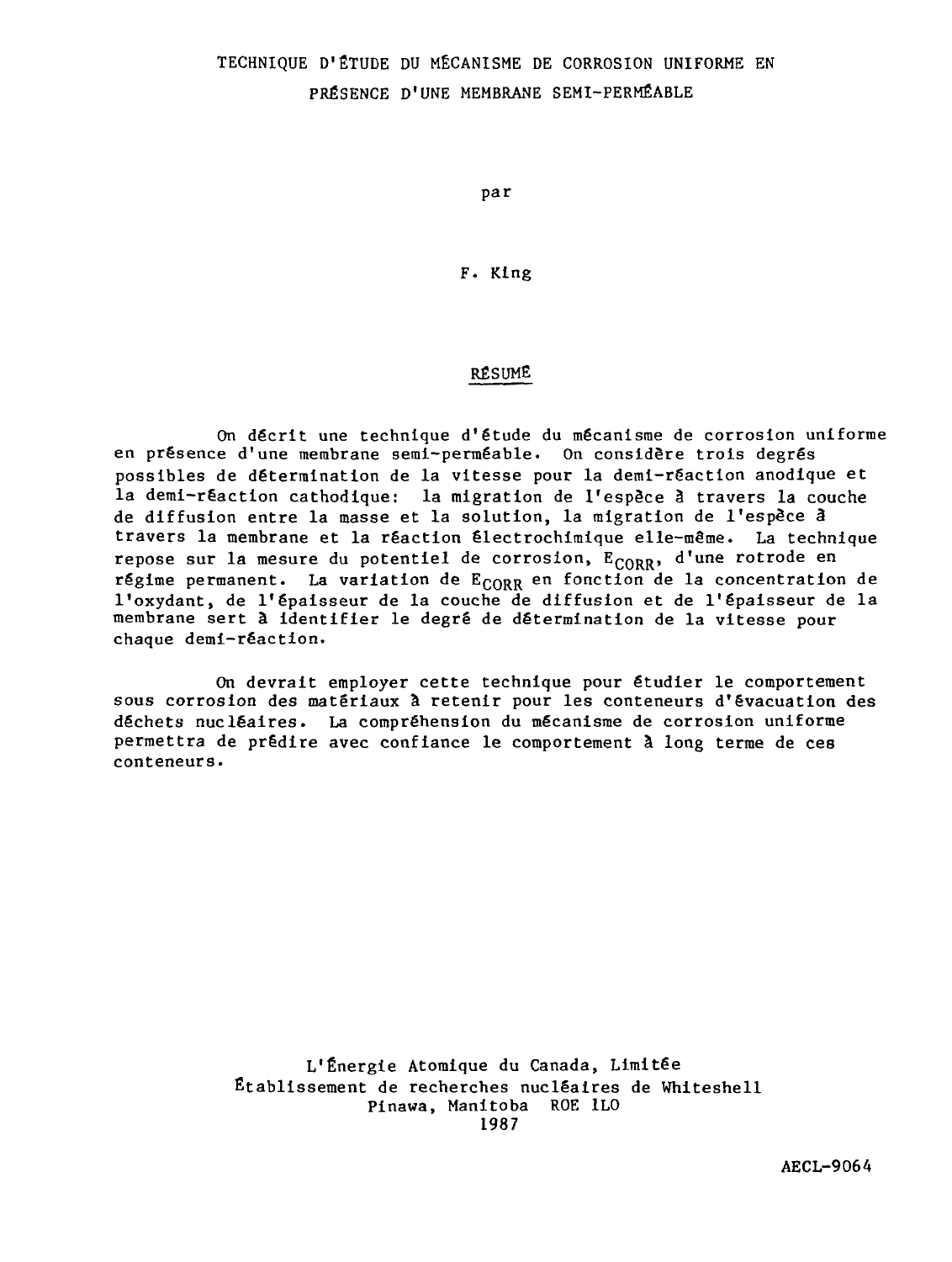### A TECHNIQUE TO INVESTIGATE THE MECHANISM OF UNIFORM CORROSION IN THE PRESENCE OF A SEMI-PERMEABLE MEMBRANE

by

### F. King

### ABSTRACT

A technique to investigate the mechanism of uniform corrosion in the presence of a semi-permeable membrane is described. For both the anodic and cathodic half-reactions three possible rate-determining steps are considered: transport of species through the bulk solution diffusion layer, transport of species through the membrane and the electrochemical reaction itself. The technique is based on the measurement of the corrosion potential,  $E_{CORR}$ , of a rotating disc electrode under steady-state conditions. The variation of  $E_{\text{comp}}$  with the oxidant concentration, the thickness of the diffusion layer and the membrane thickness is used to identify the ratedetermining step for each half-reaction.

This technique should be of use in the study of the corrosion behaviour of candidate materials for nuclear waste disposal containers. An understanding of the mechanism of uniform corrosion will enable confident predictions to be made concerning the long-term behaviour of such containers.

> Atomic Energy of Canada Limited Whiteshell Nuclear Research Establishment Pinawa, Manitoba ROE 1L0 1987

> > AECL-9064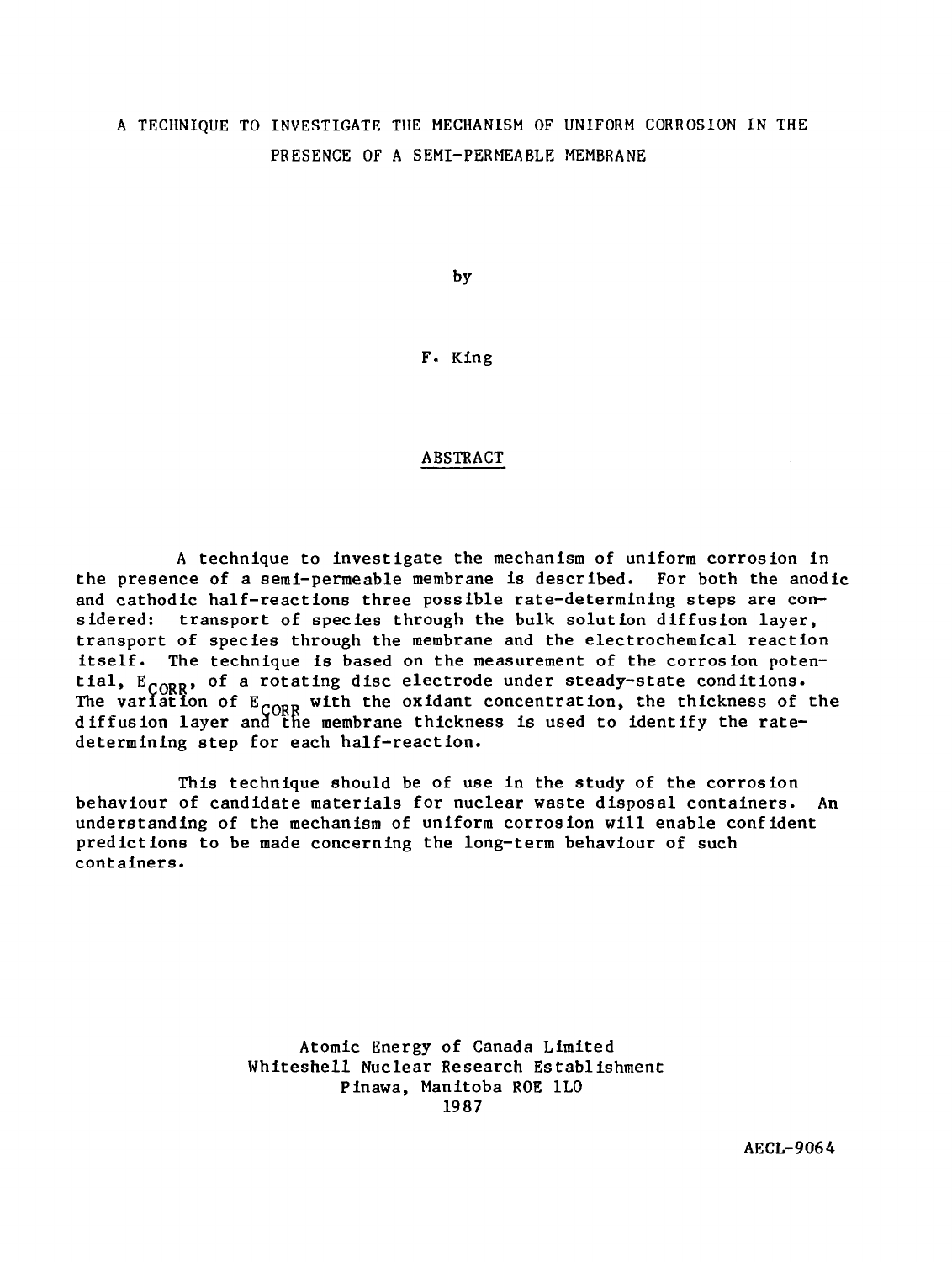### **CONTENTS**

|    | LIST OF SYMBOLS                                                                                                                                                                                               | Page                                         |
|----|---------------------------------------------------------------------------------------------------------------------------------------------------------------------------------------------------------------|----------------------------------------------|
| 1. | INTRODUCTION                                                                                                                                                                                                  | $\mathbf{1}$                                 |
| 2. | OUTLINE OF REACTION MECHANISMS                                                                                                                                                                                | $\overline{2}$                               |
| 3. | ELECTROCHEMICAL EXPRESSIONS FOR EACH RDS                                                                                                                                                                      | $\mathsf{S}$                                 |
|    | 3.1 RATE CONTROLLED BY TRANSPORT THROUGH THE<br>DIFFUSION LAYER<br>3.2 RATE CONTROLLED BY TRANSPORT THROUGH THE MEMBRANE<br>3.3 RATE CONTROLLED BY THE ELECTROCHEMICAL REACTION<br>3.4 THE MEMBRANE POTENTIAL | 5.<br>$6\phantom{.}6$<br>$\overline{7}$<br>8 |
| 4. | CORRELATION BETWEEN THE CORROSION POTENTIAL AND THE<br>CORROSION MECHANISM                                                                                                                                    | 9                                            |
| 5. | <b>DISCUSSION</b>                                                                                                                                                                                             | 12                                           |
| 6. | CONCLUSIONS                                                                                                                                                                                                   | 16                                           |
|    | <b>REFERENCES</b>                                                                                                                                                                                             | 17                                           |
|    | <b>TABLES</b>                                                                                                                                                                                                 | 19                                           |
|    | <b>FIGURE</b>                                                                                                                                                                                                 | 21                                           |
|    | APPENDIX A                                                                                                                                                                                                    | 22                                           |
|    | APPENDIX B                                                                                                                                                                                                    | 30                                           |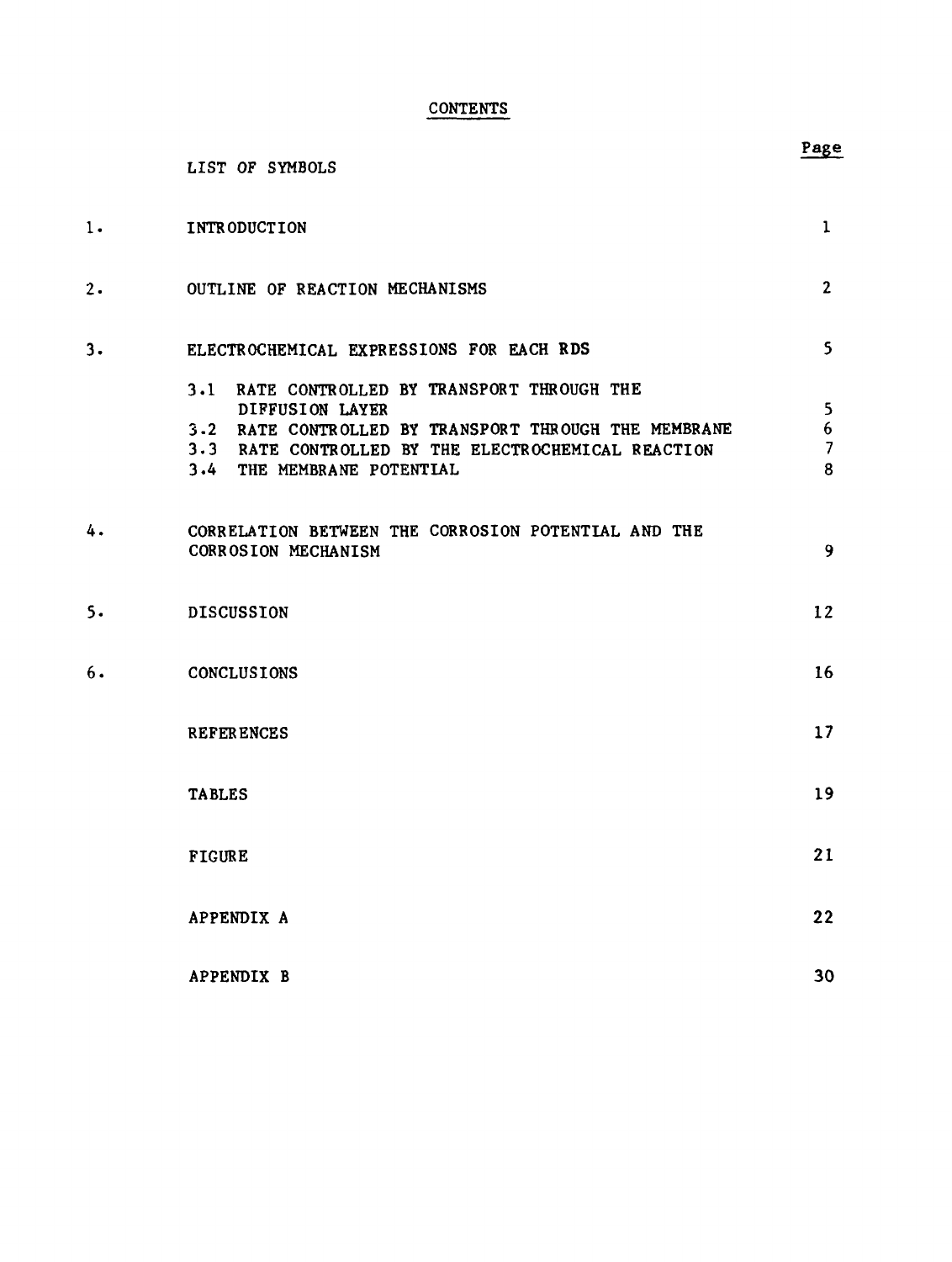### LIST OF SYMBOLS

| D                        | diffusion coefficient in solution $(m^2 \cdot s^{-1})$           |
|--------------------------|------------------------------------------------------------------|
| $\mathbf{D}$             | diffusion coefficient in membrane $(m^2 \cdot s^{-1})$           |
| Е                        | electrode potential (V)                                          |
| $E^{\circ}$              | standard electrode potential (V)                                 |
| $E_{CORR}$               | corrosion potential (V)                                          |
| $\mathbf{g}_{\text{eq}}$ | equilibrium electrode potential (V)                              |
| F                        | Faraday constant $(C \cdot \text{mol}^{-1})$                     |
| I                        | current (A)                                                      |
| $I_{CORR}$               | corrosion current (A)                                            |
| J                        | flux $(\text{mol}\cdot\text{m}^{-2}\cdot\text{s}^{-1})$          |
| K                        | partition coefficient                                            |
| P                        | permeability $(m \cdot s^{-1})$                                  |
| R                        | gas constant $(J \cdot K^{-1} \cdot \text{mol}^{-1})$            |
| т                        | temperature (K)                                                  |
| c                        | concentration in solution $(mol·m-3)$                            |
| $\mathbf{c}$             | concentration in membrane ( $mol·m-3$ )                          |
| i                        | current density $(A \cdot m^{-2})$                               |
| 1 <sub>o</sub>           | exchange current density (A.m <sup>-2</sup> )                    |
| $i^{\circ}$              | standard exchange current density ( $A \cdot m \cdot m01^{-1}$ ) |
| $1$ CORR                 | corrosion current density $(A \cdot m^{-2})$                     |
| k'                       | electrochemical rate constant $(m^*s^{-1})$                      |
| n                        | number of electrons                                              |
| $x_R$                    | membrane thickness (m)                                           |
| $\mathbf{x}_{\text{D}}$  | diffusion layer thickness (m)                                    |
| α                        | transfer coefficient                                             |
| η                        | overpotential (V)                                                |
| ν                        | kinematic viscosity $(m^2 \cdot s^{-1})$                         |
| ω                        | rotation rate $(rad \cdot s^{-1})$                               |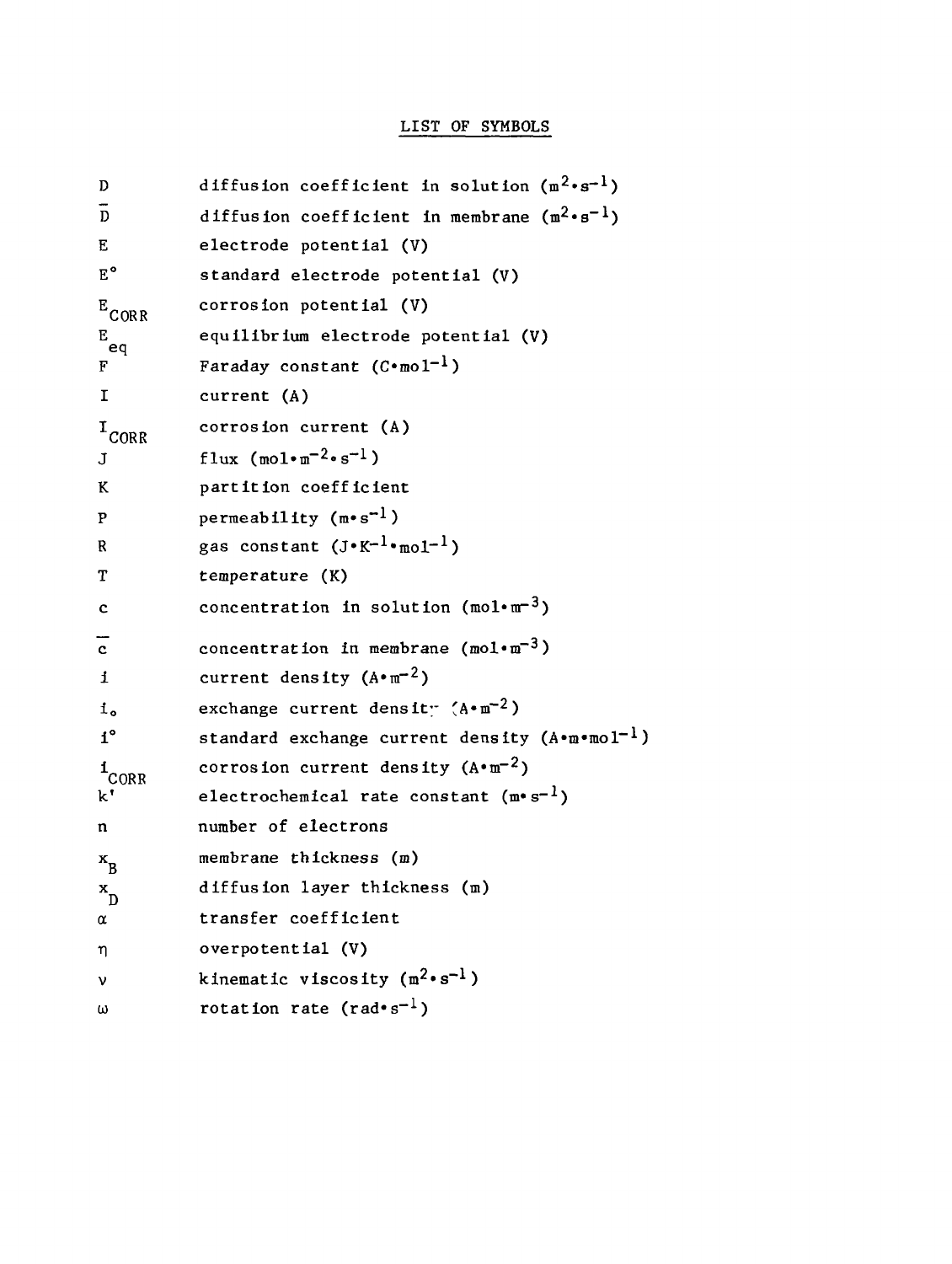### SUBSCRIPTS

| M              | membrane (permeability of)             |
|----------------|----------------------------------------|
| $\mathbf 0$    | oxidized form of electroactive species |
| R              | reduced form of electroactive species  |
| S              | solution (permeability of)             |
| a              | of the anodic half-reaction            |
| $\mathbf c$    | of the cathodic half-reaction          |
| $\mathbf{1}$   | any species                            |
| $\mathfrak{m}$ | metal dissolution product              |
| oх             | oxidant                                |

### SUPERSCRIPTS

| B         | membrane/diffusion layer interface      |
|-----------|-----------------------------------------|
| D         | diffusion layer/bulk solution interface |
| $\bullet$ | electrode surface                       |
| $\infty$  | bulk solution                           |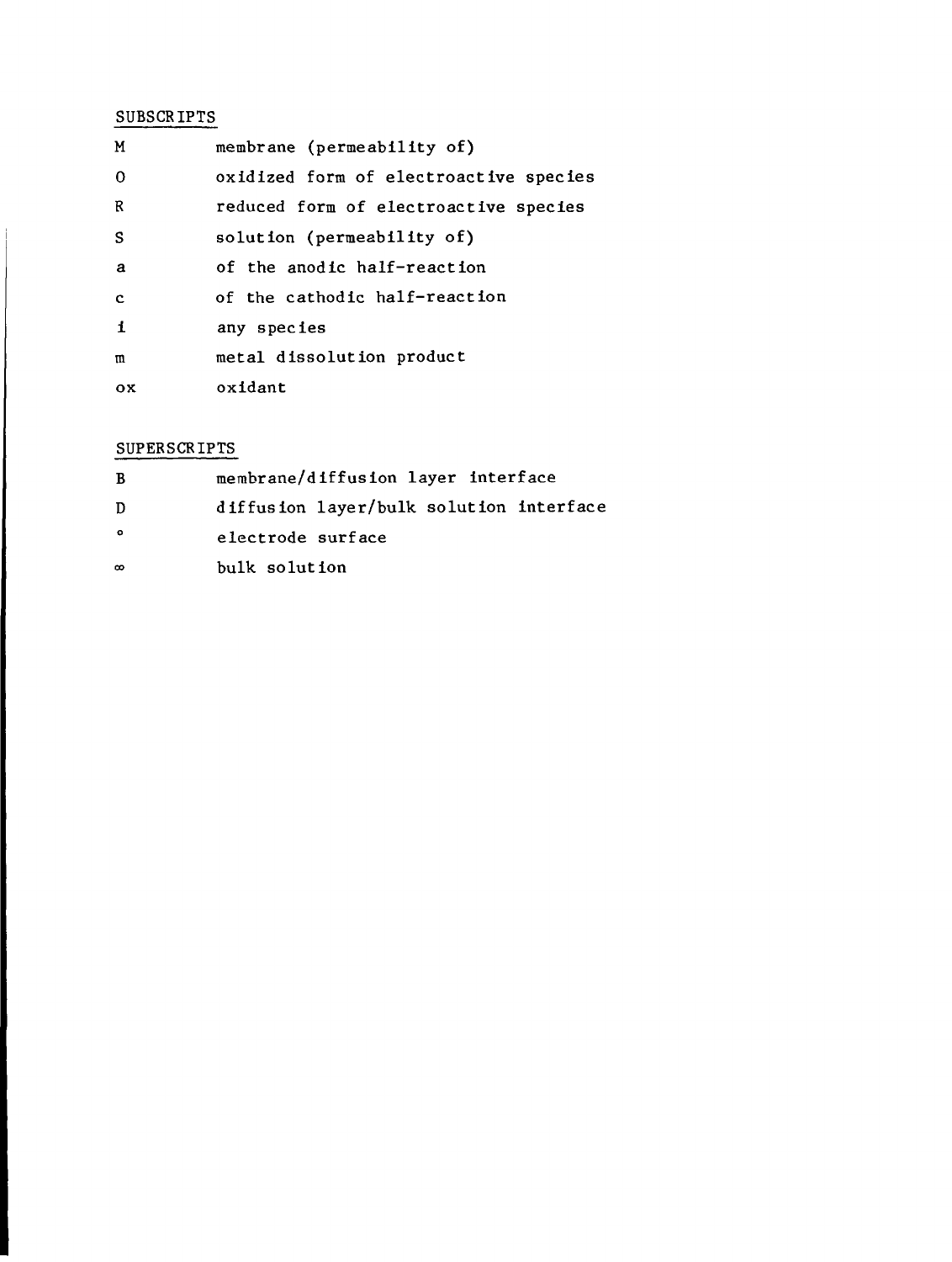### 1. INTRODUCTION

In the Canadian Nuclear Fuel Waste Management Program (CNFWMP), copper Is being considered as a container material for the disposal of highlevel nuclear waste. Provided the container is properly designed and fabricated, the only credible cause of container failure is corrosion. In particular, uniform corrosion and pitting attack are thought to be the two forms of corrosion most likely to limit the lifetime of a copper container  $[1]$ . Copper is therraodynamically stable in oxygen-free pure water but will corrode if oxidants and salts are present. Some oxygen will be present initially due to air trapped in the disposal vault when it is closed. Other oxidizing species may form as a result of radiolysis of the groundwater. Consequently, a copper container would undergo some corrosion in a nuclear fuel waste disposal vault.

The technique described here can be used to determine the mechanism of uniform corrosion under simulated disposal conditions. If the corrosion mechanism is known, then confident predictions can be made about the long-term corrosion behaviour of the container. For instance, in the Swedish proposal [2], the implicit assumption was made that the overall rate of corrosion would be determined by the rate of the cathodic half-reaction. The rate of the cathodic reaction, in turn, was assumed to be limited by the rate of supply of oxidizing species to the container surface. This present work will show whether the same situation will apply in the Canadian concept or whether some other mechanism will control the rate of the overall reaction. Although much of the discussion will concern the corrosion of copper, the general treatment applies to any metal provided the assumptions made in the derivation are valid.

Power and Ritchie [3] have proposed a method of determining corrosion mechanisms in bulk solution. The method is based on the measurement of the corrosion potential,  $E_{CORR}$ , of a rotating disc electrode (RDE) as a function of rotation rate and oxidant concentration. In the case of reactions with soluble corrosion products, the limiting steps for both the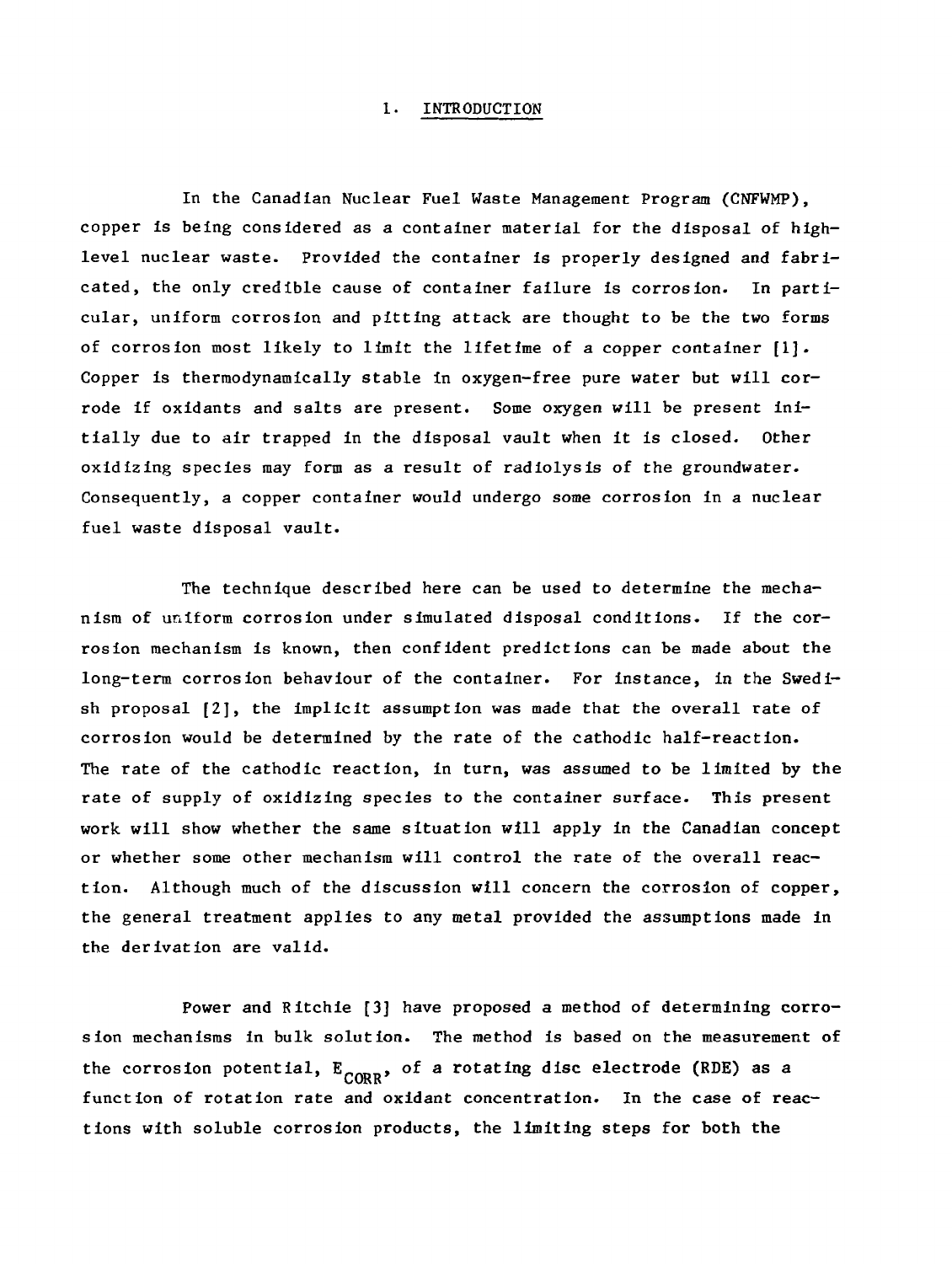anodic and cathodic reactions were considered to be either the transport of species through the solution or the electrochemical reaction itself.

In this paper, Power and Ritchie's technique is extended to include the effect of a membrane situated between the electrode and the bulk solution. The membrane simulates the compacted clay/sand buffer material, which will surround the waste disposal containers. There are then three possible rate-determining steps (rds) for the anodic and cathodic reactions: transport of species through the solution, transport of species through the membrane and the electrochemical reaction.

### 2. OUTLINE OF REACTION MECHANISMS

The RDE is a convenient tool with which to study the transport of species towards or away from an electrode surface. A schematic representation of the three layers below a membrane-covered RDE is shown in Figure 1. Due to the rotation of the electrode, two distinct regions are established within the solution. Firstly, in the bulk solution, convective and diffusive mixing produces a uniform concentration of species. Secondly, next to the surface of the membrane, transport of species is by diffusion only. This region of solution is known as the diffusion layer. The thickness of the diffusion layer,  $x_n$ , can be defined [4] and is a function of the rotation rate,  $\omega$  (rad•s<sup>-1</sup>),

$$
x_{\text{D}} = 1.612 \text{ v}^{1/6} \text{ D}_1^{1/3} \omega^{-1/2} \tag{1}
$$

where  $v$  is the kinematic viscosity and  $D_i$  the diffusion coefficient of the electroactive species i. Transport of species across the third layer, the membrane, is assumed to be by diffusion only. The small volume of solution between the membrane and the electrode surface is assumed to be negligible.

The three possible rate-determining steps for the electrode reaction are now apparent:

 $-2 -$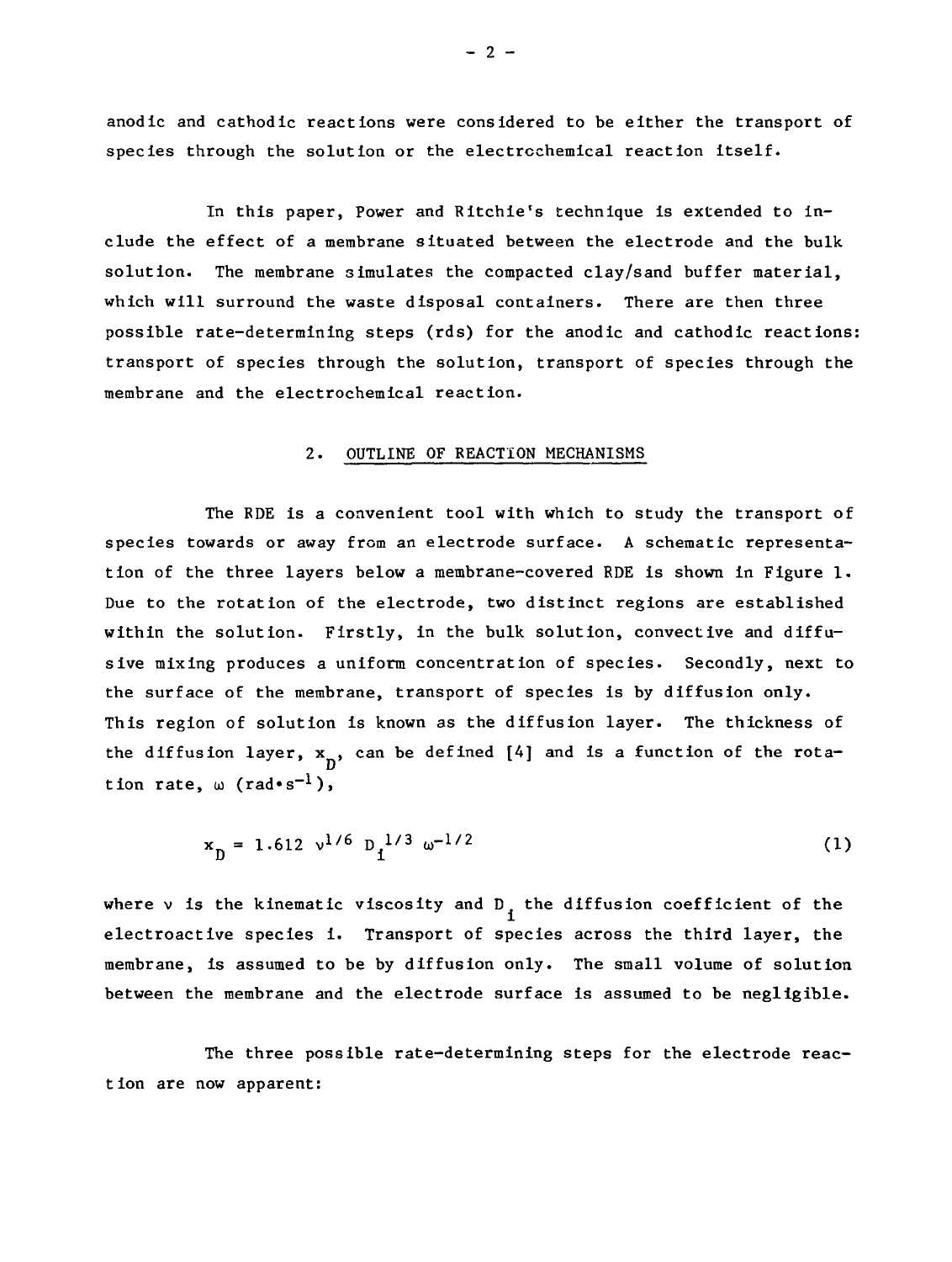- (a) transport of species through the diffusion layer,
- (b) transport of species through the membrane,

 $\overline{1}$   $\overline{D}$ 

(c) the electrochemical reaction at the metal surface.

At steady-state, the rate of the electrode reaction is determined by the rate of the slowest of the three steps. Steady-state is defined as the condition at which the concentration of species i at any point is constant, i.e.  $\partial c/\partial t = 0$ . Furthermore, at steady-state, the flux of species i reacting at the electrode surface,  $(J_f)_{ES}$ , is equal to the flux of material i ES through the membrane,  $\left(\begin{smallmatrix}J&J\&J'&HEM\end{smallmatrix}\right)$  and also to the flux of material through the Henc

$$
J_{1} = (J_{1})_{ES} = (J_{1})_{MEM} = (J_{1})_{DL}
$$
 (2)

This treatment applies equally to the transport of reactants to the electrode surface as to the transport of products away from the electrode. In this section, we will only consider the transport of reactants (oxidants) to the surface.

Assuming first order electrode kinetics, the flux at the electrode surface is given by

$$
\left(\mathbf{J}_i\right)_{\text{ES}} = \mathbf{k}^{\dagger} \mathbf{c}_i^{\circ} \tag{3}
$$

where  $k^t$  is an electrochemical rate constant and  $c^o$  is the surface concen tration of species i.

From Fick's 1st law and by assuming a constant (i.e., linear) concentration gradient, the flux of species through the membrane at steadystate is

$$
(J_i)_{MEM} = \overline{D}_i \frac{(\overline{c}_i^B - \overline{c}_i^o)}{x_B}
$$
 (4)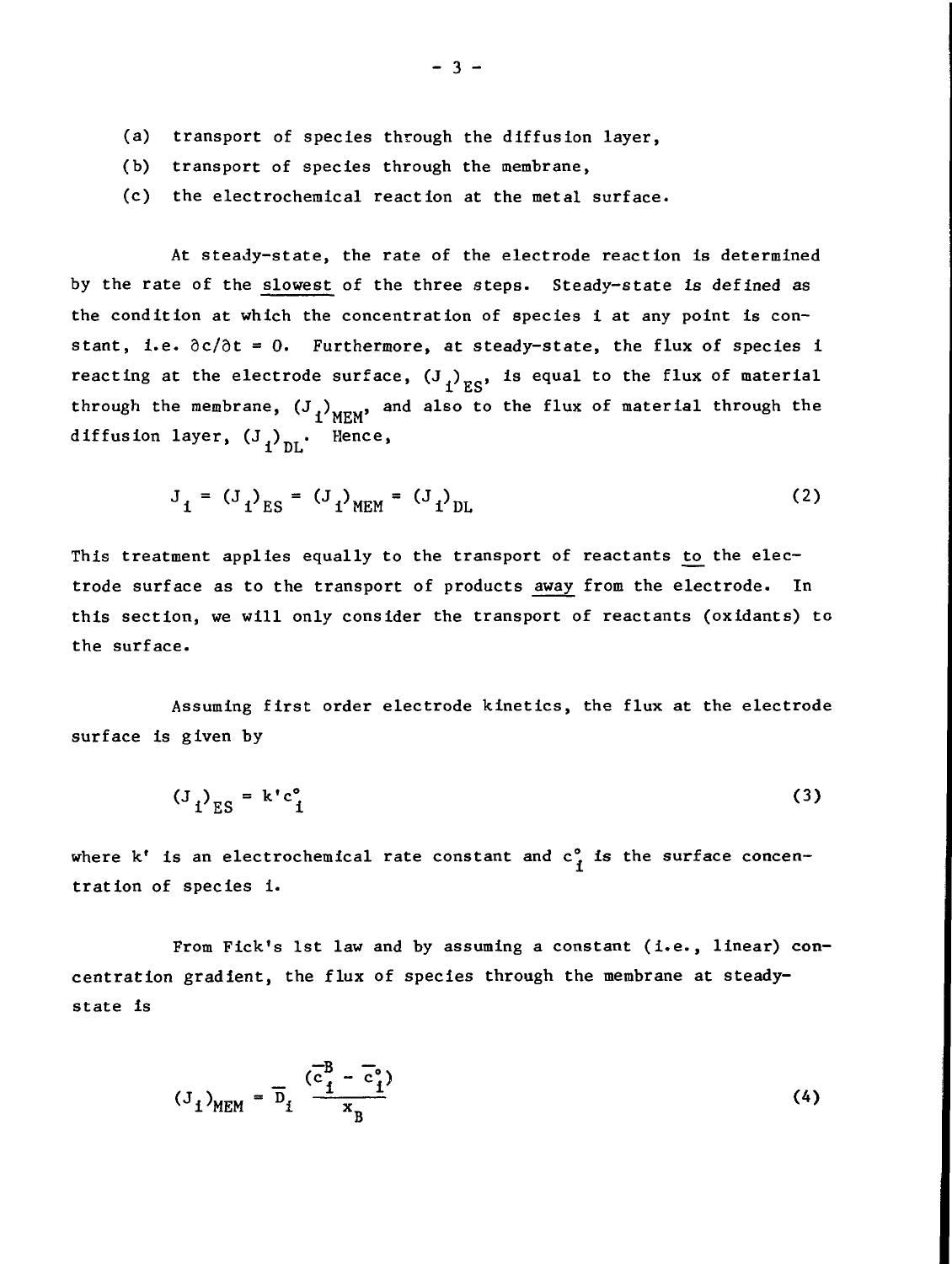where  $\overline{c}_1^B$  and  $\overline{c}_1^{\circ}$  are the concentrations of i in the membrane at the membrane/diffusion layer and membrane/electrode surface Interfaces, respectively,  $\overline{D}_1$  is the diffusion coefficient in the membrane and  $x_R$  is the  $\overline{B}$   $\overline{C}$ membrane thickness. The concentrations in the membrane,  $\mathbf{c}_{\mathbf{1}}$  and  $\mathbf{c}_{\mathbf{1}}^*$ , are related to the concentrations in the solution phases at the respective interim faces, coefficient,  $\mathbf{f}$  and  $\mathbf{f}$  and  $\mathbf{f}$  and  $\mathbf{f}$  and  $\mathbf{f}$  and  $\mathbf{f}$  and  $\mathbf{f}$  and  $\mathbf{f}$  and  $\mathbf{f}$  and  $\mathbf{f}$  and  $\mathbf{f}$  and  $\mathbf{f}$  and  $\mathbf{f}$  and  $\mathbf{f}$  and  $\mathbf{f}$  and  $\mathbf{f$ as the ratio of these concentrations

$$
K_{1} = \frac{\overline{c}_{1}^{B}}{c_{1}^{B}} = \frac{\overline{c}_{1}^{o}}{c_{1}^{o}}
$$
 (5)

Equation (4) can then be rewritten

$$
(3_{1})_{MEM} = K_{1} \overline{D}_{1} \frac{(c_{1}^{B} - c_{1}^{o})}{x_{B}}
$$
 (6)

Similarly, for the diffusion layer at steady-state

$$
(J_1)_{\text{DL}} = D_1 \frac{(c_1^{\infty} - c_1^{\infty})}{x_{\text{D}}}
$$
 (7)

where the concentration at the diffusion layer/bulk solution interface,  $c_1^D$ , is assumed to be equal to the bulk concentration,  $\mathbf{c}_{\mathbf{1}}^{\mathbf{\omega}}.$ 

Using the condition that the fluxes are equal at steady-state (Equation 2), elimination of  $c_1^{\circ}$  and  $c_4^{\circ}$  from Equations (3), (6) and (7) and rearranging yields

$$
\frac{1}{J_{1}} = \frac{1}{k'c_{1}^{\infty}} + \frac{1}{(k_{1}D_{1}c_{1}^{\infty})/x_{B}} + \frac{1}{(D_{1}c_{1}^{\infty})/x_{D}}
$$
(8)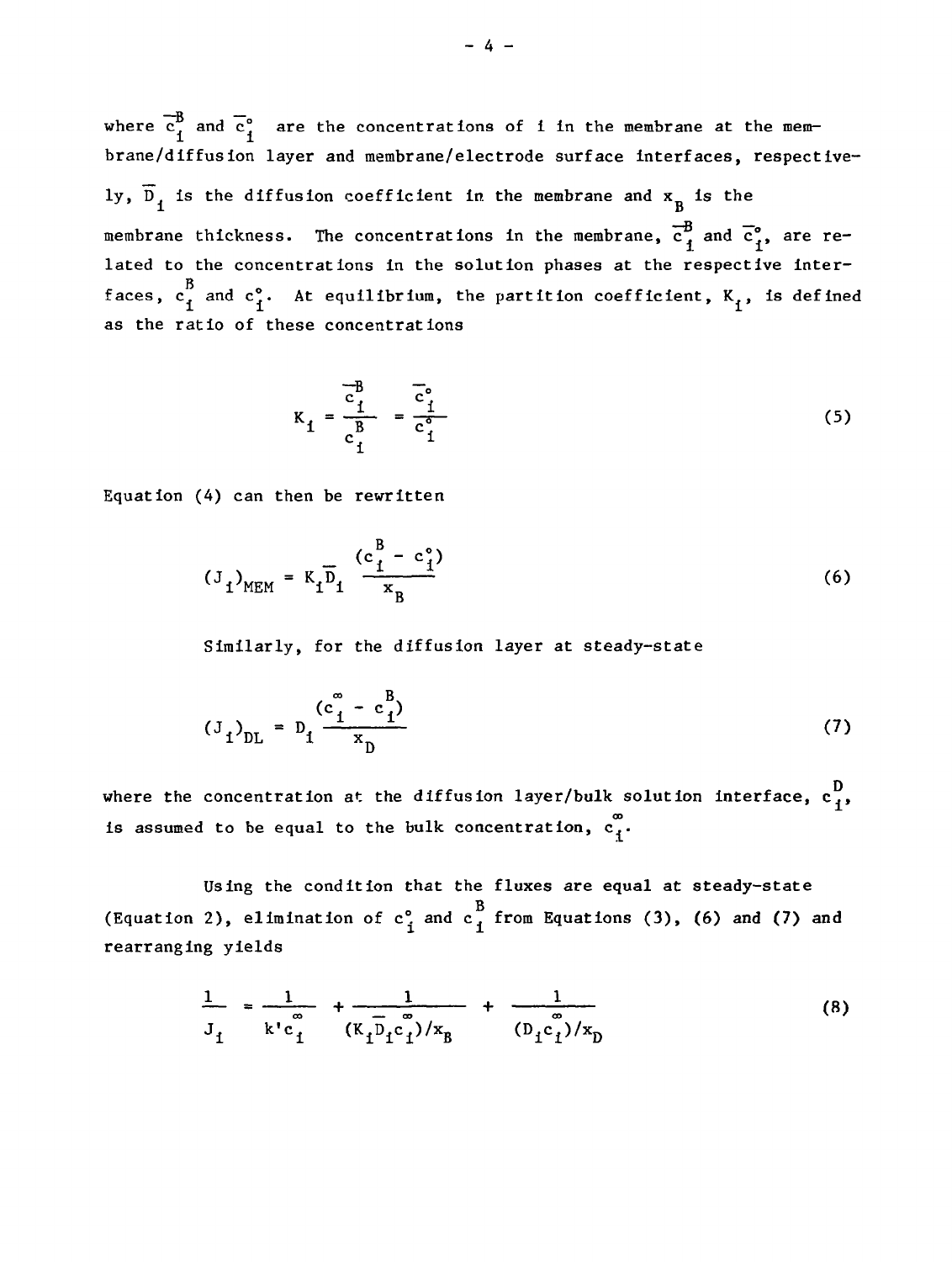From Equation (8), the conditions under which each of the possible rds limits the rate of the overall reaction can be seen. If  $\mathrm{k^{\star}c}_{\mathrm{f}}^{\mathrm{\omega}}$  is much smaller than both  $(K_1\overline{D}_1c_1^{\infty}/x_B)$  and  $(D_1c_1^{\infty}/x_D)$  then  $J_1 \approx k'c_1^{\infty}$  and the rate of  $\begin{array}{ccccc}\n 1 & 1 & 1 & 0 & 1 & 1 \\
1 & 0 & 0 & 1 & 1\n \end{array}$ the overall reaction is controlled by the rate of the electrochemical step. Alternatively, if  $(\mathfrak{C}_1 \overline{\mathfrak{D}}_1 c_1^{\infty}/x_B)$  is much smaller than  $k'c_1^{\infty}$  and  $(\mathfrak{D}_1 c_1^{\infty}/x_D)$ , the reaction Is controlled by diffusion through the membrane. Finally, if CO CO ™"~ OO  $\binom{K}{1}$  ( $\binom{K}{1}$ ) is much smaller than both k'c and (K. $\binom{K}{1}$ ) is  $\binom{K}{1}$ controlled by diffusion through the diffusion layer.

In a rigorous derivation, the concentration terms above would be replaced by activities. For simplicity, concentrations will be used instead of activities.

### 3. ELECTROCHEMICAL EXPRESSIONS FOR EACH RDS

The overall rate of both the anodic and cathodic half-react ions can be limited by one of the three rds. In this Section, expressions are given which relate the rates of these reactions to various electrochemical parameters. The derivations of Equations (9) to (14) are given in Appendix A.

We shall assume that the products of the anodic (metal dissolution) and cathodic reactions are soluble. The source of oxidants Is the bulk solution phase. In addition, it is assumed that the rds is much slower than the other two processes, I.e., we shall not consider reactions under mixed control.

### 3-1 RATE CONTROLLED BY TRANSPORT THROUGH THE DIFFUSION LAYER

(i) Anodic reaction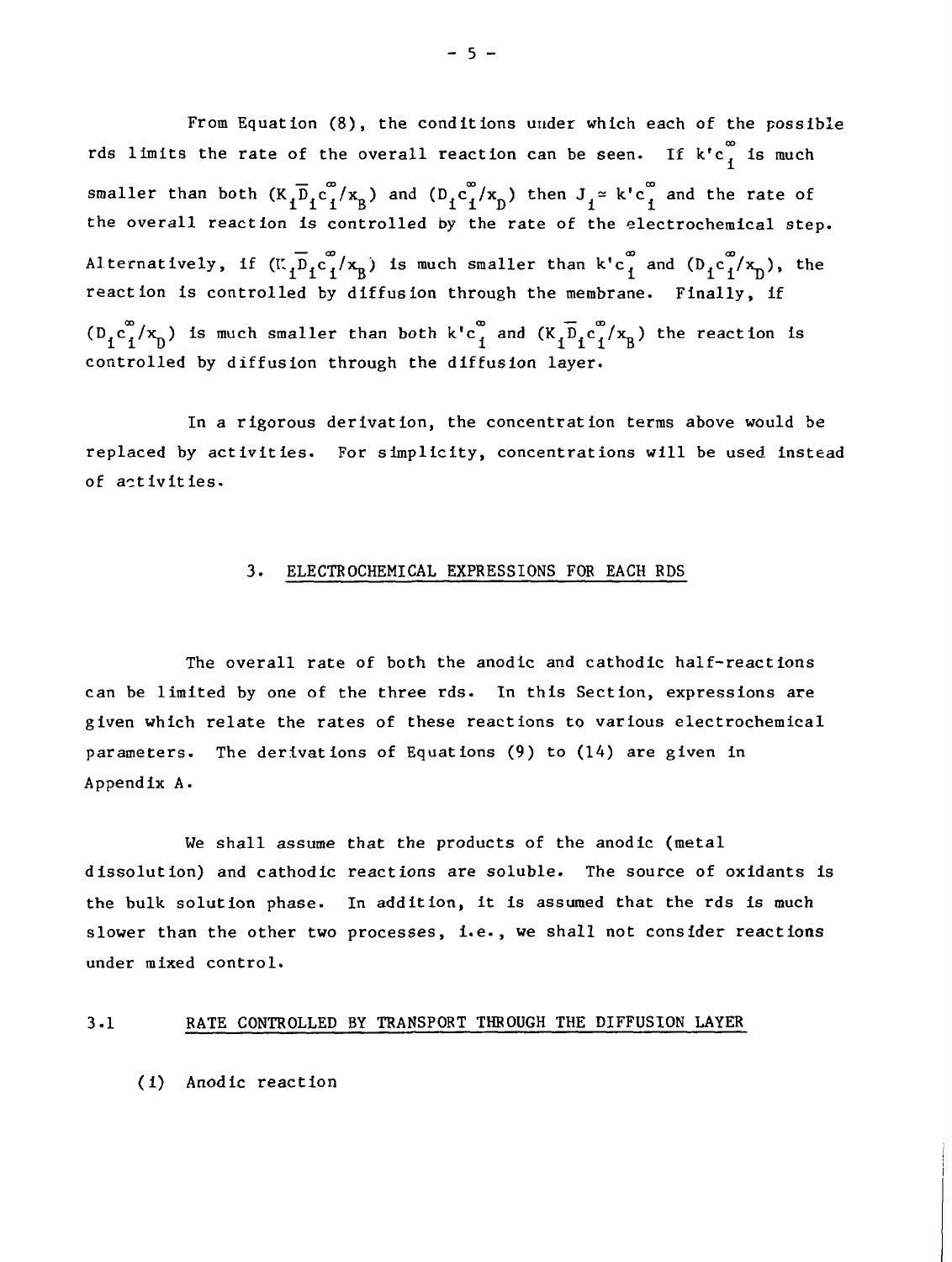In this case, the rate of the anodic reaction is limited by the rate of transport of the soluble product, m, across the diffusion layer. At steady-state, the electrode potential, E, is given by

$$
E = E_a^{\circ} - \frac{RT}{n_aF} \ln (0.52n_aFD^{2/3}v^{-1/6}\omega^{1/2}) + \frac{RT}{n_aF} \ln i_a
$$
 (9)

where  $E^{\circ}_{a}$  is the standard electrode potential of the anodic reaction, n<sub>a</sub> is the number of electrons involved in the anodic reaction,  $i_a$  is the anodic current density and R, T and F have

(ii) Cathodic reaction

The rate of the cathodic reaction is controlled by the rate of transport of oxidant (subscript ox) across the diffusion layer and, at steady-state, the current density is given by

$$
i_{\rm c} = -0.62 n_{\rm c} F D_{\rm ox}^{2/3} v^{-1/6} \omega^{1/2} c_{\rm ox}^{\infty}
$$
 (10)

where  $\frac{1}{c}$  is the cathodic current density and  $n_{\overline{c}}$  is the number of electrons involved in the cathodic reaction.

### 3.2 RATE CONTROLLED BY TRANSPORT THROUGH THE MEMBSANE

(i) Anodic reaction

Similarly, if the anodic rate is controlled by transport through the membrane, the steady-state electrode potential is

$$
E = E_{a}^{o} + \frac{RT}{n_{a}F} \ln t_{a} - \frac{RT}{n_{a}F} \ln (n_{a}FK_{m}\bar{D}_{m}) + \frac{RT}{n_{a}F} \ln x_{B}
$$
 (11)

Equation (11) is analogous to Equation (9) with  $x_{n}$  (Equation 1) replaced by  $x_R$ .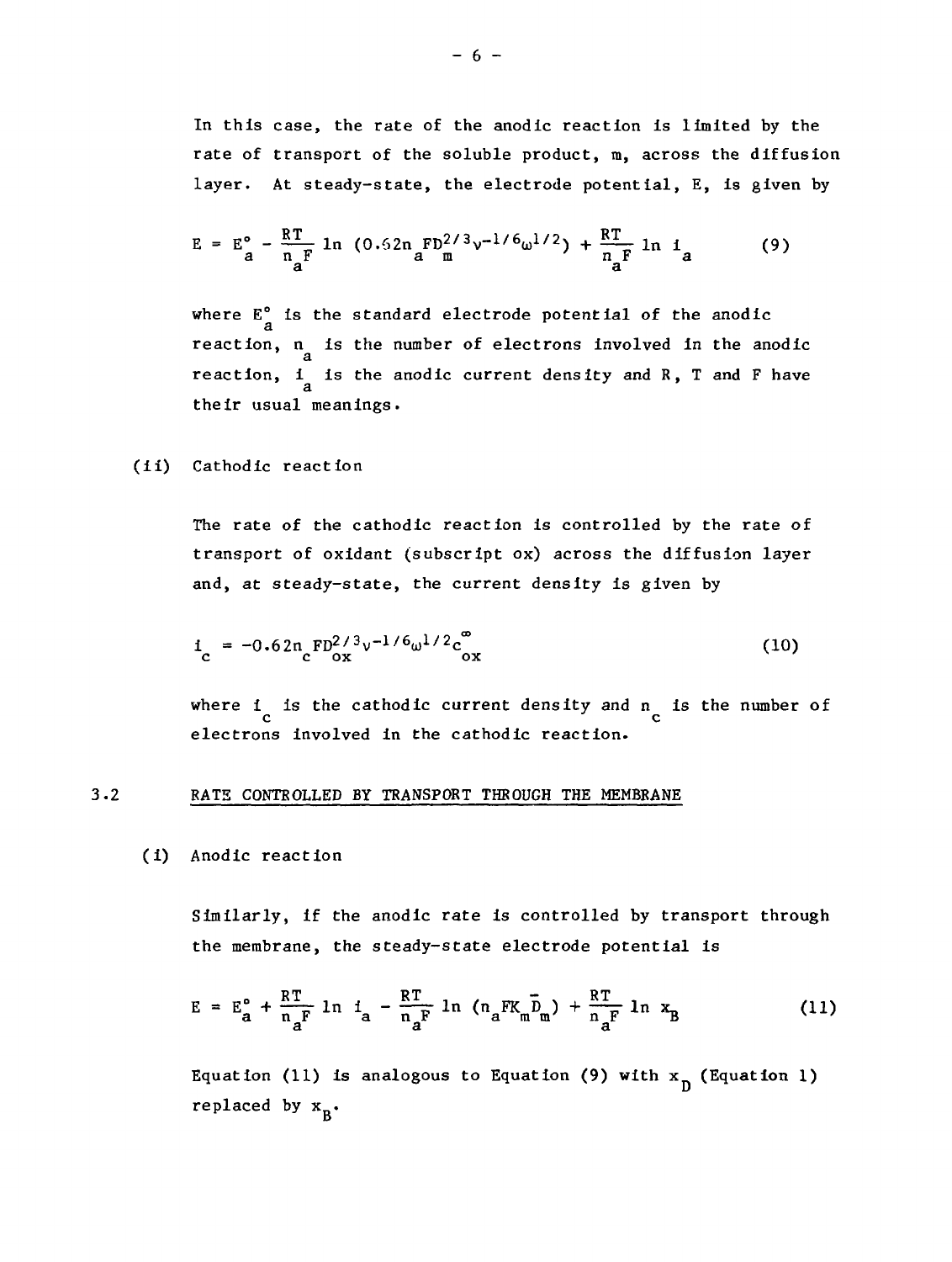#### (ii) Cathodic reaction

The steady-state cathodic current density for membrane transport control is

$$
i_{\rm c} = -\frac{n_{\rm c} \, \text{FK}_{\rm ox} \bar{D}_{\rm ox} \ddot{C}_{\rm ox}^{\rm F}}{x_{\rm B}}
$$
 (12)

Again, Equation (12) is equivalent to Equation (10) with  $x_n$ replaced by  $x_R$ .

### 3.3 RATE CONTROLLED BY THE ELECTROCHEMICAL REACTION

(i) Anodic reaction

If the electrode kinetics follow Butler-Volmer type behaviour, the anodic electrode potential/current density relationship is

$$
E = E_a^{\circ} - \frac{RT}{(1-\alpha_a)n_a^F} \ln \frac{1^{\circ}}{a} + \frac{RT}{(1-\alpha_a)n_a^F} \ln i_a
$$
 (13)

where  $\alpha_{a}$  is the anodic transfer coefficient and  $1_{a}^{\circ}$  is the anodic

(11) Cathodic reaction

For cathodic electrochemical control the expression is

$$
E = E_c^{\circ} + \frac{RT}{\alpha_c n_c F} \ln c_{ox}^{\circ} + \frac{RT}{\alpha_c n_c F} \ln l_c^{\circ} - \frac{RT}{\alpha_c n_c F} \ln |l_c|
$$
 (14)

 $\epsilon$  represented to the function  $\epsilon$  of  $\epsilon$ where  $E_c$  is the cathodic standard electrode potential,  $\alpha_c$  is the transfer<br>coefficient for the cathodic reaction, i is the cathodic standard exchang coefficient density and  $\begin{bmatrix} 1 & 1 \end{bmatrix}$  is the magnitude (without sign) of the cathodic current density.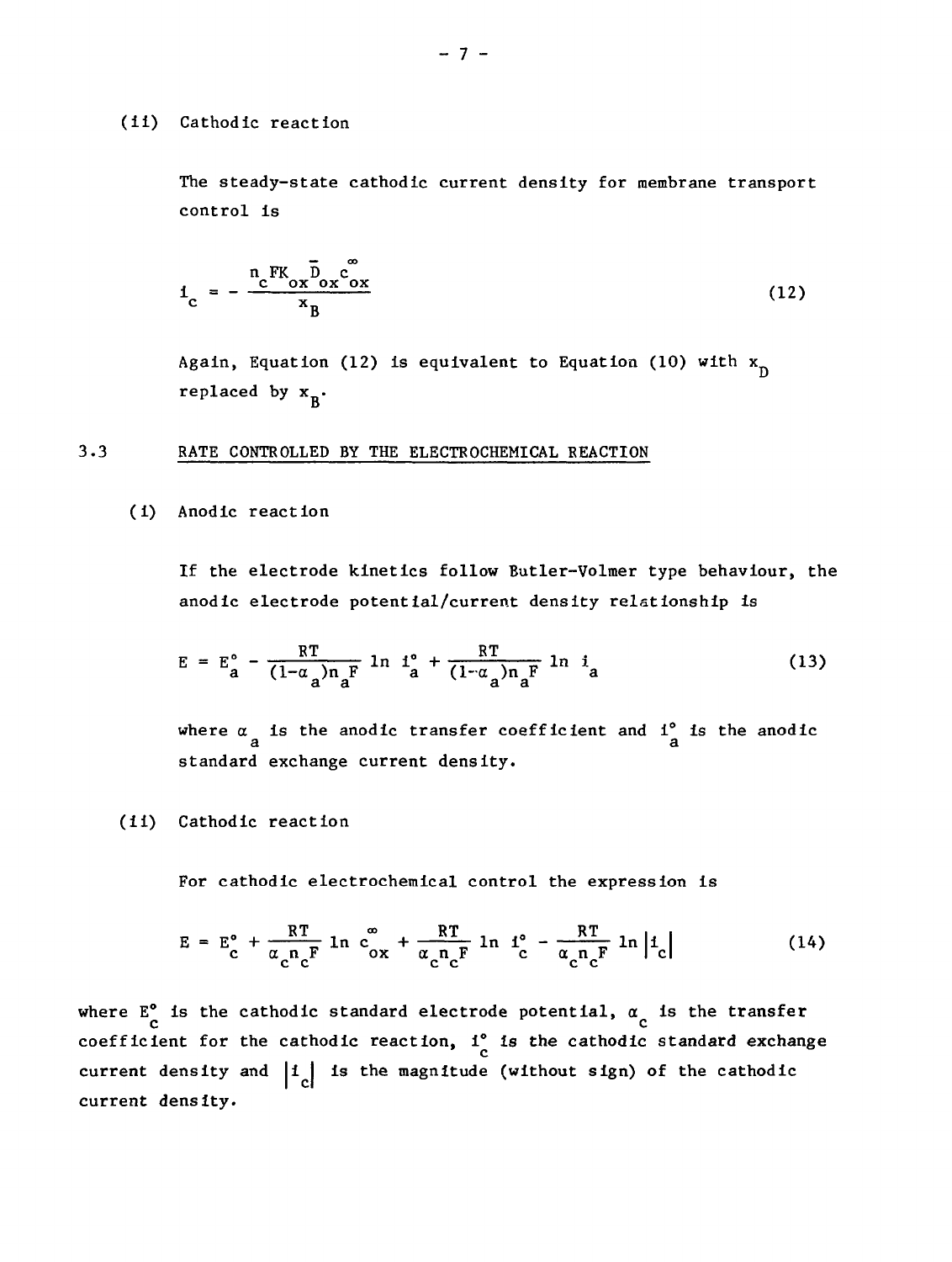### 3.4 THE MEMBRANE POTENTIAL

If a semi-permeable membrane is placed in an electrolyte solution, a potential difference will develop at the solution/membrane interface [5]. This potential difference is known as the Donnan potential. If there is a concentration gradient across the membrane as well, a diffusion potential will also exist. The membrane potential is the sum of the two Donnan potentials (one at each solution/membrane interface) and the diffusion potential  $[5]$ .

The value of the membrane potential at steady-state depends upon the concentration profile of the electroactive species. Let us first consider the cases in which the rates of the anodic and cathodic half-reactions are controlled by transport through the solution or by the rate of the electrochemical step. In these cases, the concentration of the electroactive species is uniform throughout the membrane. Consequently, the diffusion potential is zero. In addition, the concentrations of the electroactive species on either side of the membrane are equal, and hence, the two Donnan potentials are equal but of opposite sign. Thus, the membrane potential is zero.

However, if the anodic or cathodic reaction is controlled by transport through the membrane, the membrane potential is not zero. In these cases, the diffusion potential is a function of the concentrations and the transference numbers of the diffusing species. In addition, the sum of the two Donnan potentials is not zero. Furthermore, the overall expression for the membrane potential contains a term involving the logarithm of the ratio of the concentrations of the diffusing species in the solution on either side of the membrane [5]. In the derivation of Equations (11) and (12) the concentration is assumed to be zero on one side of the membrane. Hence, theoretically, the membrane potential is infinite.

The mathematical derivations in Appendix A are simplifications of the actual cases. In practice, the concentration gradients will not change abruptly at the membrane/diffusion layer and diffusion layer/bulk solution interfaces. Indeed, although the diffusion layer thickness,  $x_n$ , is defined

 $- 8 -$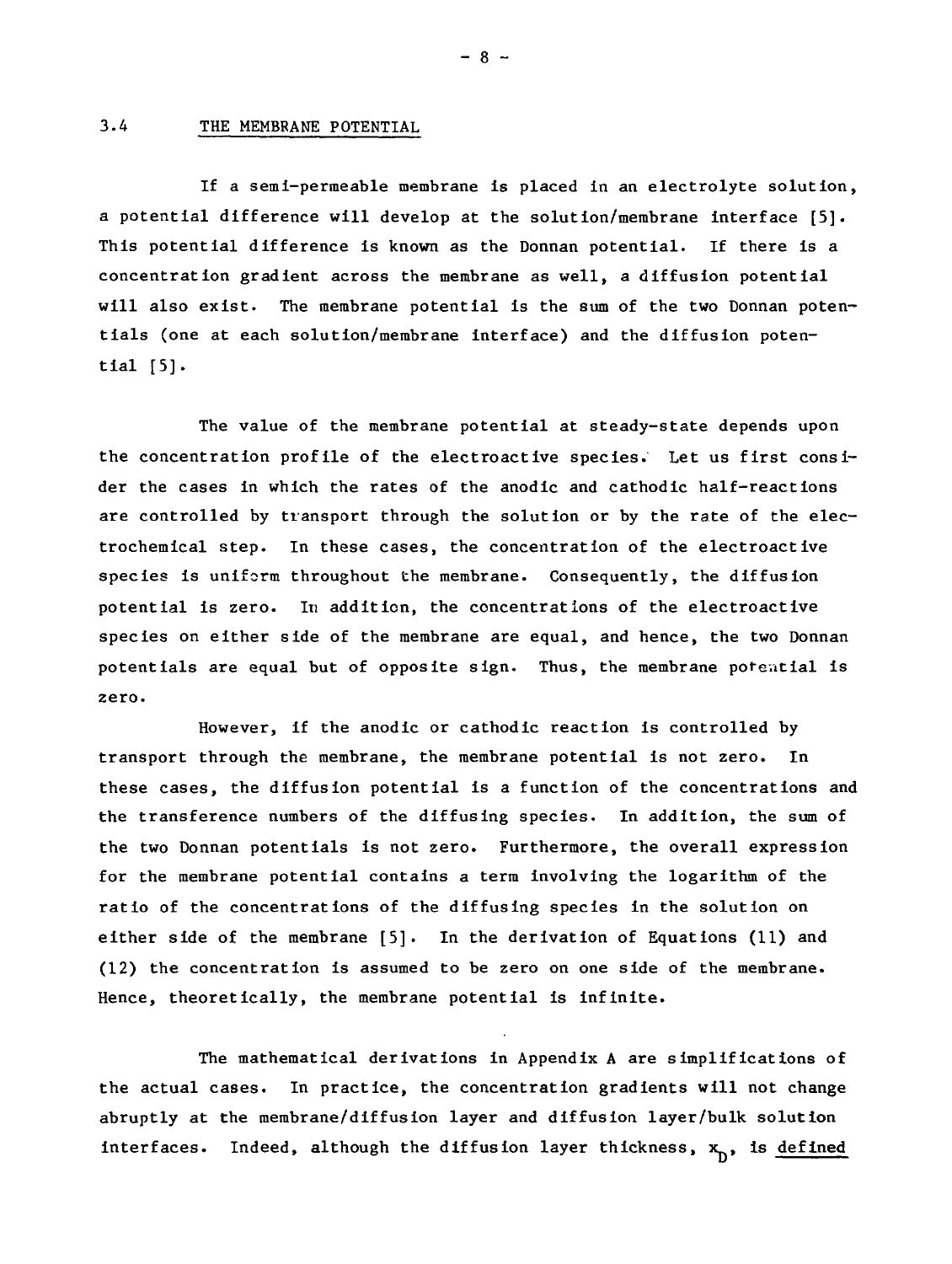precisely, in reality, the region between the diffusion layer and the bulk solution is diffuse. Consequently, the membrane potential will be a complex and unknown function of both the membrane thickness and the rotation rate. We cannot even assume that the membrane potential will be small in comparison to the measured potentials. These problems can be overcome if the reference electrode is situated between the membrane and the working electrode (see the Discussion). Then there would be no contribution from the membrane potential to the corrosion potential being measured.

### A. CORRELATION BETWEEN THE CORROSION POTENTIAL AND THE CORROSION MECHANISM

At the corrosion potential the rates of the anodic and cathodic half-reactions are equal. Expressed as currents

$$
I_a = -I_c = I_{CORR} \tag{15}
$$

where  $I_a$ ,  $I_c$  and  $I_{CORR}$  are the anodic, cathodic and corrosion currents, respectively. The convention is used throughout that anodic currents are positive and cathodic currents are negative. The Wagner-Traud theory of corrosion states that the surface areas available for the anodic and cathodic reactions are the same and are equal to the total surface area [3]. Equation (15) can then be rewritten in terms of current densities

$$
i_a = -i_c = i_{CORR} \tag{16}
$$

where  $i$   $_{CORR}$  is the corrosion current density.

We can now use Equation (16) to combine Equations (9) to (14) to yield expressions for  $E_{CORR}$  in terms of experimental parameters. There are nine possible combinations to consider. The experimental parameters are the diffusion layer thickness (which is related to the rotation rate), the membrane thickness and the bulk oxidant concentration.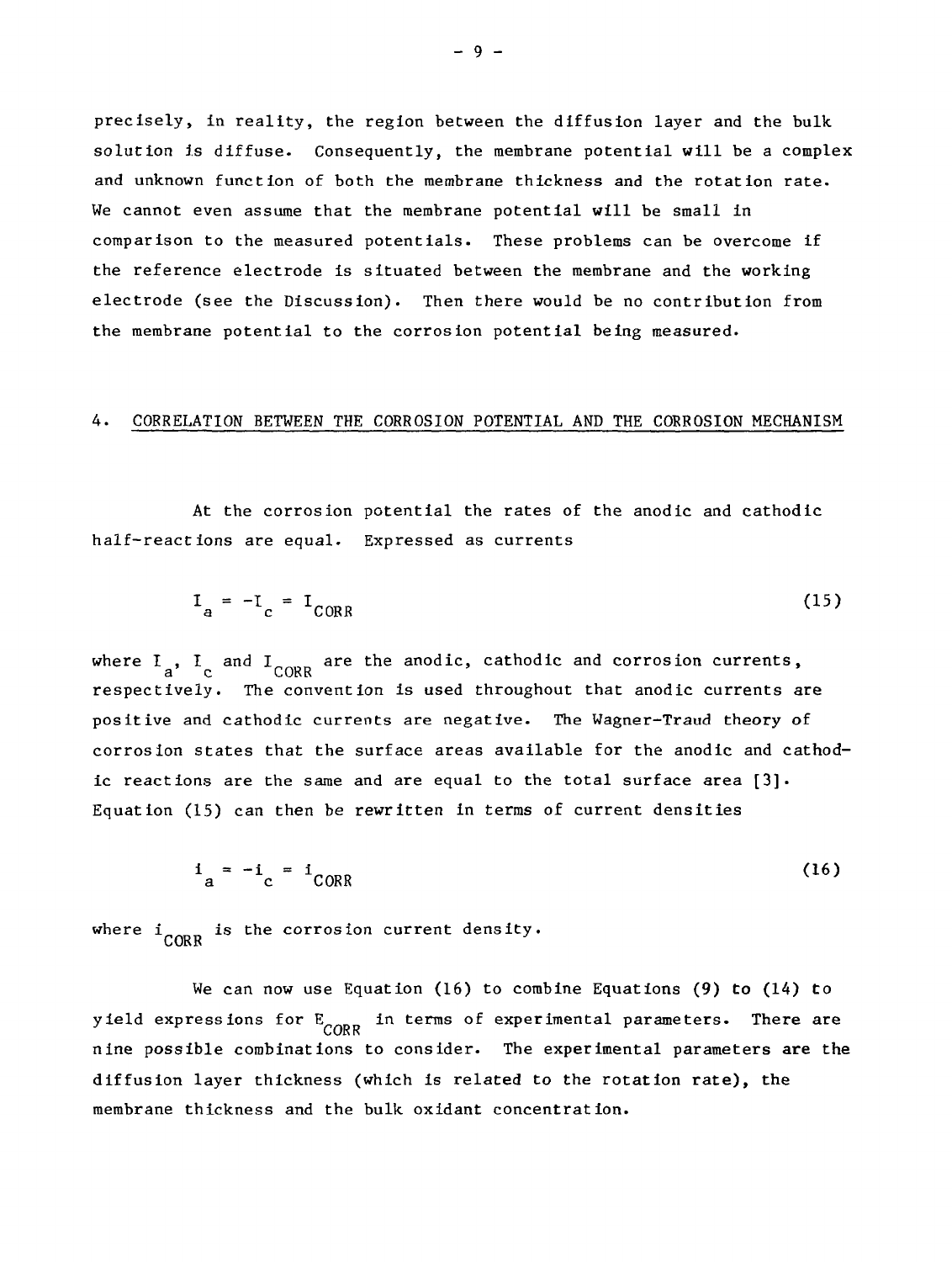Detailed derivations of Equations (17) to (25) are given in Appendix B.

Case 1 Anodic reaction solution transport controlled; cathodic reaction solution transport controlled.

Combining Equations (9) and (10), given that at

 $E = E_{CORR}$ , ln  $i_a = \ln |i_c|$ , and rearranging yields

$$
E_{CORR} = const. + \frac{RT}{n_A F} \ln c_{ox}^{\infty}
$$
 (17)

Case 2 Anodic reaction solution transport controlled; cathodic reaction membrane transport controlled.

Similarly, combining Equations (9) and (12) and rearranging gives

$$
E_{CORR} = const. + \frac{RT}{n_aF} \ln c_{ox}^{\infty} - \frac{RT}{2n_aF} \ln \omega - \frac{RT}{n_aF} \ln x_B
$$
 (18)

Case 3 Anodic reaction solution transport controlled; cathodic reaction electrochemically controlled.

Combining Equations (9) and (14), and rearranging

$$
E_{CORR} = const. + \frac{RT}{(n + \alpha_c n_c)F} \left\{ ln \frac{c_{ox}^2}{c_{ox}} - \frac{1}{2} ln \omega \right\}
$$
 (19)

Case 4 Anodic reaction membrane transport controlled; cathodic reaction solution transport controlled.

Combining Equations (11) and (10), and rearranging

$$
E_{CORR} = const. + \frac{RT}{n_{a}F} \{ ln c_{ox}^{\infty} + 1/2 ln \omega + ln x_{B} \}
$$
 (20)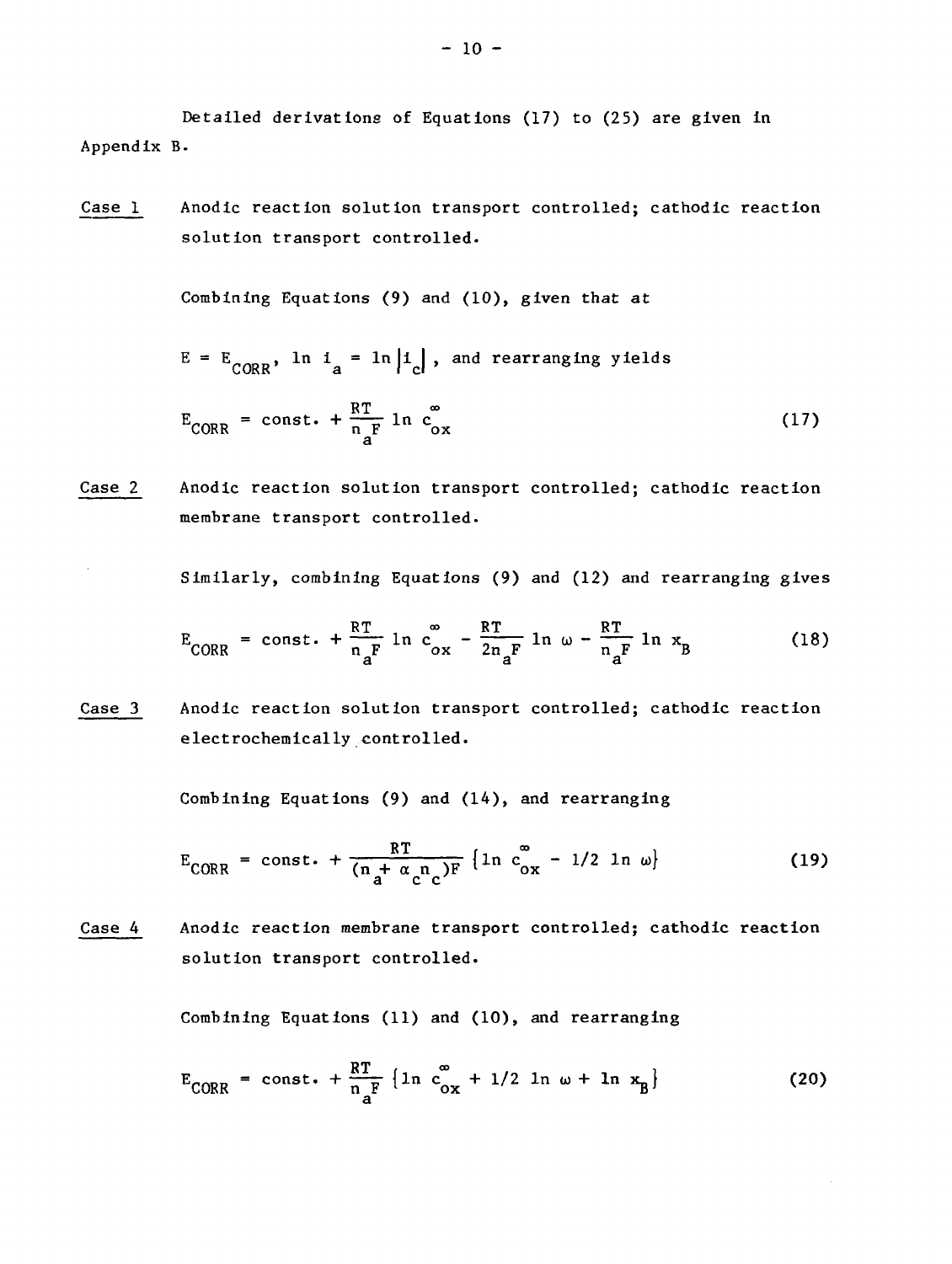Case 5 Anodic reaction membrane transport controlled; cathodic reaction membrane transport controlled.

Combining Equations (11) and (12), and rearranging gives

$$
E_{CORR} = const. + \frac{RT}{n_{\text{a}}} \ln c_{ox}^{\circ}
$$
 (21)

Case 6 Anodic reaction membrane transport controlled; cathodic reaction electrochemically controlled.

Combining Equations (11) and (14), and rearranging gives

$$
E_{CORR} = const. + \frac{RT}{(n_a + \alpha_c n_c)F} \{ln c_{ox}^{\infty} + ln x_B\}
$$
 (22)

Case 7 Anodic reaction electrochemically controlled; cathodic reaction solution transport controlled.

Combining Equations (13) and (10), and rearranging gives

$$
E_{CORR} = const. + \frac{RT}{(1-\alpha_a)n_aF} \left\{ ln \ c_{ox}^{\circ} + 1/2 \ ln \ \omega \right\}
$$
 (23)

Case 8 Anodic reaction electrochemically controlled; cathodic reaction membrane transport controlled.

Combining Equations (13) and (12) gives

$$
E_{CORR} = const. + \frac{RT}{(1-\alpha_a)n_aF} \{ln c_{ox}^{\circ} - ln x_B\}
$$
 (24)

Case 9 Anodic reaction electrochemically controlled; cathodic reaction electrochemically controlled.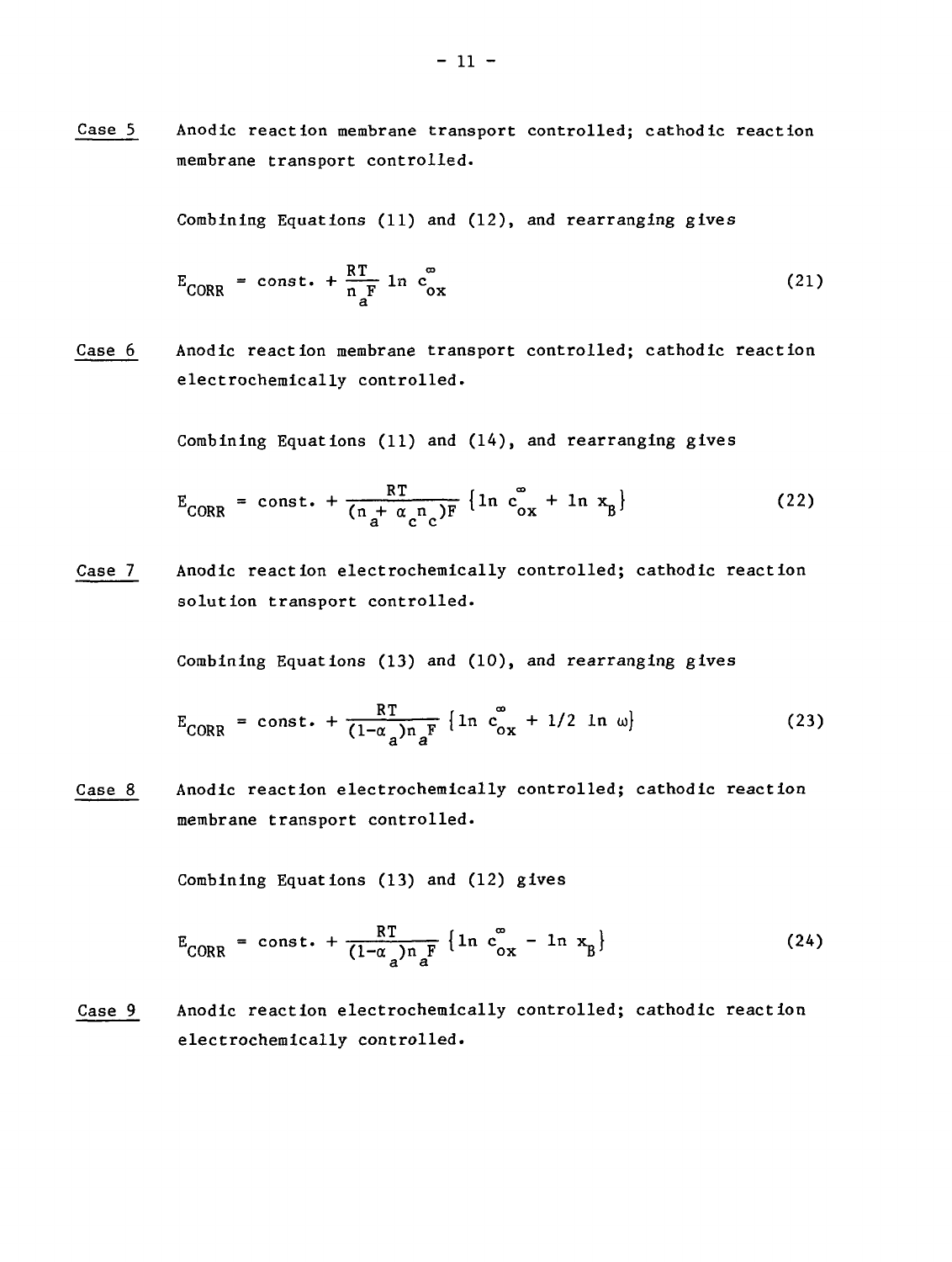Finally, combining Equations (13) and (14) gives

$$
E_{CORR} = const. + \frac{RT}{(\alpha_c^n c + (1-\alpha_a)n_a)F} \ln c_{ox}^{\infty}
$$
 (25)

The dependencies of  $E_{CORR}$  on  $ln c_{ox}^{\infty}$ ,  $ln \omega$  and  $ln x_{B}$  for Cases 1 to 9 are summarized in Table 1.

### 5. DISCUSSION

The technique described here permits the determination of the rds of the individual anodic and cathodic half-reactions. It does not indicate which of these half-reactions controls the rate of the overall corrosion reaction. Further experiments are necessary to determine the overall rds before the corrosion process is fully characterized.

The sign of the dependencies of  $E_{CORR}$  on  $\ln c_{ox}^{\infty}$ ,  $\ln \omega$  and  $\ln x_B$ are given in Table 2 (0 indicates no dependence). By simply determining the sign of the dependence it is possible to distinguish between six of the nine combinations of reaction mechanism. However, Cases 1, 5 and 9 are indistinguishable on this basis. These are, respectively, both reactions solution transport controlled, both reactions membrane transport controlled and both reactions electrochemically controlled. Power and Ritchie [3] have given two criteria for distinguishing between solution transport and electrochemical control. Firstly, if  $E_{CORR}$  is much closer to  $E_{\alpha}^{\circ}$  than to  $E_{\alpha}^{\circ}$ , the correlation transport controlled (Case 1) reactions are more likely to be solution transport controlled (Case 1). Secondly, if the difference  $(E_{a}^{\circ} - E_{c}^{\circ})$  is greater than 0.3V, the reactions are also likely to be under solution transport control. The same two criteria can be used to distinguish between the cases in which both reactions are membrane transport controlled (Case 5) and in which both reactions are electrochemically controlled (Case 9). Solution and membrane transport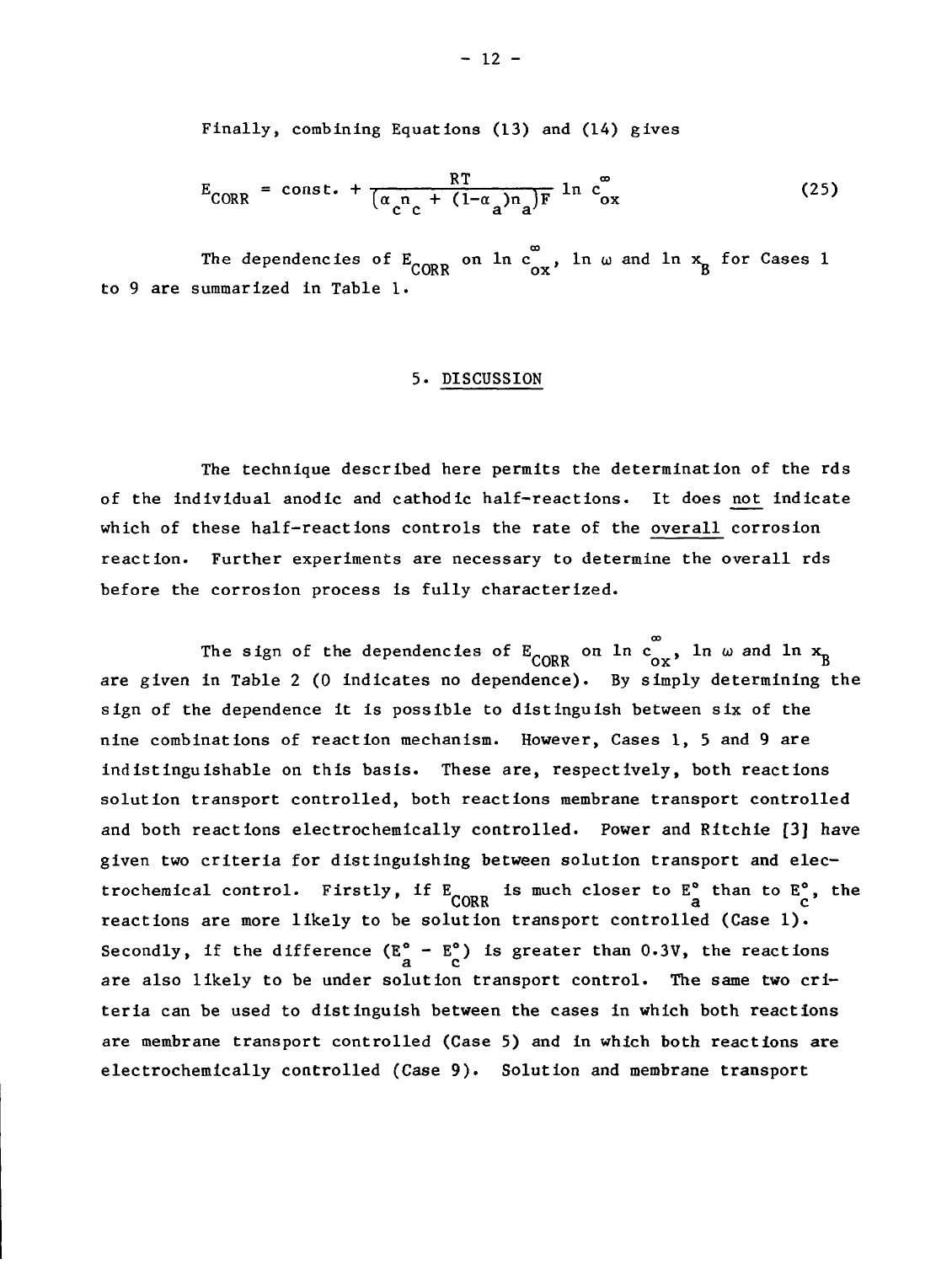control (Cases 1 and 5, respectively) can be distinguished if the permeabilities of the solution and membrane are known. The permeability of the solution,  $P_S$ , is defined as

$$
P_S = \frac{D_1}{x_D} \tag{26}
$$

and the permeability of the membrane,  $P_M$ , is defined as

$$
P_{M} = \frac{K_{1} \overline{D}_{1}}{x_{B}}
$$
 (27)

If the permeability of the solution is greater than that of the membrane, the two reactions are likely to be membrane transport controlled.

 $\ddot{\phantom{0}}$ 

There are several practical difficulties associated with these measurements. Firstly, the corrosion potential must be measured under steady-state conditions. Secondly, in order to avoid errors due to the membrane potential, the reference electrode must be placed close to the working electrode. Finally, when simulating disposal vault conditions, it may be easier to use a polymer membrane rather than one made from compacted buffer material. These problems will now be discussed in turn.

The equations relating  $E_{\rm CORR}^{\quad \ \ \, \infty}$  to ln  $c_{\rm ox}^{\infty}$ , ln  $\omega$  and ln  $x^{-}_{\rm R}$  were derived assuming steady-state conditions. At steady-state,  $\partial c/\partial t = 0$ . Before measurements can be taken, constant concentration profiles must be established within both the diffusion layer and the membrane. Steady-state is established within the diffusion layer very quickly (less than one second). The time required to reach steady-state in the membrane may be much longer and will increase with the thickness of the membrane.

The position of the reference electrode with respect to the working electrode is an important consideration. It was shown in Section 3.4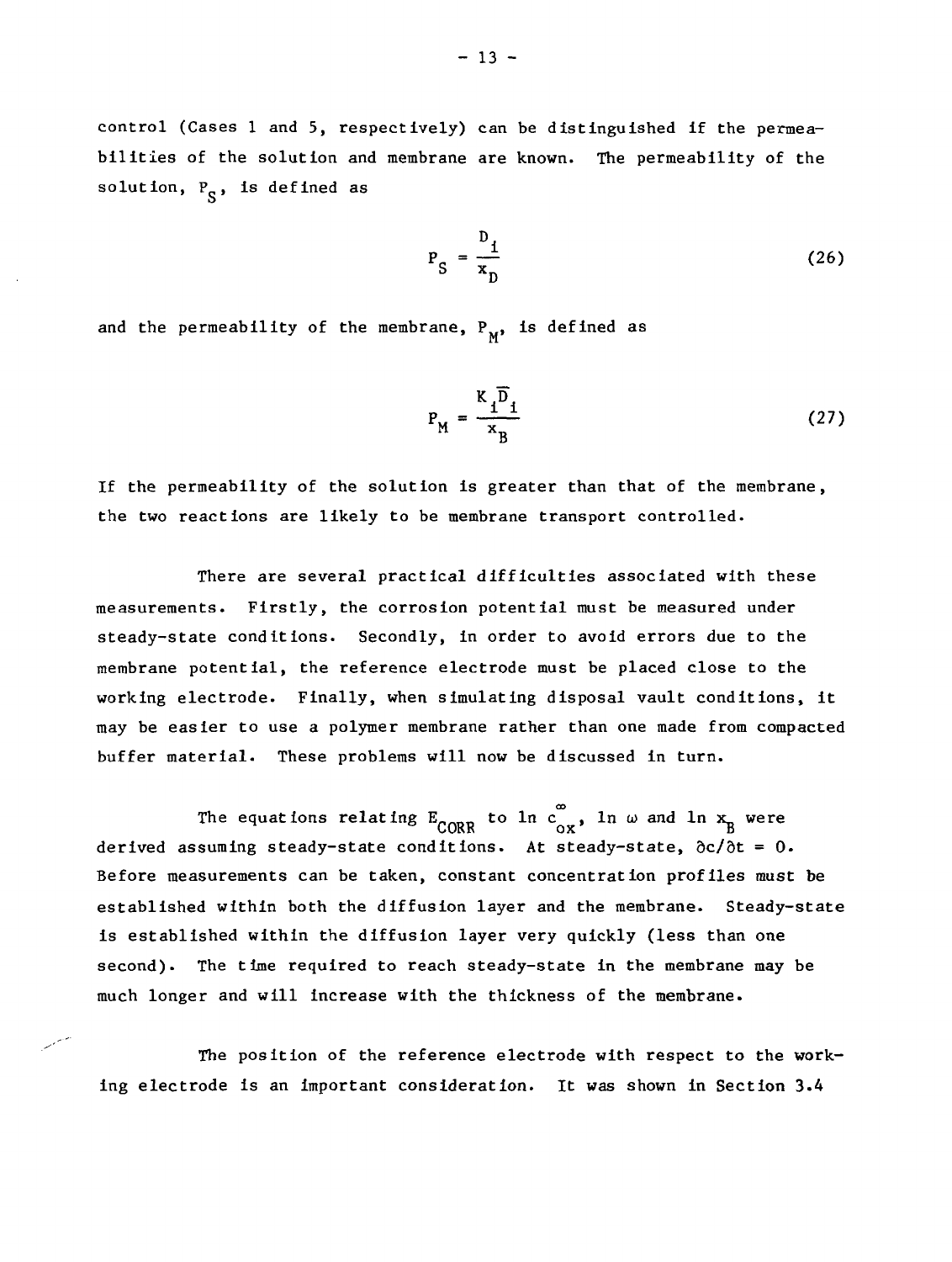that the membrane potential is an unknown and variable quantity. This problem can be avoided by placing the reference electrode close to the working electrode, so that the membrane does not separate the two electrodes. Gough and Leypoldt [6] have described a membrane-covered rotating disc electrode in which the reference electrode was incorporated in the body of the rotating assembly. A silver-silver chloride reference electrode was used. The liquid junction between the reference electrode electrolyte and the test solution was established at a small opening close to the edge of the working electrode. An alternative approach would be to use the ring electrode of a rotating ring-disc electrode as the reference. For chloride solutions, a suitable reference would again be silver-silver chloride. The potential of the reference electrode would be stable provided the chloride ion concentration in the small volume between the membrane and the working electrode remained constant. A variation of  $4\%$  in the chloride ion activity in this volume would lead to a change of 1 mV at room temperature. To avoid interference of corrosion products with the reference electrode, the rotating ring-disc electrode should have a small collection efficiency. This can be achieved using a small disc, a thin ring and a large gap between the ring and the disc.

The nuclear waste disposal containers will be surrounded by a compacted clay/sand buffer material [7]. Membranes made from a compacted clay/sand mixture may be difficult to work with practically. The minimum thickness of such a membrane would be 2 to 3 mm. To study a range of thicknesses of even one order of magnitude would require using membranes up to 20 to 30 mm thick. The time required to reach steady-state in a 20-mm-thick membrane could be impractical. Consequently, it may prove easier to use thin polymer membranes. The diffusivity of species within the polymer should be similar to that in compacted buffer material.

This particular technique should be useful in the study of the corrosion of copper for the CNFWMP. In order to be able to make confident predictions about the very long-term corrosion behaviour of a copper container, it is essential that the mechanism of the corrosion process is understood. Only then can we attempt to predict accurately the amount of corrosion over periods of 500 to 1000 years.

 $-14 -$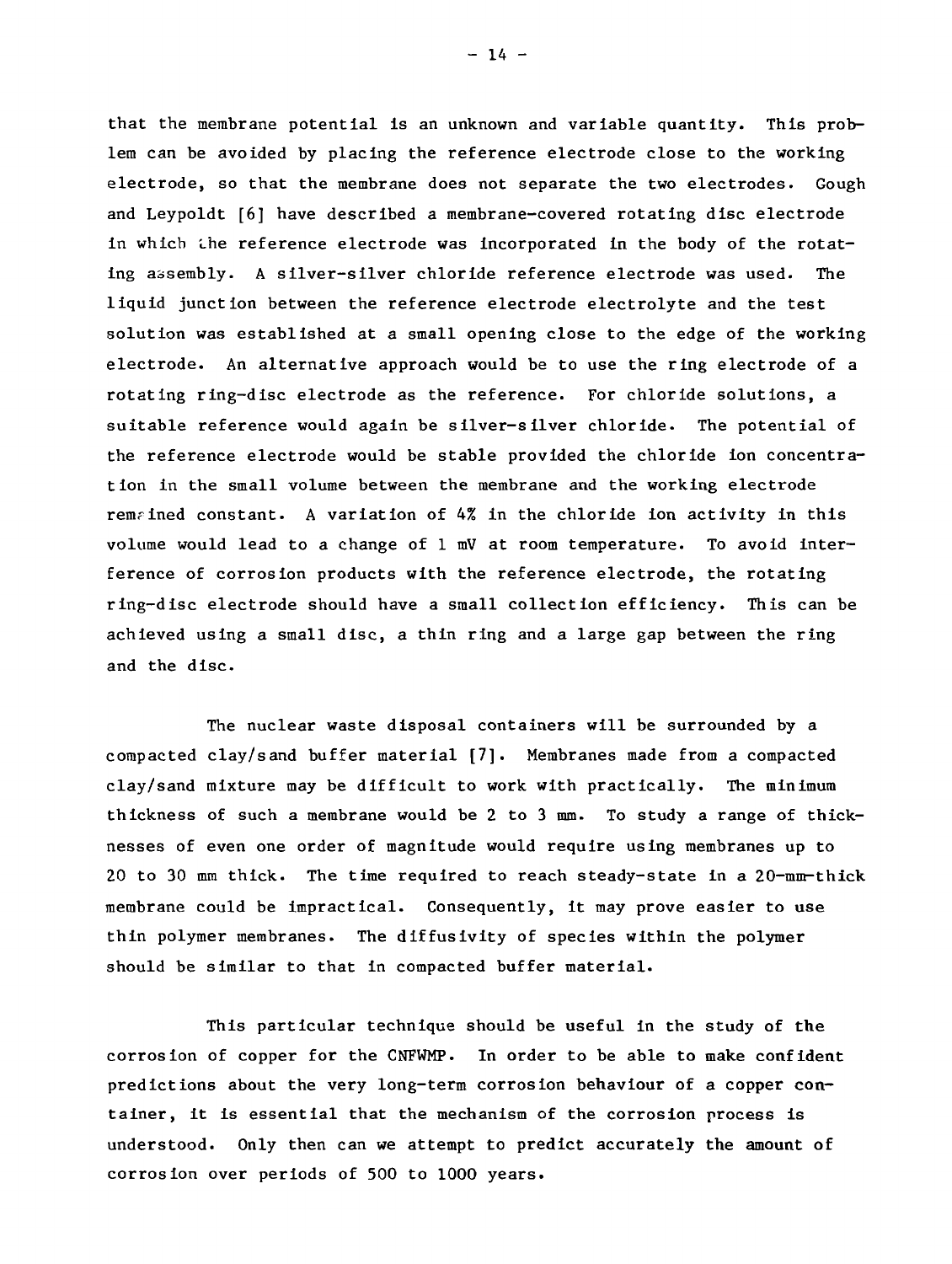Copper has been considered as the container material for the disposal of used nuclear fuel in the Swedish concept [2]. The argument was made that the total amount of metal loss could not exceed the total quantity of oxidants available in the disposal vault. The rate of metal loss was then determined from the rate of transport of oxidants to the container surface. Although the transport of oxidants through fractures in the rock was considered to be the slowest step, the transport calculations were based on oxidant transport through the compacted buffer material surrounding the container. In mechanistic terms, this is equivalent to the overall reaction being cathodically controlled with the cathodic reaction controlled by diffusion through the buffer (membrane).

The corrosion mechanism may not be the same in the Canadian concept for two reasons. Firstly, in the original Swedish concept [2] the y-radiation field at the container surface was taken to be negligible (in subsequent refinements of the concept [8], using thinner walled containers, allowance was made for the  $\gamma$ -radiation field). In the CNFWMP, the nuclear waste containers are not designed to be self-shielding. The strength of the Y-radiation field at the container surface will depend on the container design and the waste form. It is possible that radiolysis of the groundwater may produce a net increase in the amount of oxidizing species at the container surface. If a sufficient quantity of oxidants is produced it would seem unlikely that the cathodic reaction would be transport limited. Secondly, the groundwaters found in the Canadian Shield [9] are considerably more saline than those encountered in Sweden. In chloride solutions, it is known [10-14] that the rate of copper dissolution is controlled by the rate of transport of soluble copper chloride complexes away from the metal surface. Consequently, the anodic reaction may control the rate of the overall reaction in higher salinity groundwaters.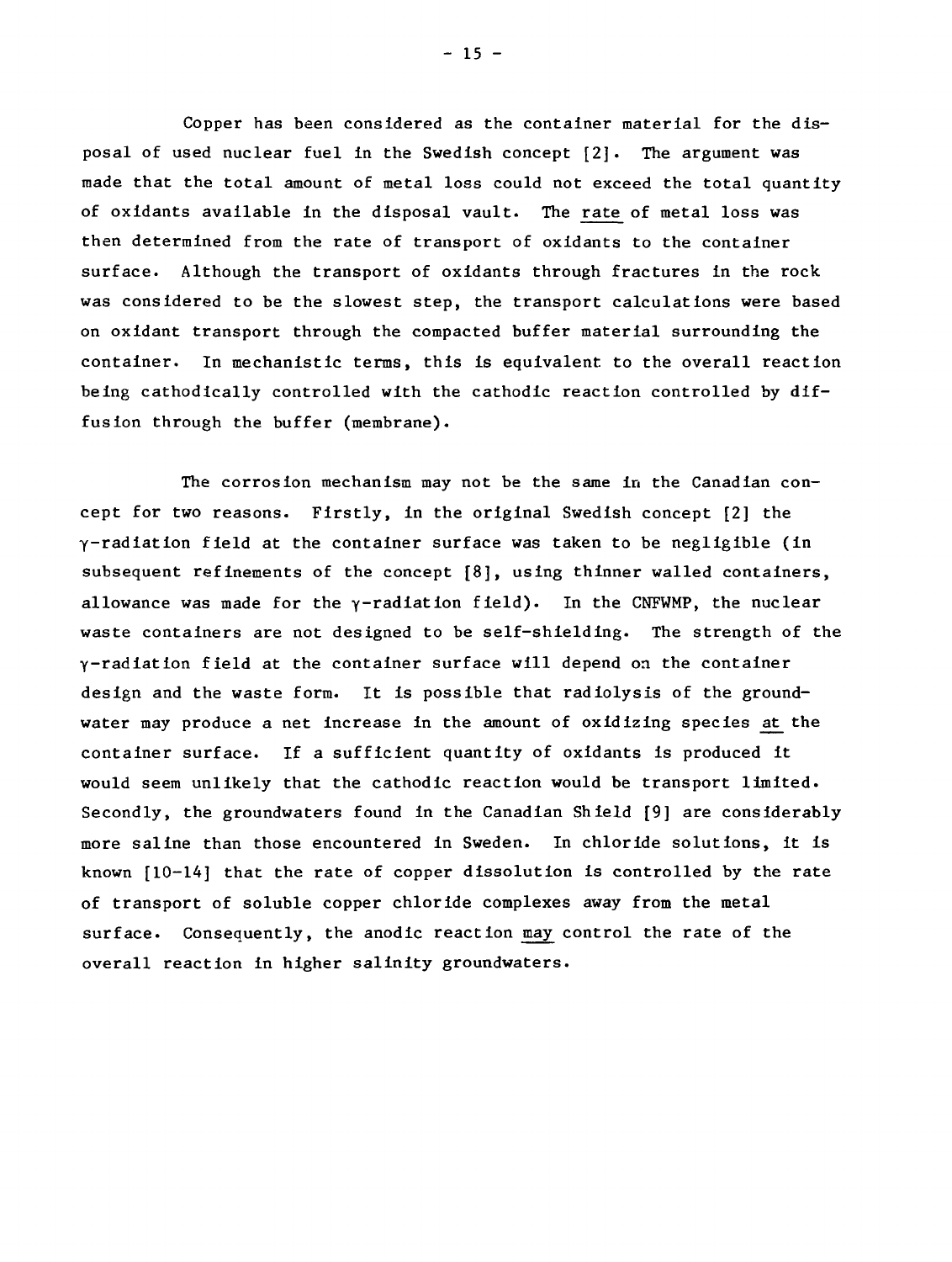#### 6. CONCLUSIONS

A technique to determine the mechanism of uniform corrosion in the presence of a semi-permeable membrane has been described. The method is based on the variation of the corrosion potential of a rotating disc electrode. The experimentally variable parameters are the oxidant concentration, the membrane thickness and the rotation rate of the electrode. Equations are derived for the corrosion potential on the basis of the ratedetermining step of the cathodic and anodic half-reactions. For each halfreaction three possible rate-determining steps are considered: transport of species through the solution diffusion layer, transport of species through the membrane and the electrochemical reaction.

Various experimental considerations have been discussed. Of these, the two most important are the establishment of steady-state conditions and the positioning of the reference electrode. The derived equations only apply to steady-state conditions. Therefore, it is essential that this condition be reached before the measurements are taken. The reference electrode should be positioned close to the working electrode. Then, the measurements are not complicated by contributions from the (unknown and variable) membrane potential. A combined working/reference electrode design has been suggested based on the rotating ring-disc electrode.

This technique should be of use in the study of the corrosion of copper for the CNFWMP. An understanding of the mechanism of uniform corrosion will enable confident predictions to be made regarding the lifetime of a copper nuclear waste disposal container.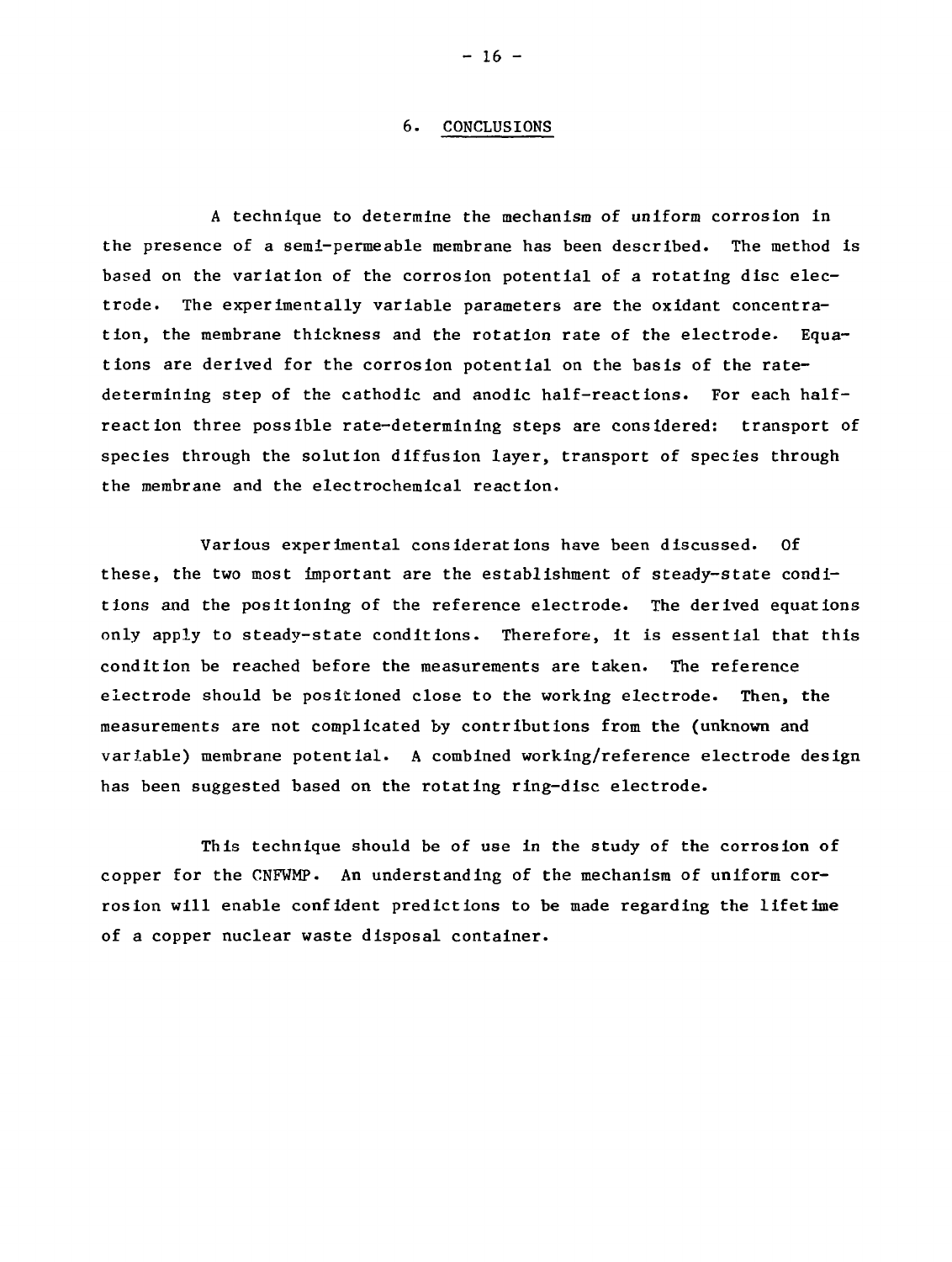#### REFERENCES

- 1. K. Nuttall, "Some Aspects of the Prediction of Long-Term Performance of Fuel Disposal Containers", Can. Mett. Quart. 22, 403 (1983).
- 2. The Swedish Corrosion Institute, "Corrosion Resistance of Copper Canisters for Final Disposal of Spent Nuclear Fuel", KBS Report 90 (1978).
- 3. G. P. Power and I. M. Ritchie, "Mixed Potential Measurements in the Elucidation of Corrosion Mechanisms  $-1$ . Introductory Theory", Electrochimica Acta 26, 1073 (1981).
- 4. W.J. Albery and M.L. Hitchman, Ring-Disc Electrodes, Clarendon Press, Oxford (1971).
- 5. R. Paterson, An Introduction to Ion Exchange, Heyden & Son Ltd., London, 1970.
- 6. D. A. Gough and J. K. Leypoldt, "Membrane-Covered, Rotated Disc Electrode", Anal. Chem. 51, 439 (1979).
- 7. T. E. Rummery and E. L. J. Rosinger, "The Canadian Nuclear Fuel Waste Management Program", Proceedings of the Canadian Nuclear Society International Conference on Radioactive Waste Management, Winnipeg, Canada, p.6 (1982).
- 8. Swedish Nuclear Fuel Supply Co., "Final Storage of Spent Nuclear Fuel", KBS-3 (1983).
- 9. S. K. Frape, P. Fritz and R. H. McNutt, "Water-Rock Interaction and Chemistry of Groundwaters From the Canadian Shield", Geochim. et Cosmochim. Acta 48, 1617 (1984).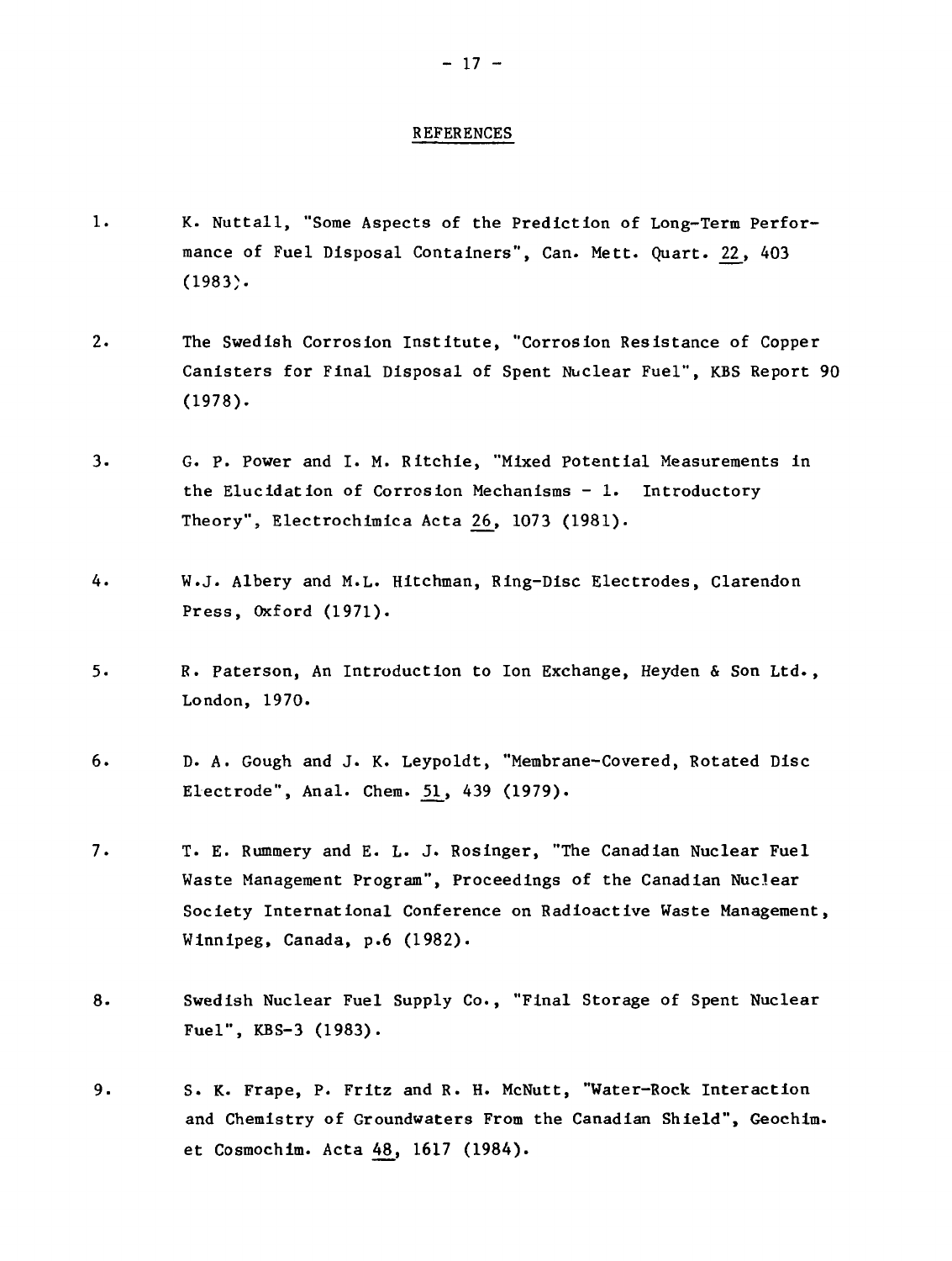- 10. W. H. Smyr1, "Electrochemistry and Corrosion on Homogeneous and Heterogeneous Metal Surfaces", in Comprehensive Treatise of Electrochemistry, Vol. 4, J. O'M. Bockris, B.E. Conway, E. Yeager and R.E. White, eds., Plenum Press, New York (1981).
- 11. W. D. Bjorndahl and K. Nobe, "Copper Corrosion in Chloride Media-Effect of Oxygen", Corrosion 40, 82 (1984).
- 12. A. L. Bacarella and J. C. Griess, Jr., "The Anodic Dissolution of Copper in Flowing Sodium Chloride Solutions Between 25° and 175°C", J. Electrochem. Soc. 120, 459 (1973).
- 13. G. Faita, G. Fiori and D. Salvadore, "Copper Behaviour in Acid and Alkaline Brines - I. Kinetics of Anodic Dissolution in 0-5M NaCl and Free-Corrosion Rates in the Presence of Oxygen", Corrosion Science 15, 383 (1975).
- 14. C. H. Bonfiglio, H. C. Albaya and O.A. Cobo, "The Kinetics of the Anodic Dissolution of Copper in Acid Chloride Solutions", Corrosion Science 13, 717 (1973).
- 15. A. J. Bard and L. R. Faulkner, Electrochemical Methods: Fundamentals and Applications, John Wiley, New York (1980).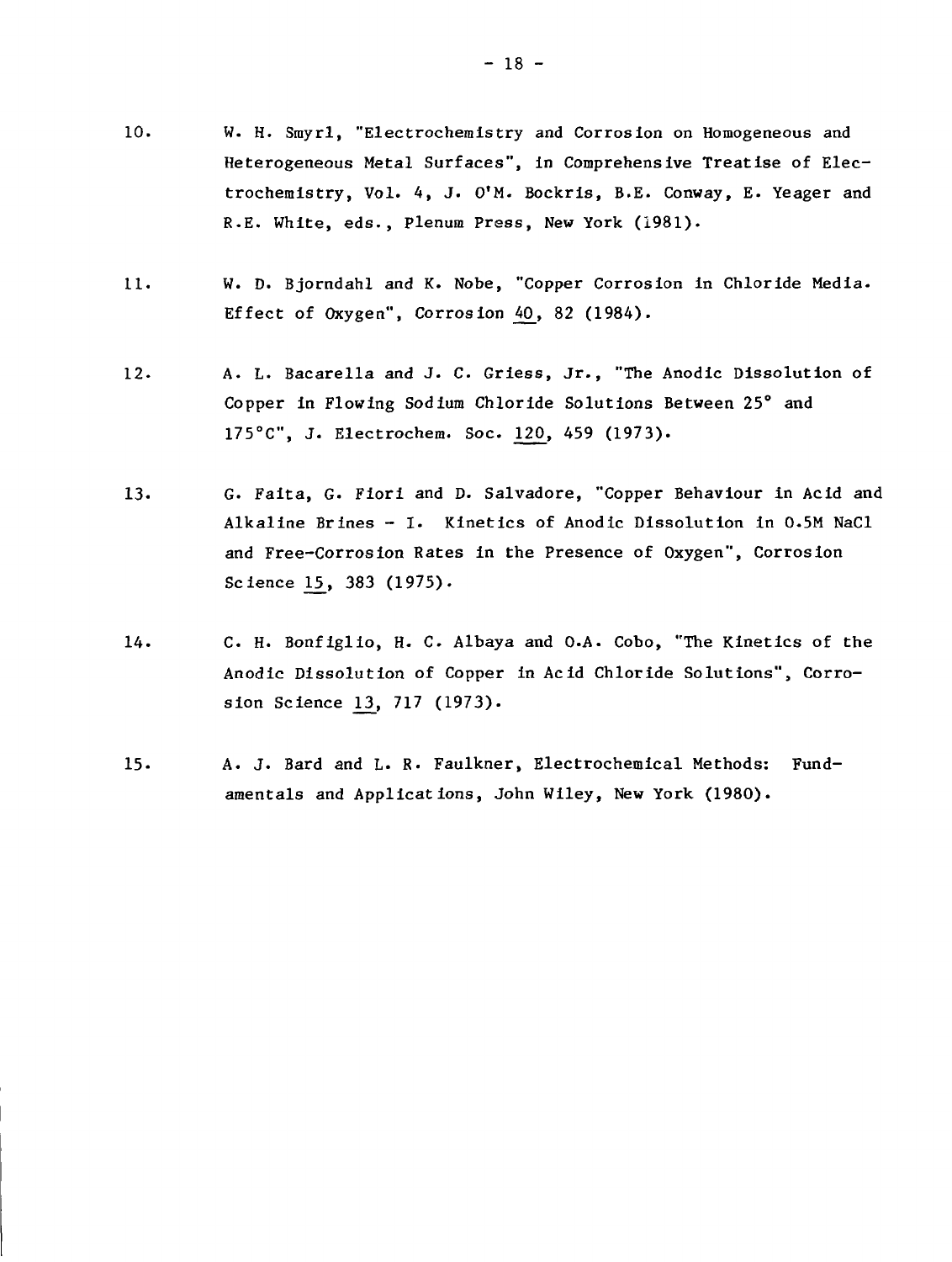### TABLE 1

# THE DEPENDENCE OF  $E_{CORR}$  on  $\ln c_{ox}$ ,  $\ln \omega$  AND  $\ln x$ <sub>B</sub>

|        | $^{\circ}$ $E_{CORR}$<br>$\delta$ ln $c_{ox}^-$    | $\frac{\partial E_{CORR}}{\partial \ln \omega}$ | $rac{\delta E_{CORR}}{\delta \ln x_R}$ |
|--------|----------------------------------------------------|-------------------------------------------------|----------------------------------------|
| Case 1 | $+\frac{RT}{n_{a}F}$                               | $\overline{0}$                                  | 0                                      |
| Case 2 | $+\frac{RT}{n_{\alpha}F}$                          | $-\frac{RT}{2n_{\rm A}F}$                       | $-\frac{RT}{\pi_aF}$                   |
| Case 3 | + $\frac{RT}{(n_A + \alpha_c n_c)F}$               | $-\frac{RT}{2(n_a+\alpha_c n_c)F}$              | 0                                      |
| Case 4 | $+\frac{RT}{n_aF}$                                 | + $\frac{RT}{2n_F}$                             | $+\frac{RT}{n_aF}$                     |
| Case 5 | $+\frac{RT}{n_{\overline{A}}F}$                    | $\mathbf 0$                                     | $\mathbf 0$                            |
| Case 6 | + $\frac{RT}{(n_a + \alpha_c n_c)F}$               | $\overline{0}$                                  | + $\frac{RT}{(n_A + \alpha_c n_c)F}$   |
| Case 7 | + $\frac{RT}{(1-\alpha_a)n_aF}$                    | + $\frac{RT}{2(1-\alpha_a)n_aF}$                | $\bf{0}$                               |
| Case 8 | + $\frac{RT}{(1-\alpha_a)n_aF}$                    | $\mathbf 0$                                     | $-\frac{RT}{(1-\alpha_a)n_aF}$         |
| Case 9 | + $\frac{RT}{(\alpha_n n_{c}+(1-\alpha_n)n_{a})F}$ | $\mathbf 0$                                     | $\pmb{0}$                              |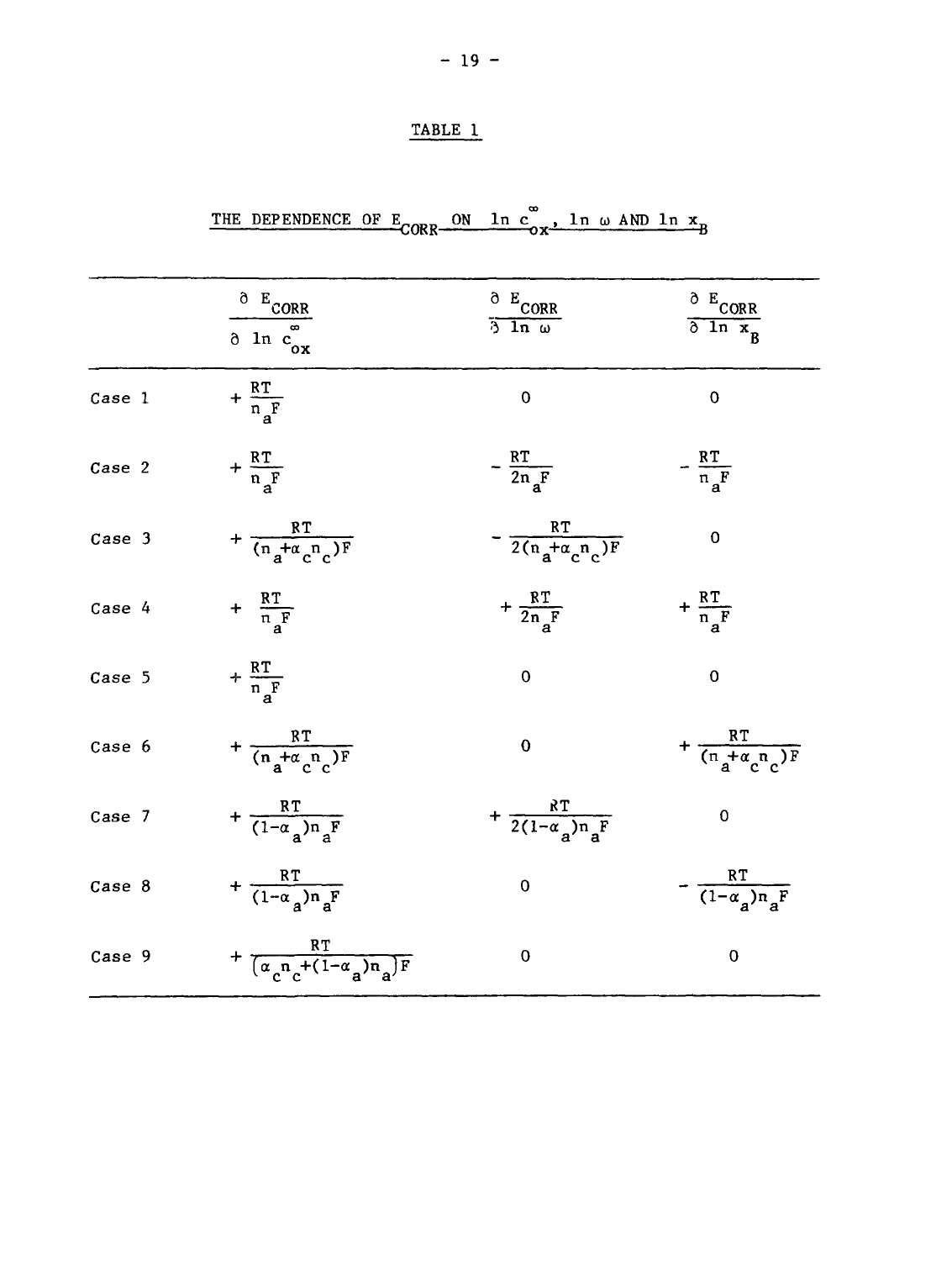|        | $\delta$ E <sub>CORR</sub><br>$\overline{\delta \ln c}$ | $\delta$ E <sub>CORR</sub><br>$\delta$ ln $\omega$ | $C$ <sub>CORR</sub><br>$\overline{\delta \ln x_B}$ |
|--------|---------------------------------------------------------|----------------------------------------------------|----------------------------------------------------|
| Case 1 | $\ddot{}$                                               | $\mathbf{o}$                                       | $\pmb{0}$                                          |
| Case 2 | $\ddot{}$                                               |                                                    |                                                    |
| Case 3 | $\ddot{}$                                               |                                                    | $\mathsf 0$                                        |
| Case 4 | $\ddot{}$                                               | $\pmb{+}$                                          | $\ddagger$                                         |
| Case 5 | $\ddag$                                                 | $\boldsymbol{0}$                                   | $\mathbf 0$                                        |
| Case 6 | $\ddot{}$                                               | $\pmb{0}$                                          | $\ddot{}$                                          |
| Case 7 | $\ddot{}$                                               | $+$                                                | $\mathbf 0$                                        |
| Case 8 | $\ddot{}$                                               | $\pmb{0}$                                          |                                                    |
| Case 9 | $\ddot{}$                                               | $\pmb{0}$                                          | $\mathbf 0$                                        |

### TABLE 2

# THE SIGN OF THE DEPENDENCE OF E<sub>CORR</sub> ON  $\ln c_{ox}$ ,  $\ln \omega$  and  $\ln$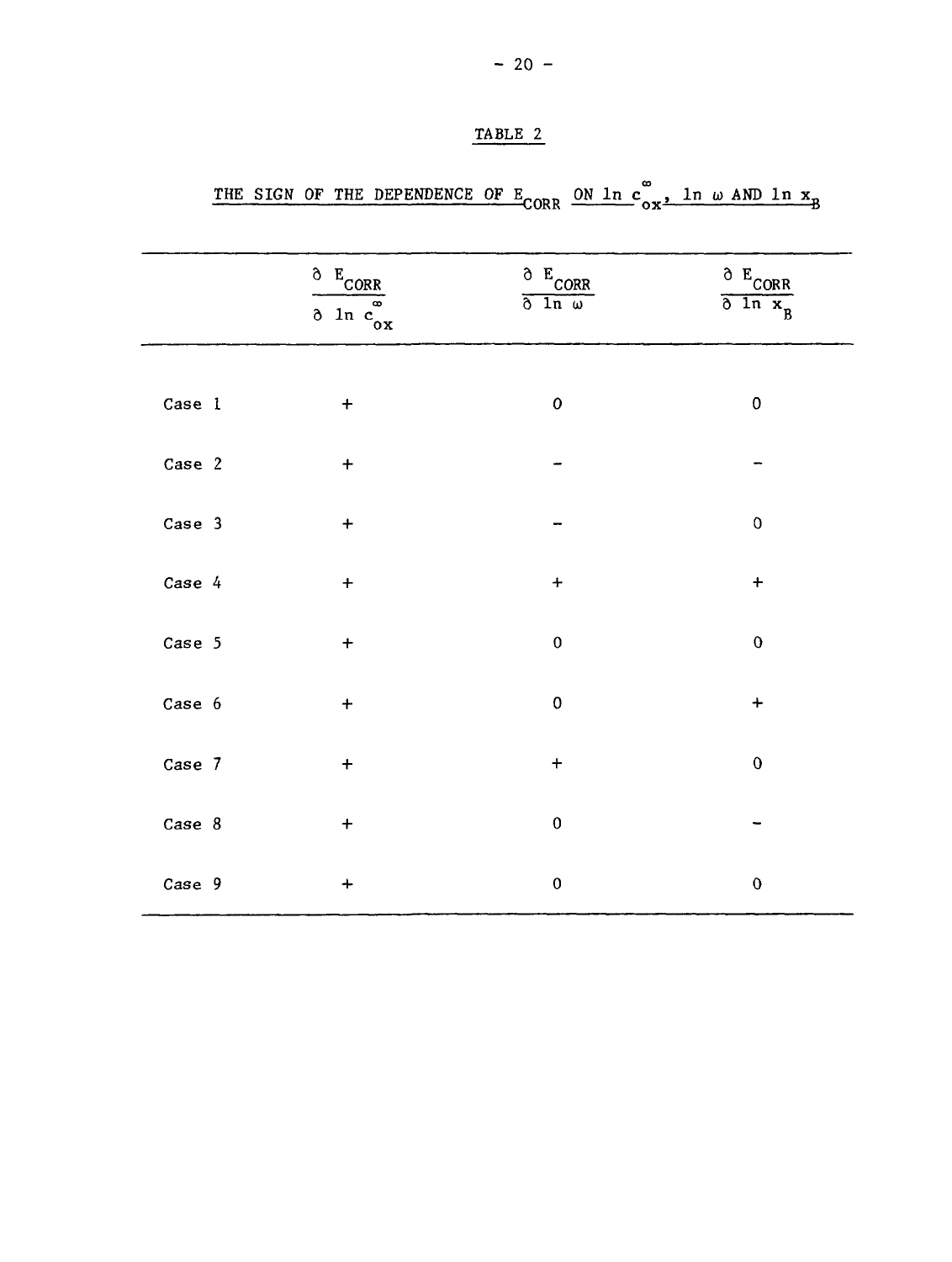

FIGURE 1: Schematic Representation of layers Below a Membrane-Covered Rotating Disc Electrode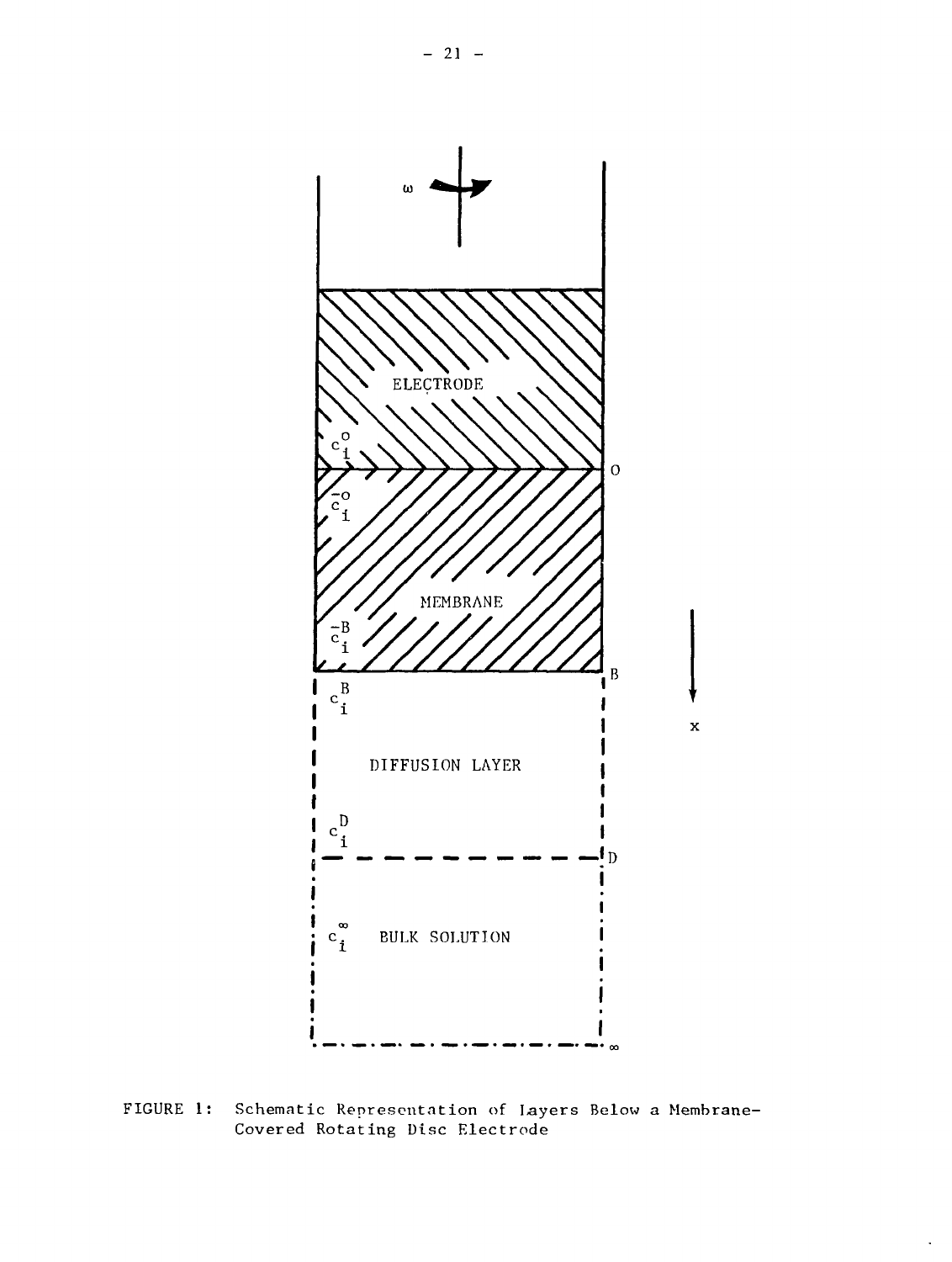#### APPENDIX A

### A.I RATE CONTROLLED BY A TRANSPORT PROCESS

Suppose that the rates of both the anodic and cathodlc electrode reactions are limited by the transport of species across either the diffusion layer or the membrane. Let  $c_1$  and  $\overline{c}_1$  be the solution and membrane phase concentrations of species i. Also, let the superscripts ° and B refer to the electrode surface/membrane and membrane/diffusion layer interfaces, respectively. Due to the stirring action, the concentration at the diffusion layer/bulk solution interface Is the same as the bulk concentration,  $\mathbf{c}_1^\infty$ . The membrane has a thickness  $\mathbf{x}_\mathbf{B}$  and the diffusion layer thickness is  $\mathbf{x}_\text{D}$ .  $\text{D}_\text{1}$  and  $\overline{\text{D}}_\text{1}$  are the diffusion coefficients in the solution and in the membrane, respectively. These conditions are illustrated in Figure A.I.



### FIGURE A.I: Definition of Symbols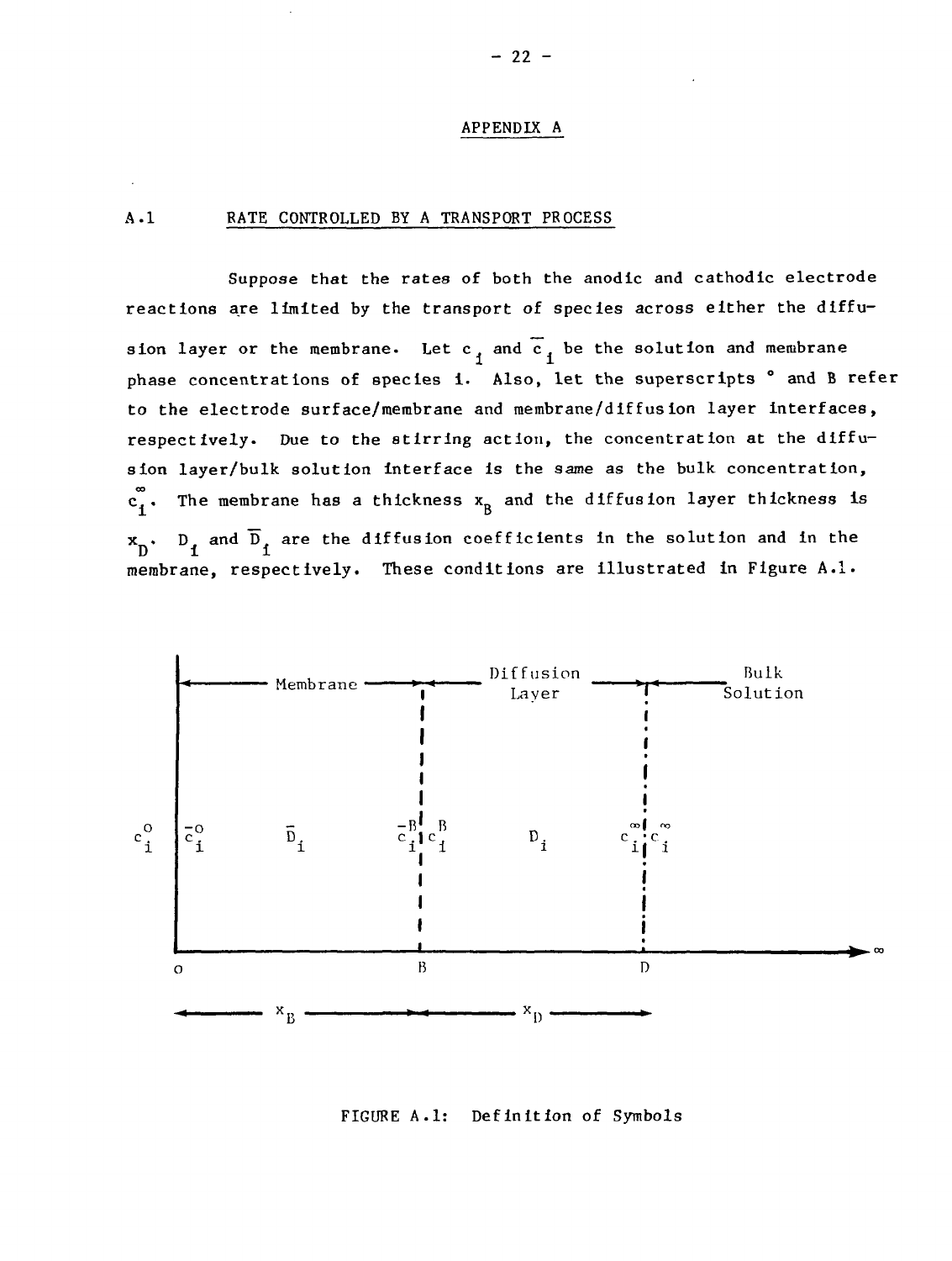At steady-state, we shall assume that constant (i.e., linear) concentration gradients exist across the membrane and the diffusion layer. The flux,  $J_i$ , is given by Fick's 1st law. Hence, for the diffusion layer

$$
(J_{1})_{DL} = -D_{1} \frac{(c_{1}^{2} - c_{1}^{2})}{x_{D}}
$$
 (A.1.1)

and for the membrane

$$
(J_{1})_{\text{MEM}} = -\overline{D}_{1} \frac{(\overline{c}_{1}^{B} - \overline{c}_{1}^{o})}{x_{B}} = -K_{1} \overline{D}_{1} \frac{(c_{1}^{B} - c_{1}^{o})}{x_{B}}
$$
(A.1.2)

where  $K_i$  is the partition coefficient of species i.

Furthermore, at steady-state these fluxes are equal, so that

$$
(J_{1})_{\text{DL}} = (J_{1})_{\text{MEM}} = J_{1}
$$
 (A.1.3)

Combining  $(A - 1 - 1)$  and  $(A - 1 - 2)$  by eliminating  $c \frac{B}{I}$  gives

$$
J_{1} = \frac{-K_{1} \bar{D}_{1}}{x_{B}} \left\{ c_{1}^{a} + \frac{x_{D}^{f}}{D_{1}} - c_{1}^{o} \right\}
$$
  

$$
J_{1} \left\{ 1 + \frac{K_{1} \bar{D}_{1} x_{D}}{D_{1} x_{B}} \right\} = \frac{-K_{1} \bar{D}_{1}}{x_{B}} \left( c_{1}^{a} - c_{1}^{o} \right)
$$
  

$$
J_{1} = \frac{\left( D_{1} K_{1} \bar{D}_{1} / x_{B} x_{D} \right)}{\left( \frac{D_{1}}{x_{B}} + \frac{K_{1} \bar{D}_{1}}{x_{B}} \right)} \left( c_{1}^{o} - c_{1}^{a} \right)
$$
(A.1.4)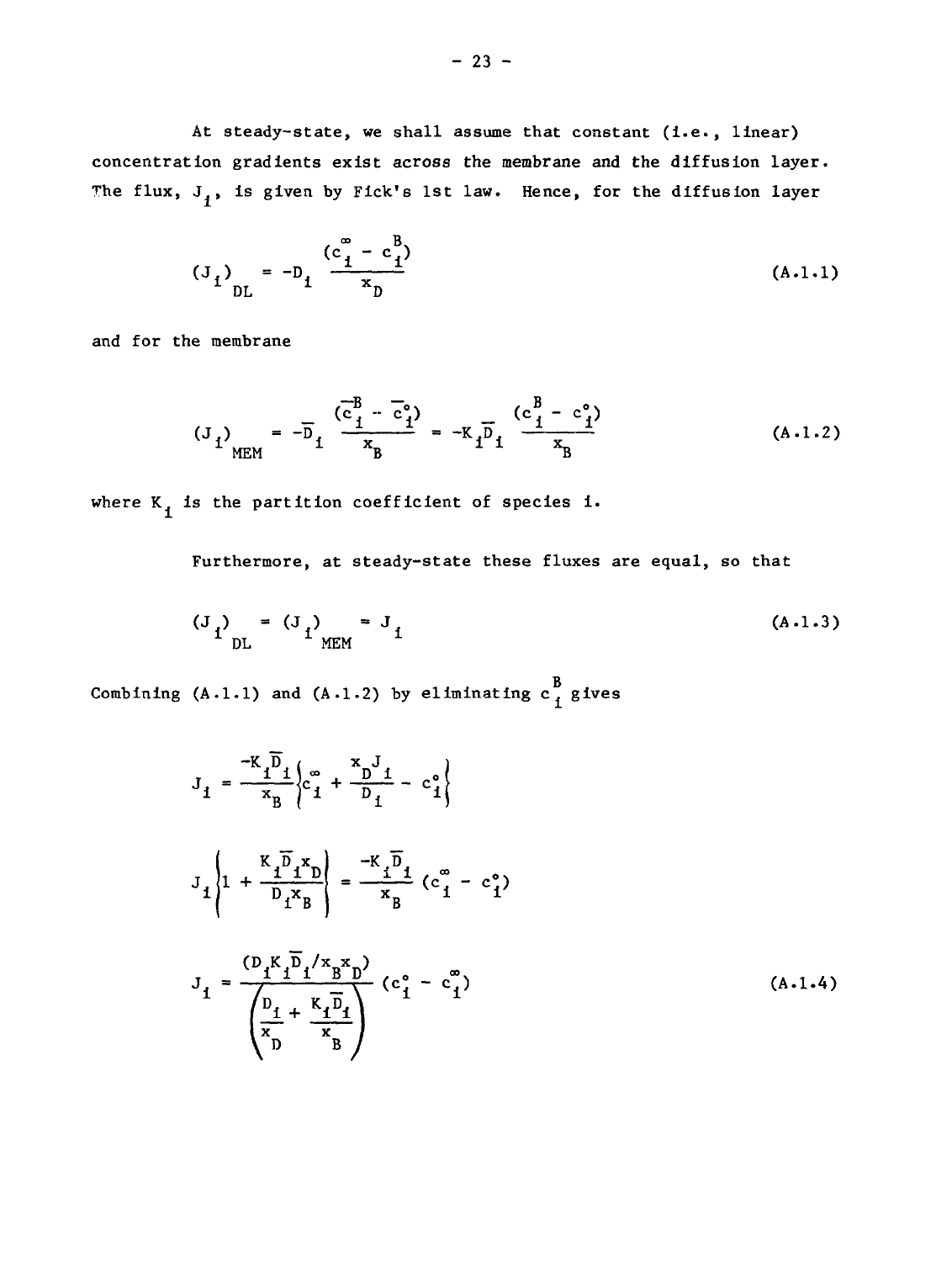This flux is also related to the current density, i, by

$$
J = \frac{1}{nF}
$$
 (A.1.5)

### A.1.1 Rate Controlled by Transport Across the Diffusion Layer

If the permeability of the membrane is much greater than that of the diffusion layer, i.e.,

$$
\frac{\kappa \overline{p}}{\kappa_{\rm B}} \gg \frac{p_{\rm i}}{\kappa_{\rm D}} \tag{A.1.6}
$$

then transport of species i across the diffusion layer will be the ratecontrolling step. Equation (A.1.4) becomes

$$
J_{i} = D_{i} \frac{(c_{i}^{\circ} - c_{i}^{\circ})}{x_{D}}
$$
 (A.1.7)

For a rotating disc electrode [4]

$$
x_{D} = 1.612v^{1/6}D_1^{1/3}\omega^{-1/2}
$$
 (A.1.8)

(i) Anodic reaction

Let species m be the soluble product of the anodic electrode reaction. The flux of  $m$ ,  $J_m$ , is related to an anodic current density,  $i_a$ . ed so that the bulk concentration of m,  $c_m^{\infty}$ , is zero, Equation  $(A.1.7)$  gives

$$
J_{m} = \frac{1}{n_{a}F} = D_{m} \left( \frac{c_{m}^{\circ}}{n_{D}} \right)
$$
 (A.1.9)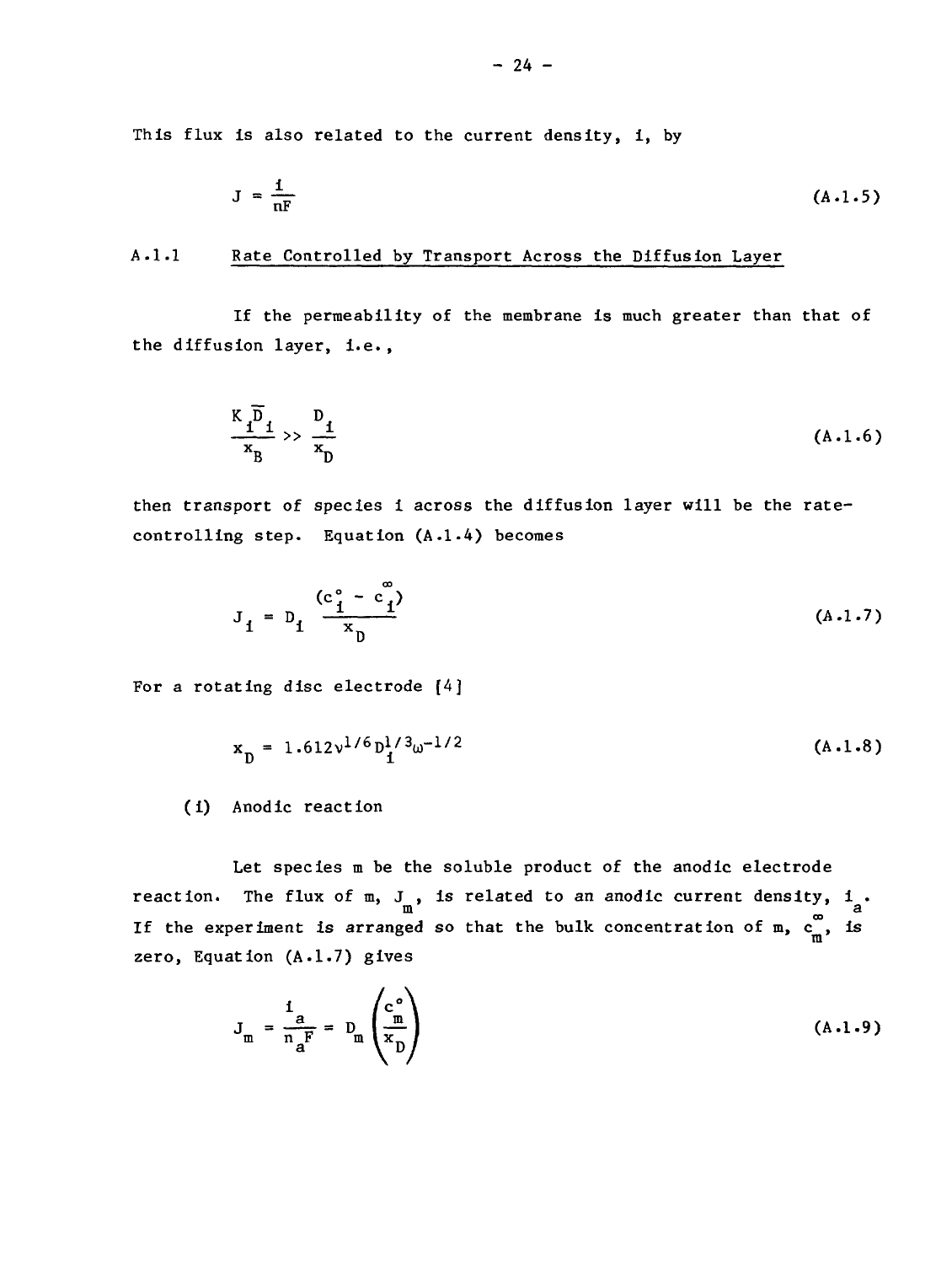As the electrochemical step is facile in comparison to transport across the diffusion layer it can be assumed to be at equilibrium. The Nernst equation can then be used to give  $c_m^{\circ}$ 

$$
E = Eao + \frac{RT}{n_F} \ln cmo
$$
 (A.1.10)

m

Combining  $(A.1.8)$ ,  $(A.1.9)$  and  $(A.1.10)$  and rearranging gives

$$
E = E_{a}^{\circ} - \frac{RT}{n_{a}F} \ln (0.62n_{a}FD_{m}^{2/3}v^{-1/6}\omega^{1/2}) + \frac{RT}{n_{a}F} \ln i_{a}
$$
 (A.1.11)

(ii) Cathodic reaction

Consider the transport of the oxidant species ox across the diffusion layer to the electrode surface where it is rapidly reduced. The fast kinetics of the electrode reaction ensure that the surface concentration,  $\int_{0}^{\infty}$ , is zero. The flux of oxidant to the electrode,  $J_{0x}^{\prime}$ , results in a

$$
J_{ox} = \frac{i_c}{n_c F} = -D_{ox} \left( \frac{c_{ox}^{\infty}}{x_D} \right)
$$
  

$$
i_c = -0.62 n_c F D_{ox}^{2/3} v^{-1/6} \omega^{1/2} c_{ox}^{\infty}
$$
 (A.1.12)

### A.I.2 Rate Controlled by Transport Across the Membrane

If the permeability of the solution is much greater than that of the membrane, i.e. ,

$$
\frac{D_1}{x} \gg \frac{K_1 D_1}{x_B} \tag{A-1-13}
$$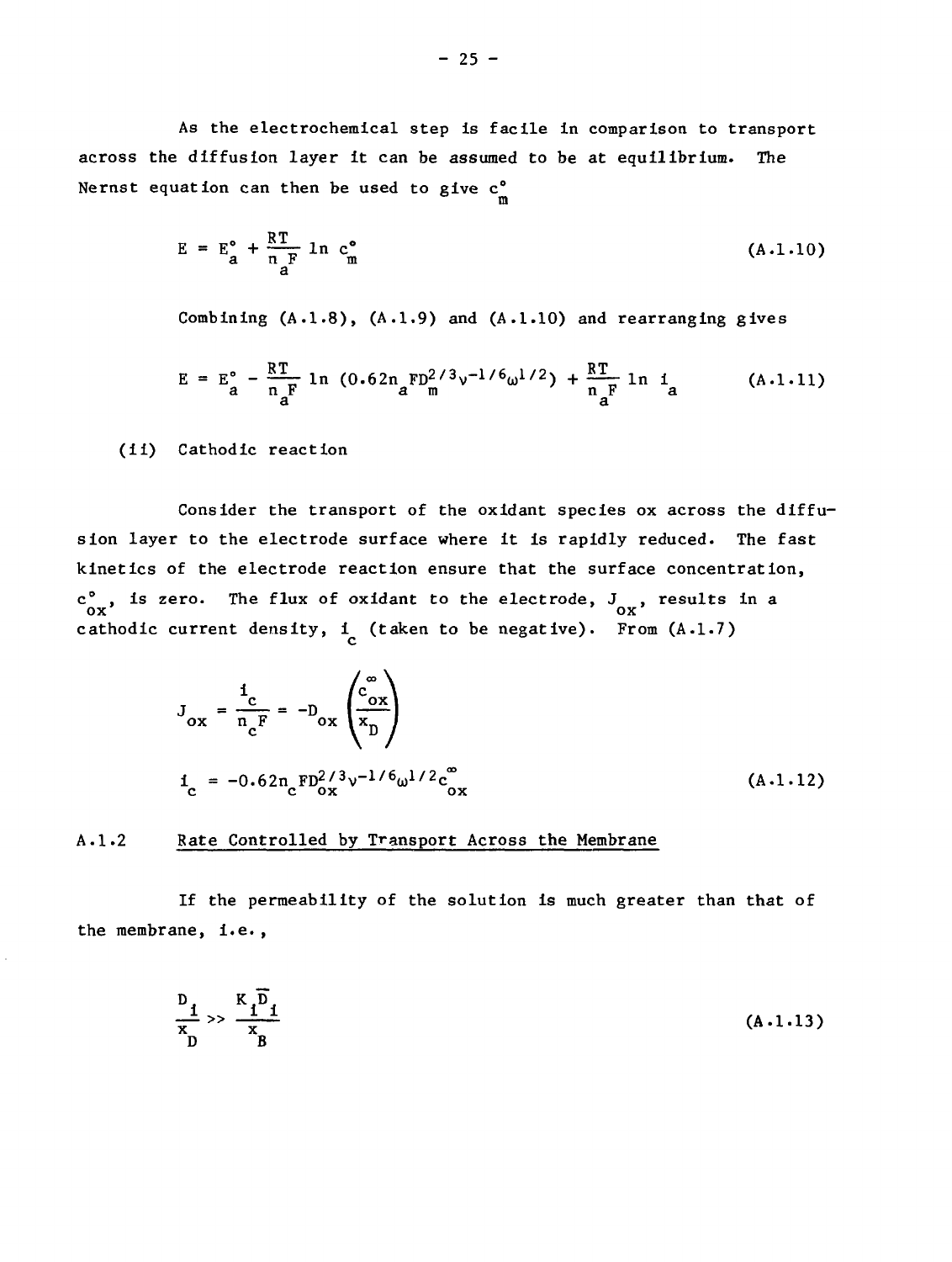then (A.1.4) becomes

$$
J_1 = \frac{K_1 \overline{D}_1}{X_B} (c_1^{\circ} - c_1^{\circ})
$$
 (A.1.14)

#### (i) Anodic reaction

In this case, the rate of the anodic process is limited by the race of transport of soluble corrosion product m through the membrane. Assuming the bulk concentration is zero and that the surface concentration is given by the Nernst equation, the anodic current density/potential relationship is

$$
E = E_a^{\circ} + \frac{RT}{n_aF} \ln i_a - \frac{RT}{n_aF} \ln (n_aFK_m\overline{D}_m) + \frac{RT}{n_aF} \ln x_B \qquad (A.1.15)
$$

### (ii) Cathodic reaction

The rate of the cathodic reaction is limited by the rate of transport of oxidant to the electrode surface. Hence, the surface concentration,  $c_{ox}^{\circ}$ , is zero and the cathodic current density is given by

$$
i_{\rm c} = \frac{-n_{\rm c} \bar{F} K_{\rm ox} \bar{D}_{\rm ox} \bar{C}_{\rm ox}^{\rm F}}{x_{\rm B}}
$$
 (A.1.16)

#### A.2 RATE CONTROLLED BY THE ELECTROCHEMICAL REACTION

When the rate of mass transport is fast compared to the rate of the surface reaction the concentration of the electroactive species is uniform, i.e., no concentration gradients exist. The current density/potential relationship is given by the Butler-Volmer equation [15]

$$
i = i_{o} \left\{ e^{-\left[ (1-\alpha) nF\eta \right] / RT} - e^{-\alpha nF\eta} \right\} / RT \qquad (A.2.1)
$$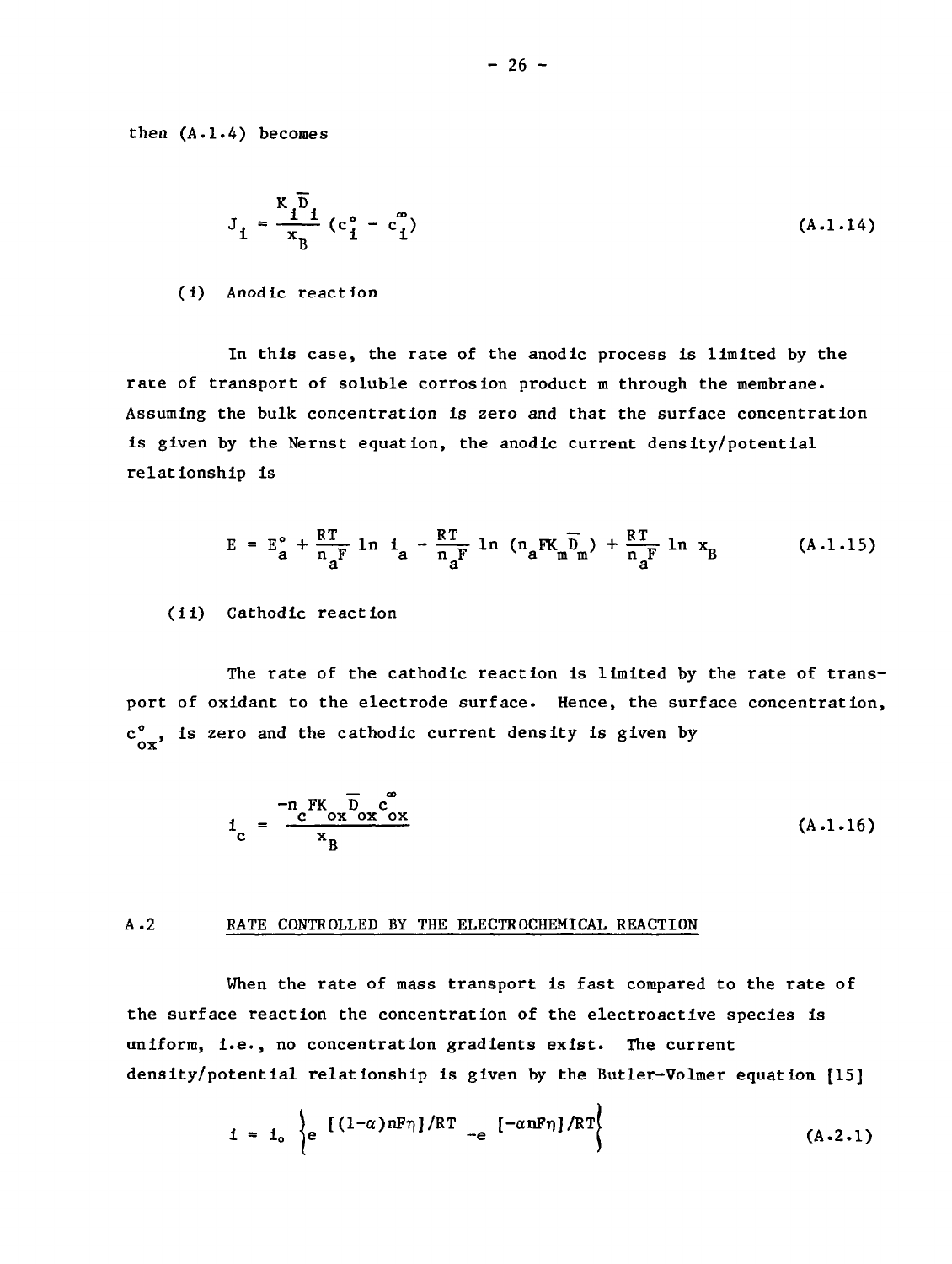where  $i_{0}$  is the exchange current density,  $\alpha$  is the transfer coefficient and *r\* is the overpotential defined as

$$
\eta = E - E_{eq} \tag{A-2-2}
$$

where the equilibrium potential, E<sub>ed</sub>, is given by the Nernst equation. The **exchange current density is a function of concentration and is related to the standard exchange current density, i° (which is not) by**

$$
i_{o} = i^{o} (c_{o})^{(1-a)} (c_{R})^{a}
$$
 (A.2.3)

where  $\mathbf{c}_{\mathbf{g}}$  and  $\mathbf{c}_{\mathbf{R}}$  are the concentrations of the oxidized and reduced forms of **the electroactive species, respectively. Equation (A.2.1) applies to both anodic and cathodic reactions. We shall use the convention that anodic current densities and overpotentials are positive whilst cathodic current densities and overpotentials are negative.**

### **(i) Anodic reaction**

**For large positive overpotentials the second term in the brackets in Equation (A.2.1) becomes small. So, for anodic electrochemical control (A.2.1) becomes**

$$
i_{a} = i_{o,a} \exp \left\{ (1 - \alpha_{a}) n_{a} \frac{F}{RT} (E - E_{eq,a}) \right\}
$$
 (A.2.4)

where i<sub>o, a</sub> is the anodic exchange current density and

$$
E_{eq,a} = E_a^{\circ} + \frac{RT}{n_a^F} \ln \frac{c_o}{c_R}
$$
 (A.2.5)

**Combining (A.2.4) and (A.2.5) and substituting the standard exchange current density (Equation A.2.3) for io,a gives**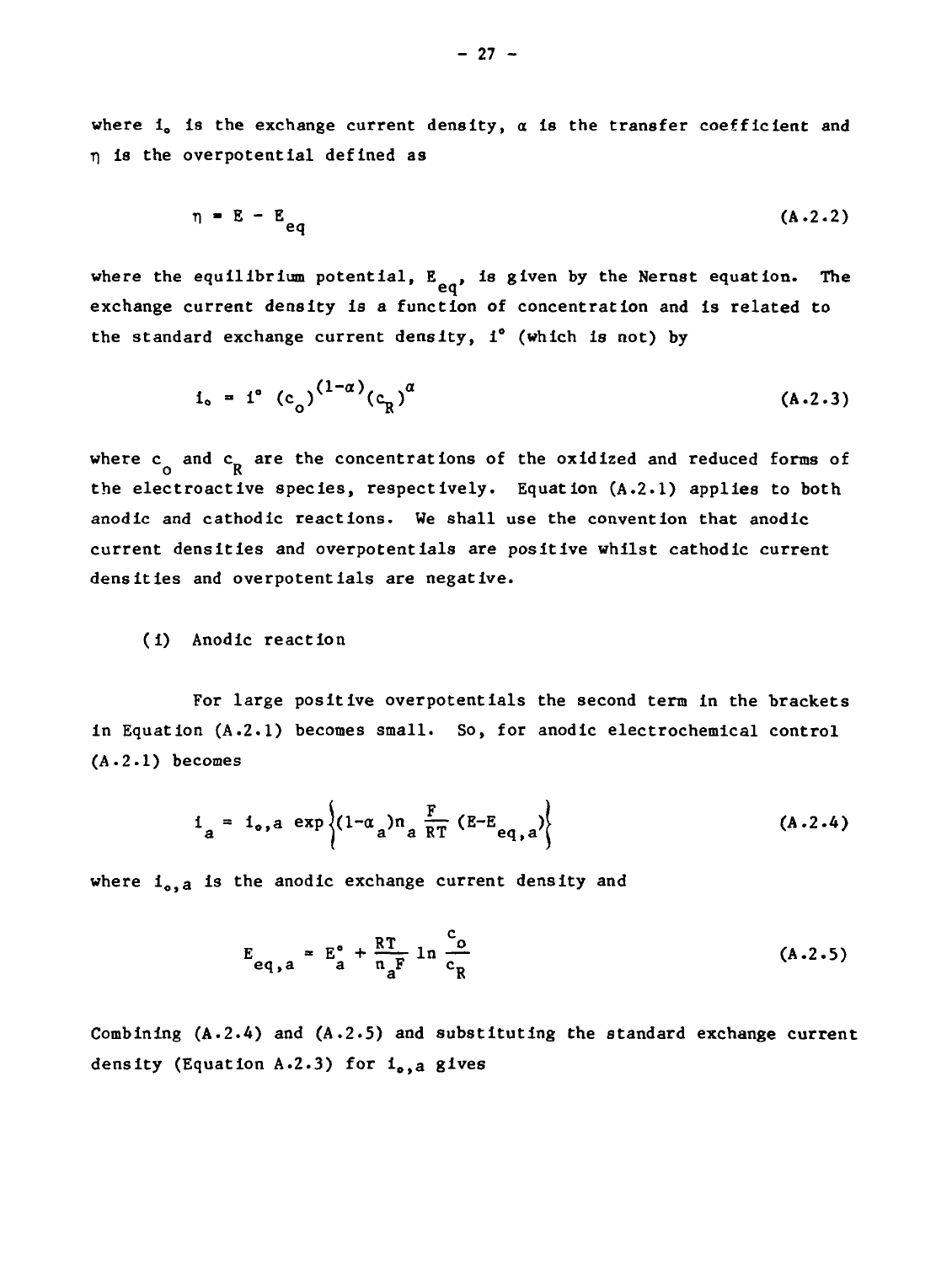$$
i_{a} = i_{a}^{o} (c_{o})^{(1-\alpha_{a})} (c_{R})^{\alpha_{a}} \left(\frac{c_{R}}{c_{o}}\right)^{(1-\alpha_{a})} \exp \left[ (1-\alpha_{a}) \frac{n_{a}^{F}}{RT} (E-E_{a}^{o}) \right]
$$
  

$$
i_{a} = i_{a}^{o} (c_{R}) \exp \left[ (1-\alpha_{a}) \frac{n_{a}^{F}}{RT} (E-E_{a}^{o}) \right]
$$
(A.2.6)

**For a metal dissolution reaction such as**

$$
M + M^{n+} + ne^-
$$

the reduced form is the solid metal. Hence, c<sub>p</sub> = 1 and (A.2.6) rearranges K to

$$
E = E_{a}^{o} - \frac{RT}{(1-\alpha_{a})n_{a}F} \ln i_{a}^{o} + \frac{RT}{(1-\alpha_{a})n_{a}F} \ln i_{a}
$$
 (A.2.7)

(ii) Cathodic reaction

For large negative overpotentials the first term in the brackets in Equation (A.2.1) becomes insignificant. Hence, the E/i relationship for an electrochemically controlled cathodic reaction is

$$
i_{c} = -i_{o}, c \exp\left[-\frac{\alpha_{c} n_{c} F}{RT} (E-E_{eq,c})\right]
$$
 (A-2.8)

here

$$
E_{eq,c} = E_c^{\circ} + \frac{RT}{n_c^F} \ln \frac{c_o}{c_R}
$$
 (A.2.9)

and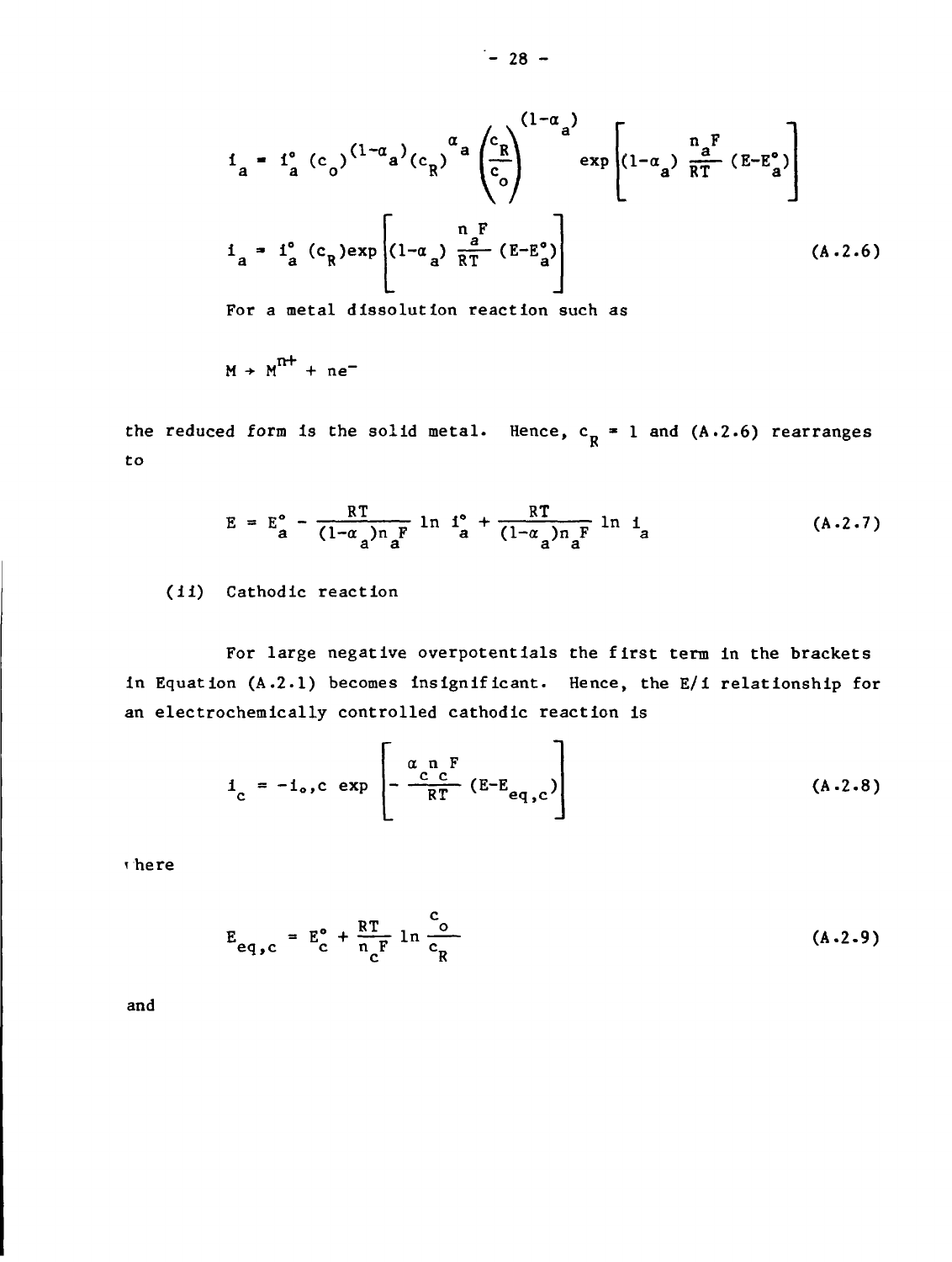$$
i_{\sigma, c} = i_c^{\circ} (c_o)^{(1-\alpha_c)} (c_R)^{\alpha_c}
$$
 (A.2.10)

**Substituting (A.2.9) and (A.2.10) into (A.2.8) gives**

$$
i_{c} = -i_{c}^{o} (c_{o})^{(1-\alpha_{c})} (c_{R})^{\alpha_{c}} \left(\frac{c_{o}}{c_{R}}\right)^{\alpha_{c}} \exp\left[-\frac{\alpha_{c}n_{c}F}{RT} (E-E_{c}^{o})\right]
$$
  

$$
i_{c} = -i_{c}^{o} c_{o} \exp\left[-\frac{\alpha_{c}n_{c}F}{RT} (E-E_{c}^{o})\right]
$$
 (A.2.11)

Using the notation in the text  $(c_{ox}^{\infty}$  instead of  $c_{o}$ ), Equation (A.2.11) rearranges to give

 $\hat{\mathbf{v}}$ 

$$
E = E_c^{\circ} + \frac{RT}{\alpha_c n_c^F} \ln I_c^{\circ} + \frac{RT}{\alpha_c n_c^F} \ln c_{ox}^{\circ} - \frac{RT}{\alpha_c n_c^F} \ln |I_c| \qquad (A.2.12)
$$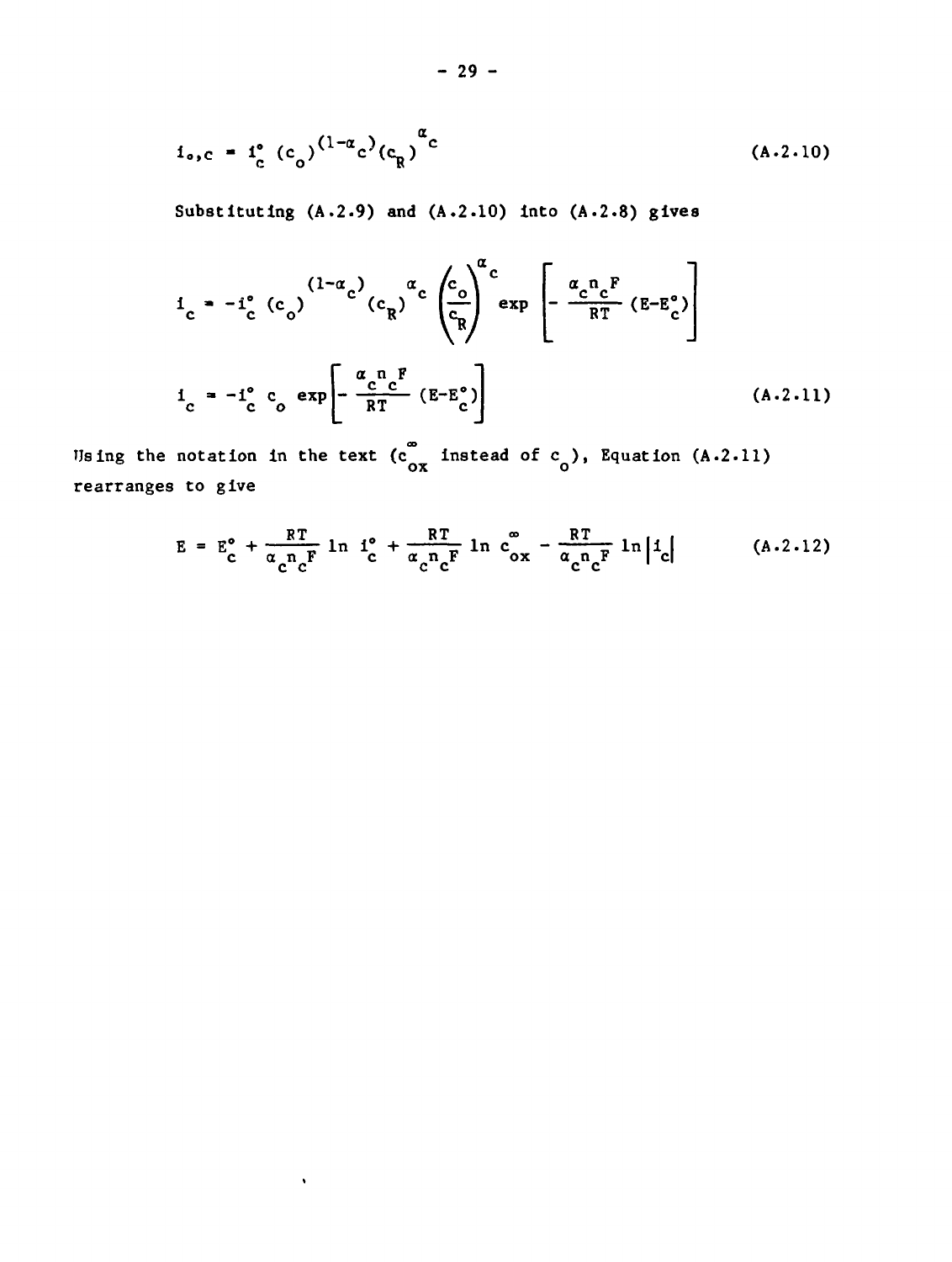### APPENDIX B

# B.I CASE 1: ANODIC REACTION SOLUTION TRANSPORT CONTROL; CATHODIC REACTION SOLUTION TRANSPORT CONTROL

The anodic half-reaction is described by

$$
E = E_a^o - \frac{RT}{n_a^F} \ln (0.62n_a^F D_m^{2/3} v^{-1/6} \omega^{1/2}) + \frac{RT}{n_a^F} \ln i_a
$$
 (A.1.11)

The cathodic half-reaction is described by

$$
i_{\rm c} = -0.62 n_{\rm c} \, \text{FD}_{\rm ox}^{2/3} v^{-1/6} \omega^{1/2} c_{\rm ox}^{\infty} \tag{A.1.12}
$$

so that

$$
\ln |i_c| = \ln (0.62 n_c F_{ox}^{2/3} v^{-1/6}) + 1/2 \ln \omega + \ln c_{ox}^2
$$
 (B.1.1)

At E = E<sub>CORR</sub>, 
$$
\ln i_a = \ln |i_c|
$$
  
Substituting (B.1.1) in (A.1.11) at E = E<sub>conp</sub> gives

$$
E_{CORR} = E_a^{\circ} - \frac{RT}{n_aF} \ln (0.62n_aF_{m}^{2/3}v^{-1/6}\omega^{1/2}) + \frac{RT}{n_aF} \ln (0.62n_cF_{ox}^{2/3}v^{-1/6})
$$

$$
+\frac{RT}{2n_{a}F} \ln \omega + \frac{RT}{n_{a}F} \ln c_{ox}^{\infty}
$$
  

$$
E_{CORR} = E_{a}^{\circ} + \frac{RT}{n_{a}F} \ln \left( \frac{n_{c}D_{ox}^{2/3}}{n_{a}D_{m}^{2/3}} \right) + \frac{RT}{n_{a}F} \ln c_{ox}^{\infty}
$$
 (B-1.2)

**CORP.**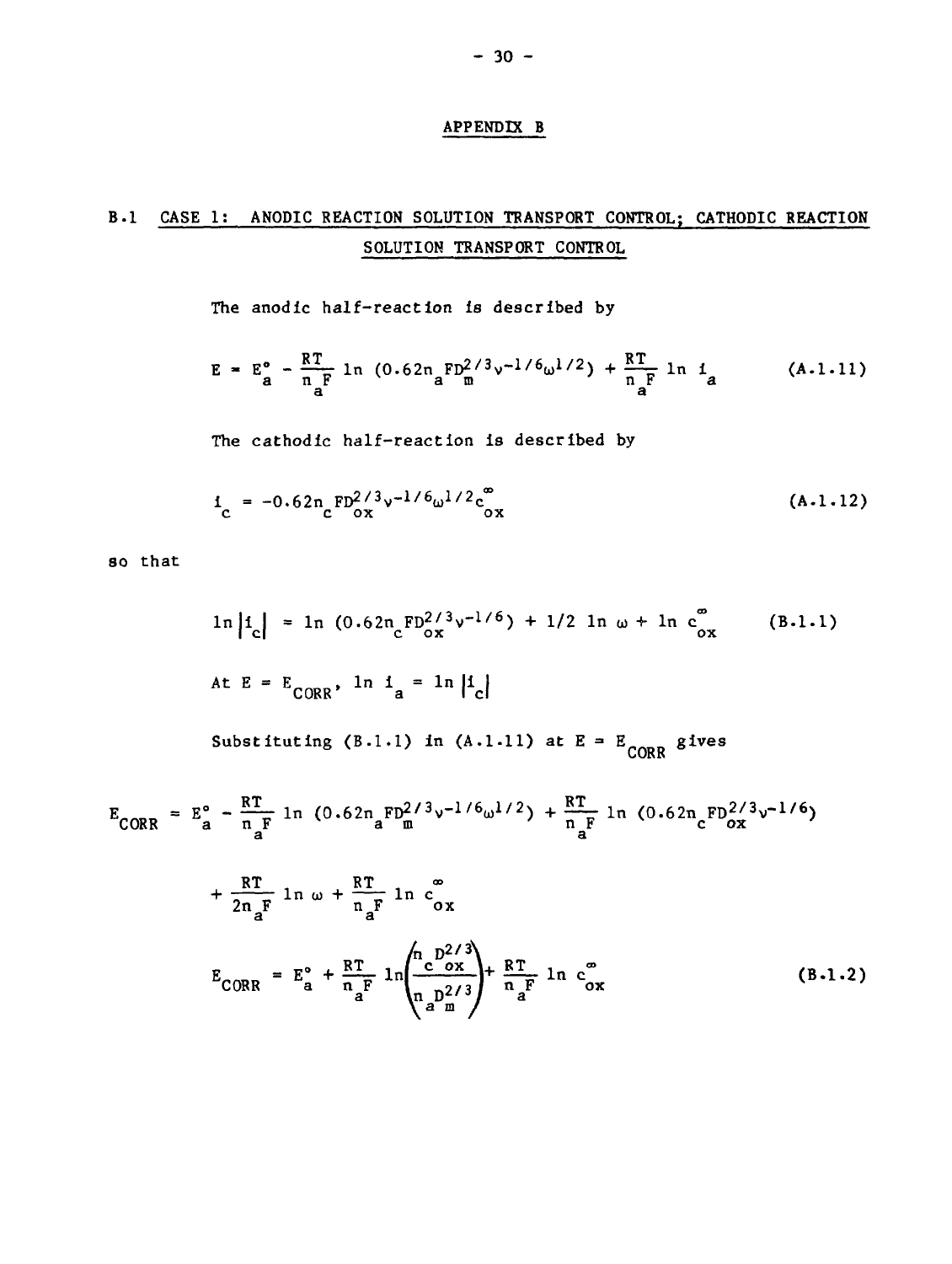# B.2 CASE 2: ANODIC REACTION SOLUTION TRANSPORT CONTROL; CATHODIC REACTION MEMBRANE TRANSPORT CONTROL

**The anodic half-reaction Is given by**

$$
E = E_a^o - \frac{RT}{n_a^F} \ln (0.62n_a F_m^{2/3}v^{-1/6}\omega^{1/2}) + \frac{RT}{n_a^F} \ln i_a
$$
 (A.1.11)

The cathodic half-reaction is described by

$$
1_c = -\frac{n_c F K_{ox} D_{ox} c_{ox}^{\circ}}{x_B} \tag{A.1.16}
$$

so that

 $\alpha$ 

$$
\ln |i_{\rm c}| = \ln (\mathfrak{n}_{\rm c} F K_{\rm ox} \overline{D}_{\rm ox} \overline{C}_{\rm ox}^{\rm w}) - \ln x_{\rm B}
$$
 (B.2.1)

At E =  $E_{CORR}$ , ln i = ln |i | Substituting (B.2.1) in (A.1.11) give

$$
E_{CORR} = E_{a}^{o} - \frac{RT}{n_{a}F} \ln (0.62n_{a}FD_{a}^{2/3}v^{-1/6}\omega^{1/2})
$$
  
+  $\frac{RT}{n_{a}F} \ln (n_{c}FK_{ox}D_{ox}c_{ox}^{o}) - \frac{RT}{n_{a}F} \ln x_{B}$   

$$
E_{CORR} = E_{a}^{o} - \frac{RT}{n_{a}F} \ln \left\{ \frac{0.62n_{a}D_{a}^{2/3}v^{-1/6}}{n_{c}K_{ox}D_{ox}} \right\} + \frac{RT}{n_{a}F} \left\{ \ln c_{ox}^{o} - \frac{1}{2} \ln \omega - \ln x_{B} \right\}
$$
  
(B.2.2)

 $\ddot{\cdot}$ 

 $\ddot{\phantom{1}}$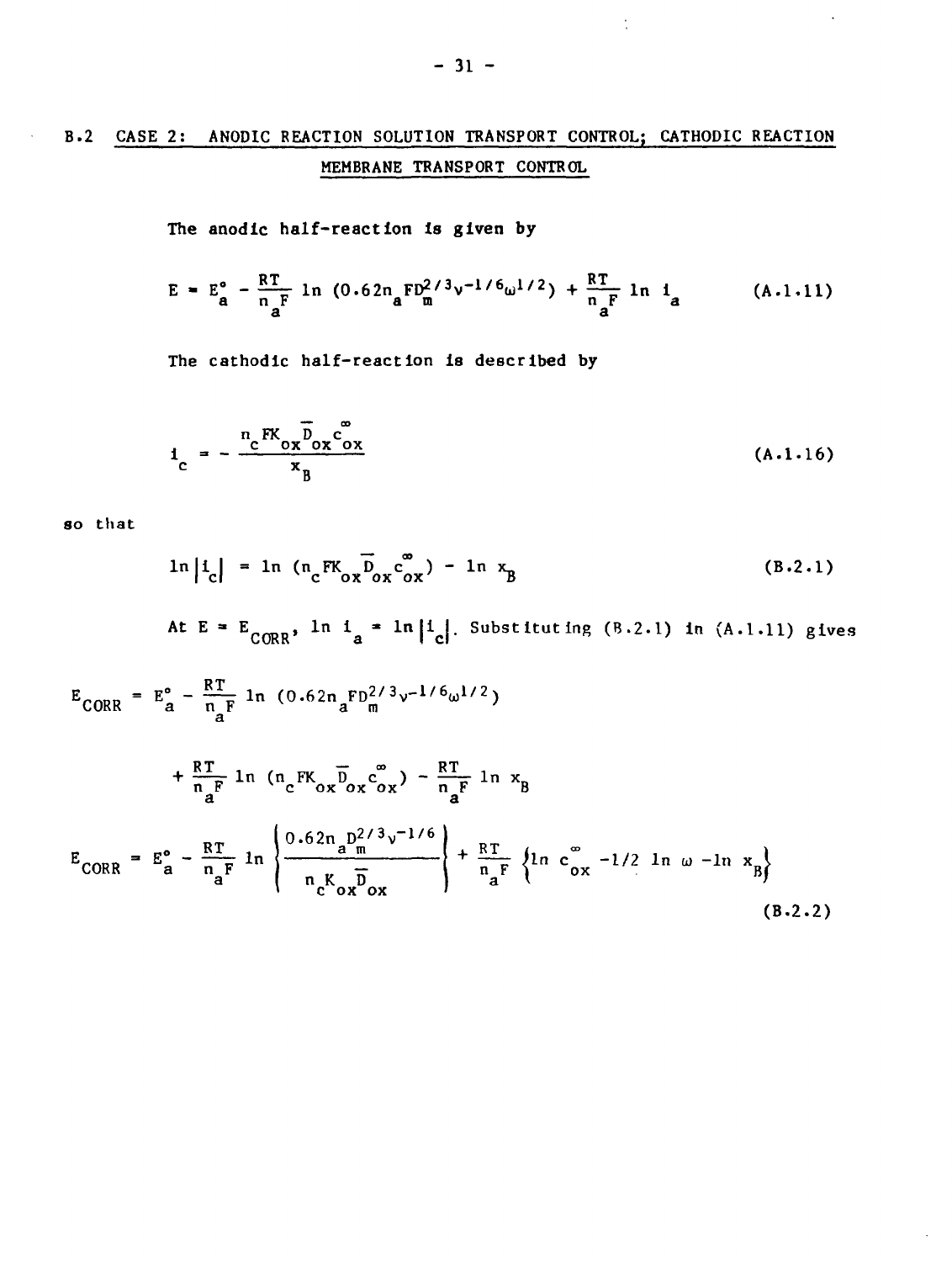# **B . 3 CASE 3 ; ANODIC REACTION SOLUTION TRANSPORT CONTROL; CATHOD1C REACTION ELECTROCHEMICAL CONTROL**

**The expression for the anodic half-reaction is**

$$
E = E_a^o - \frac{RT}{n_a^F} \ln (0.62n_a^F D_a^{2/3} v^{-1/6} \omega^{1/2}) + \frac{RT}{n_a^F} \ln i_a \qquad (A.1.11)
$$

**and for the cathodlc reaction**

 $\mathcal{L}_{\mathcal{A}}$ 

**give s**

$$
E = E_c^{\circ} + \frac{RT}{\alpha_c n_c F} \ln c_{ox}^{\circ} + \frac{RT}{\alpha_c n_c F} \ln i_c^{\circ} - \frac{RT}{\alpha_c n_c F} \ln |i_c| \qquad (A.2.12)
$$

At  $E = E_{CORR}$ ,  $\ln i_a = \ln |i_c|$ , so combining (A.1.11) and (A.2.12)

$$
E_{CORR} = E_{a}^{o} - \frac{RT}{n_{a}F} \ln (0.62n_{a}FD_{m}^{2/3}v^{-1/6}\omega^{1/2})
$$
  
+  $\frac{RT}{n_{a}F} \frac{\alpha_{c}n_{c}F}{RT} \left\{ E_{c}^{o} - E_{CORR} + \frac{RT}{\alpha_{c}n_{c}F} \ln c_{ox}^{\infty} + \frac{RT}{\alpha_{c}n_{c}F} \ln 10 \right\}$  (B.3.1)  

$$
E_{CORR} \left\{ 1 + \frac{\alpha_{c}n_{c}}{n_{a}} \right\} = E_{a}^{o} + \frac{\alpha_{c}n_{c}}{n_{a}F} E_{c}^{o} - \frac{RT}{n_{a}F} \ln (0.62n_{a}FD_{m}^{2/3}v^{-1/6})
$$
  
+  $\frac{RT}{n_{a}F} \ln 10 \Bigg|_{c}^{o} - \frac{RT}{2n_{a}F} \ln \omega + \frac{RT}{n_{a}F} \ln c_{ox}^{\infty}$   

$$
E_{CORR} = \left\{ \frac{1}{n_{a} + \alpha_{c}n_{c}} \right\} \left\{ n_{a}E_{a}^{o} + \alpha_{c}n_{c}E_{c}^{o} - \frac{RT}{F} \ln (0.62n_{a}FD_{m}^{2/3}v^{-1/6}) + \frac{RT}{F} \ln 10 \Bigg|_{c}^{o} - \frac{RT}{2F} \ln \omega + \frac{RT}{F} \ln c_{ox}^{\infty} \right\}
$$
(B.3.2)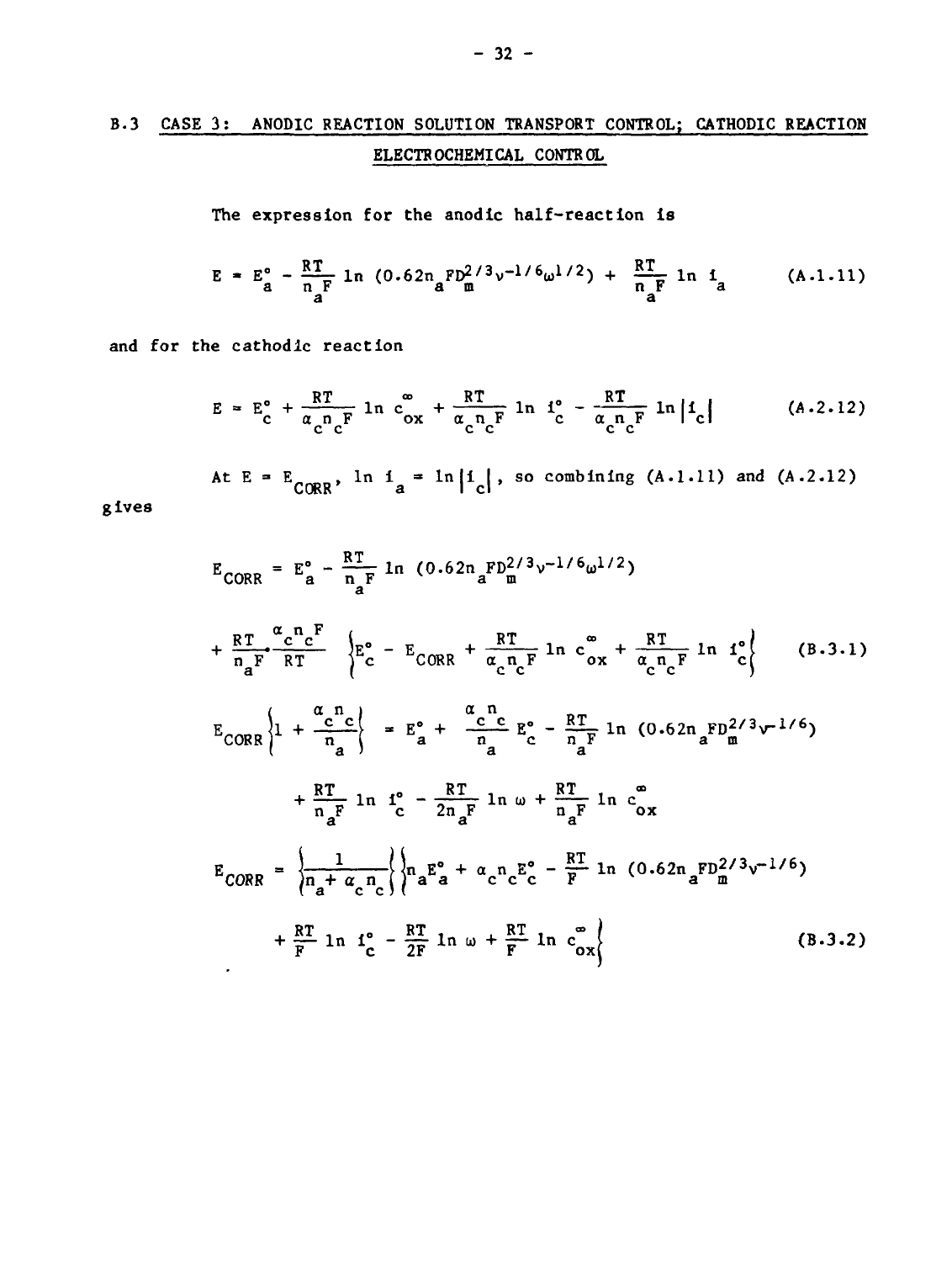# B.4 CASE 4: ANODIC REACTION MEMBRANE TRANSPORT CONTROL; CATHODIC REACTION SOLUTION TRANSPORT CONTROL

The anodic reaction is given by

$$
E = E_a^{\circ} + \frac{RT}{n_a^F} \ln 1_a - \frac{RT}{n_a^F} \ln (n_a^F K_a \overline{D}_a) + \frac{RT}{n_a^F} \ln x_B
$$
 (A.1.15)

and the cathodic reaction is given by

$$
i_{\rm c} = -0.62 n_{\rm c} \frac{\rm FD^2/3}{\rm oz} v^{-1/6} \omega^{1/2} c_{\rm ox}^{\rm c}
$$
 (A.1.12)

so that

$$
\ln |i_c| = \ln (0.62 n_c F_{ox}^{2/3} v^{-1/6} \omega^{1/2} c_{ox}^{\circ})
$$
 (B.4.1)

At  $E = E_{CORR}$ ,  $\ln 1_a = \ln |1_c|$ , so substituting (B.4.1) in (A.1.15)

gives

$$
E_{CORR} = E_a^{\circ} - \frac{RT}{n_a^F} \ln (n_a^F K_m \overline{D}_m) + \frac{RT}{n_a^F} \ln x_B
$$
  
+  $\frac{RT}{n_a^F} \ln (0.62 n_c^F D_{ox}^{2/3} v^{-1/6}) + \frac{RT}{2n_a^F} \ln \omega + \frac{RT}{n_a^F} \ln c_{ox}^{\circ}$   

$$
E_{CORR} = E_a^{\circ} + \frac{RT}{n_a^F} \ln \left( \frac{0.62 n_c^F D_{ox}^{2/3} v^{-1/6}}{n_a^F K_m \overline{D}_m} \right) + \frac{RT}{n_a^F} \left\{ \ln x_B + \ln c_{ox}^{\circ} + \frac{1}{2} \ln \omega \right\}
$$
  
(B.4.2)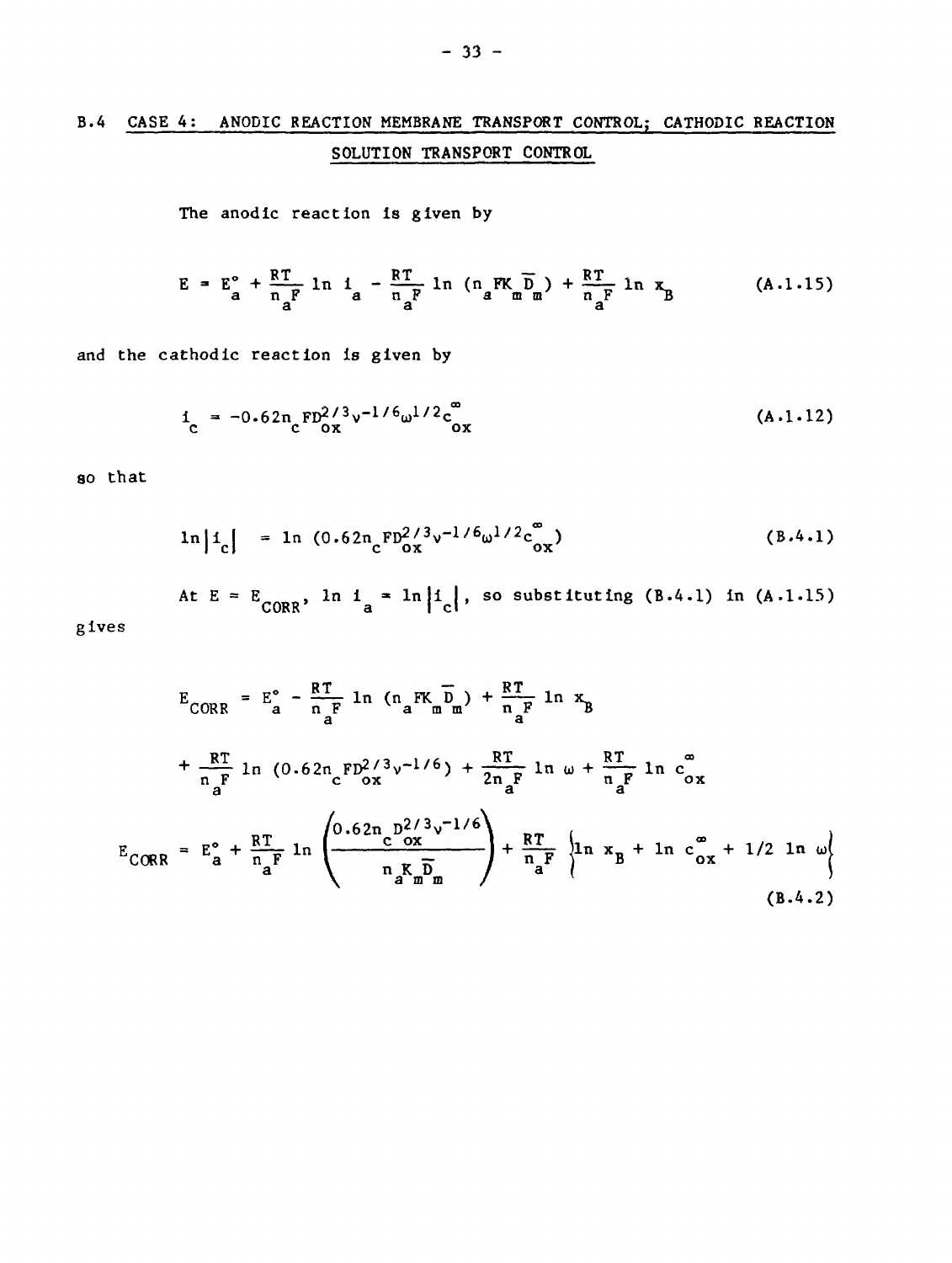### B.5 CASE 5: ANODIC REACTION MEMBRANE TRANSPORT CONTROL; CATHODIC REACTION MEMBRANE TRANSPORT CONTROL

The anodic reaction is given by

$$
E = E_a^o + \frac{RT}{n_aF} \ln i_a - \frac{RT}{n_aF} \ln (n_aFK_m \overline{D}_m) + \frac{RT}{n_aF} \ln x_B
$$
 (A.1.15)

and the cathodic reaction is given by

$$
i_{\rm c} = -\frac{n_{\rm c} F K_{\rm ox} D_{\rm ox} c_{\rm ox}^{\rm g}}{x_{\rm B}}
$$
 (A.1.16)

so that

$$
\ln |i_c| = \ln (\ln_c \text{FK}_{ox} \overline{D}_{ox} c_{ox}^{\circ}) - \ln x_B
$$
 (B.5.1)

At  $E = E_{CORR}$ ,  $\ln 1_a = \ln |1_c|$ , so substituting (B.5.1) in (A.1.15)

$$
E_{CORR} = E_a^{\circ} - \frac{RT}{n_aF} \ln (n_aFK_mD_m) + \frac{RT}{n_aF} \ln x_B + \frac{RT}{n_aF} \ln (n_cFK_{ox}D_{ox})
$$
  
+ 
$$
\frac{RT}{n_aF} \ln c_{ox}^{\circ} - \frac{RT}{n_aF} \ln x_B
$$
  

$$
E_{CORR} = E_a^{\circ} + \frac{RT}{n_aF} \ln \left( \frac{n_cK_{ox}D_m}{n_aK_{m}D} \right) + \frac{RT}{n_aF} \ln c_{ox}^{\circ}
$$
 (B.5.2)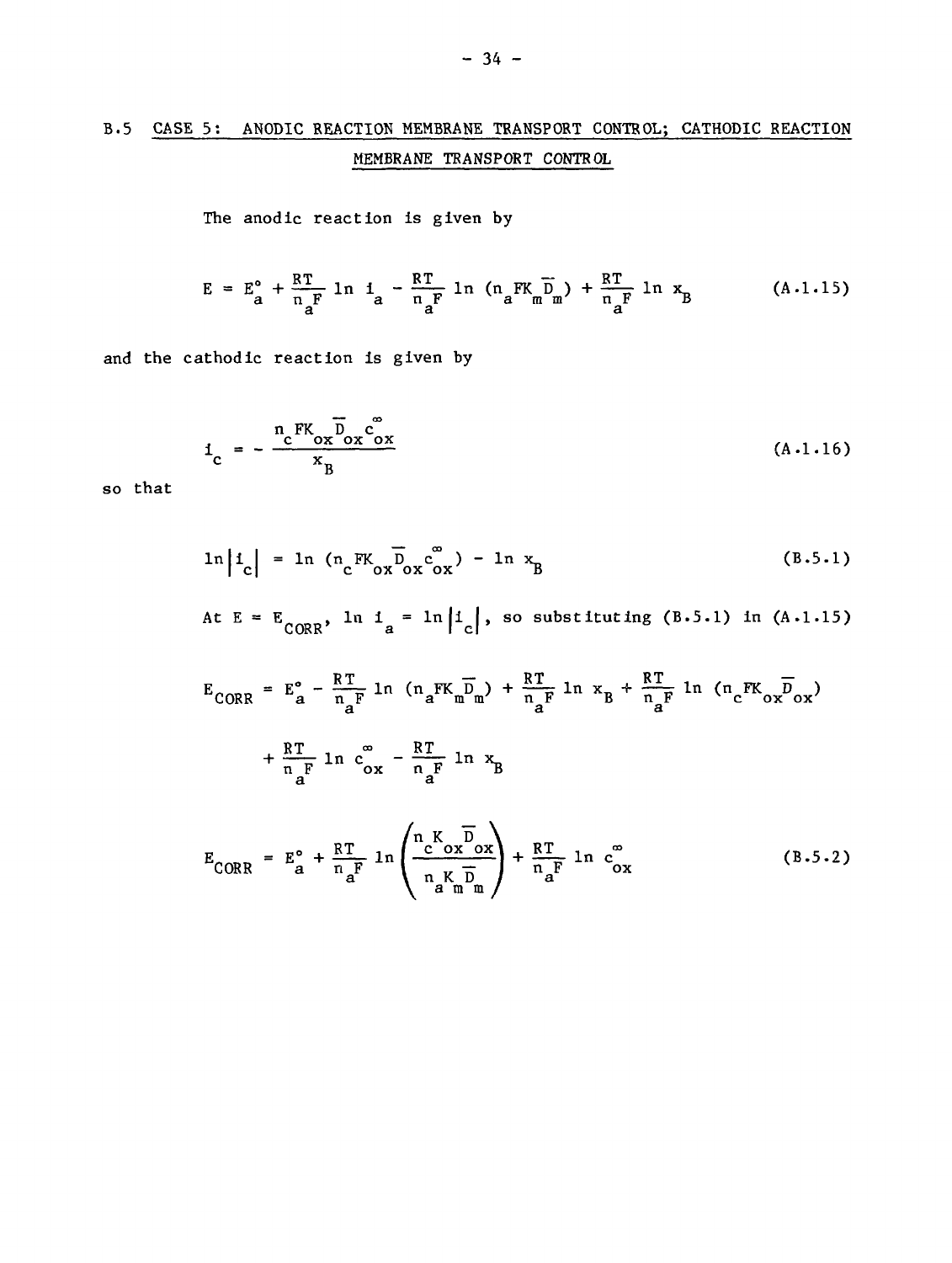# B.6 CASE 6: ANODIC REACTION MEMBRANE TRANSPORT CONTROL; CATHODIC REACTION ELECTROCHEMICAL CONTROL

The anodic reaction is described by

$$
E = E_a^{\circ} + \frac{RT}{n_a^F} \ln t_a - \frac{RT}{n_a^F} \ln (n_a^{\text{FK}} \overline{n}_m^{\text{D}}) + \frac{RT}{n_a^F} \ln x_B \qquad (A.1.15)
$$

The cathodic reaction is given by

$$
E = E_c^{\circ} + \frac{RT}{\alpha_c^n c^F} \ln c_{ox}^{\circ} + \frac{RT}{\alpha_c^n c^F} \ln f_c^{\circ} - \frac{RT}{\alpha_c^n c^F} \ln |f_c| \qquad (A.2.12)
$$

At  $E = E_{CORR}$ , ln  $i_a = \ln |i_c|$ , so substituting (A.2.12) in (A.1.15)

give s

$$
E_{CORR} = E_a^{\circ} - \frac{RT}{n_aF} \ln (n_aFK_m\overline{D}_m) + \frac{RT}{n_aF} \ln x_B
$$
  
+ 
$$
\frac{RT}{n_aF} \frac{\alpha_c n_cF}{RT} \left\{ E_c^{\circ} - E_{CORR} + \frac{RT}{\alpha_c n_cF} \ln c_{ox}^{\circ} + \frac{RT}{\alpha_c n_cF} \ln t_c^{\circ} \right\}
$$
 (B.6.1)  

$$
E_{CORR} \left\{ 1 + \frac{\alpha_c n_c}{n_a} \right\} = E_a^{\circ} + \frac{\alpha_c n_c}{n_a} E_c^{\circ} - \frac{RT}{n_aF} \ln (n_aFK_m\overline{D}_m)
$$
  
+ 
$$
\frac{RT}{n_aF} \ln i_c^{\circ} + \frac{RT}{n_aF} \ln x_B + \frac{RT}{n_aF} \ln c_{ox}^{\circ}
$$
  

$$
E_{CORR} = \left\{ \frac{1}{n_a + \alpha_c n_c} \right\} \left\{ n_aE_a^{\circ} + \alpha_c n_cE_c^{\circ} - \frac{RT}{F} \ln (n_aFK_m\overline{D}_m) + \frac{RT}{F} \ln i_c^{\circ} + \frac{RT}{F} \ln x_B + \frac{RT}{F} \ln c_{ox}^{\circ} \right\}
$$
 (B.6.2)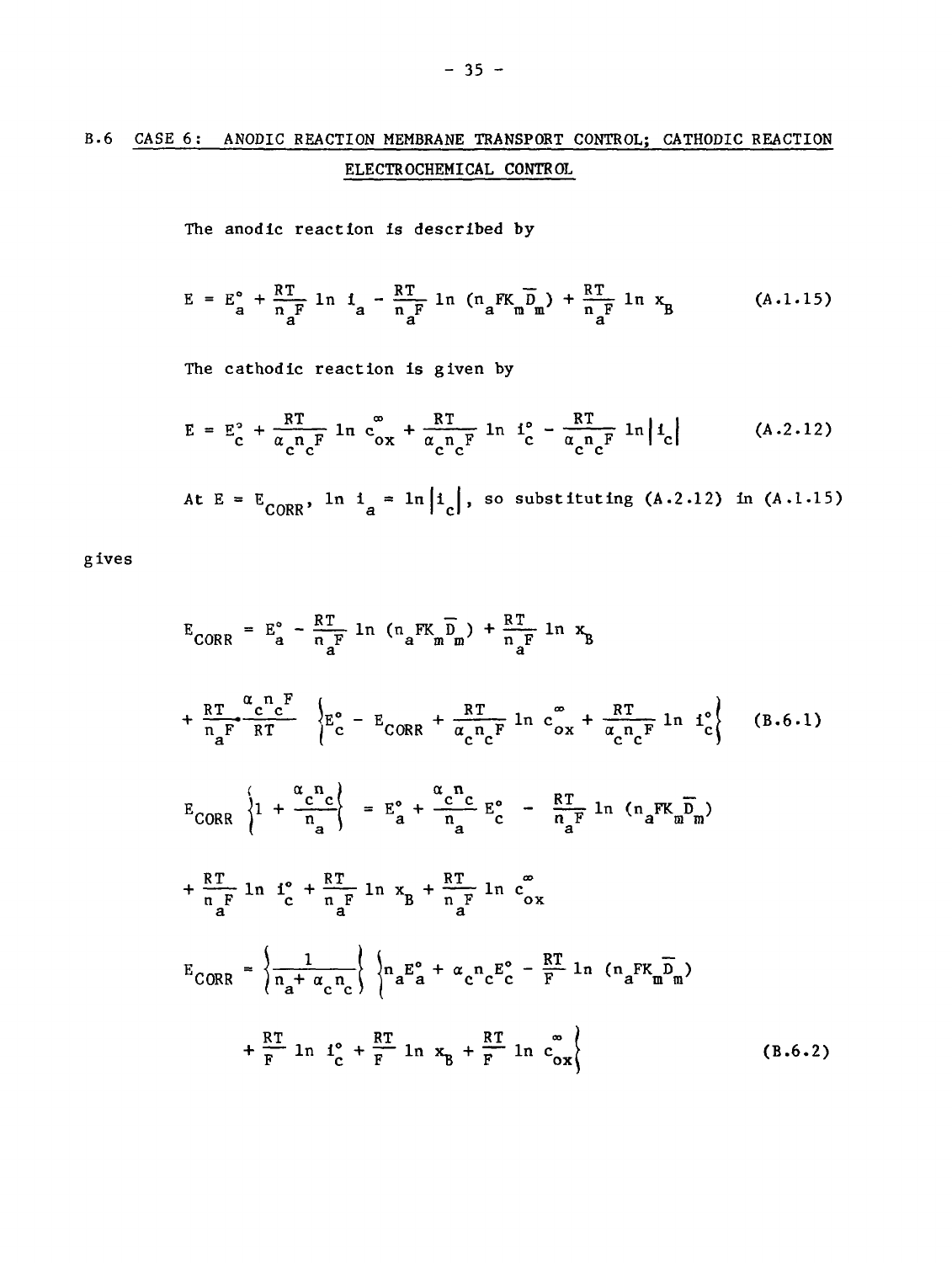# **B.7 CASE 7; ANODIC REACTION ELECTROCHEMICAL CONTROL; CATHODIC REACTION SOLUTION TRANSPORT CONTROL**

**The anodic half-reaction is described by**

$$
E = E_a^o - \frac{RT}{(1-\alpha_a)n_a^P} \ln I_a^o + \frac{RT}{(1-\alpha_a)n_a^F} \ln I_a
$$
 (A.2.7)

and the cathodic reaction by

$$
i_{\rm c} = -0.62 n_{\rm c} {\rm F} D_{\rm ox}^{2/3} v^{-1/6} \omega^{1/2} c_{\rm ox}^{\infty}
$$
 (A.1.12)

**30 that**

$$
\ln |i_c| = \ln (0.62 n_c F D_{ox}^{2/3} v^{-1/6}) + 1/2 \ln \omega + \ln c_{ox}^{2}
$$
 (B.7.1)

At  $E = E_{conn}$ ,  $\ln 1 = \ln |1|$ , so substituting (B.7.1) in (A.2.7) **CORR a I c |**

**gives**

$$
E_{CORR} = E_a^{\circ} - \frac{RT}{(1-\alpha_a)n_a^F} \ln \frac{1^{\circ}}{a} + \frac{RT}{(1-\alpha_a)n_a^F} \left\{ \ln (0.62n_c F D_c^{2/3} v^{-1/6}) + 1/2 \ln \omega + \ln c_{ox}^{\circ} \right\}
$$
  
\n
$$
= E_a^{\circ} - \frac{RT}{(1-\alpha_a)n_a^F} \ln \frac{1^{\circ}}{a} + \frac{RT}{(1-\alpha_a)n_a^F} \ln (0.62n_c F D_{ox}^{2/3} v^{-1/6}) + \frac{RT}{2(1-\alpha_a)n_a^F} \ln \omega + \frac{RT}{(1-\alpha_a)n_a^F} \ln c_{ox}^{\circ}
$$
 (B.7.2)

## **B.8 CASE 8: ANODIC REACTION ELECTROCHEMICAL CONTROL; CATHODIC REACTION MEMBRANE TRANSPORT CONTROL**

**Equation (A.2.7 ) describe s the anodic process**

$$
E = E_a^{\circ} - \frac{RT}{(1-\alpha_a)n_a^F} \ln i_a^{\circ} + \frac{RT}{(1-\alpha_a)n_a^F} \ln i_a
$$
 (A.2.7)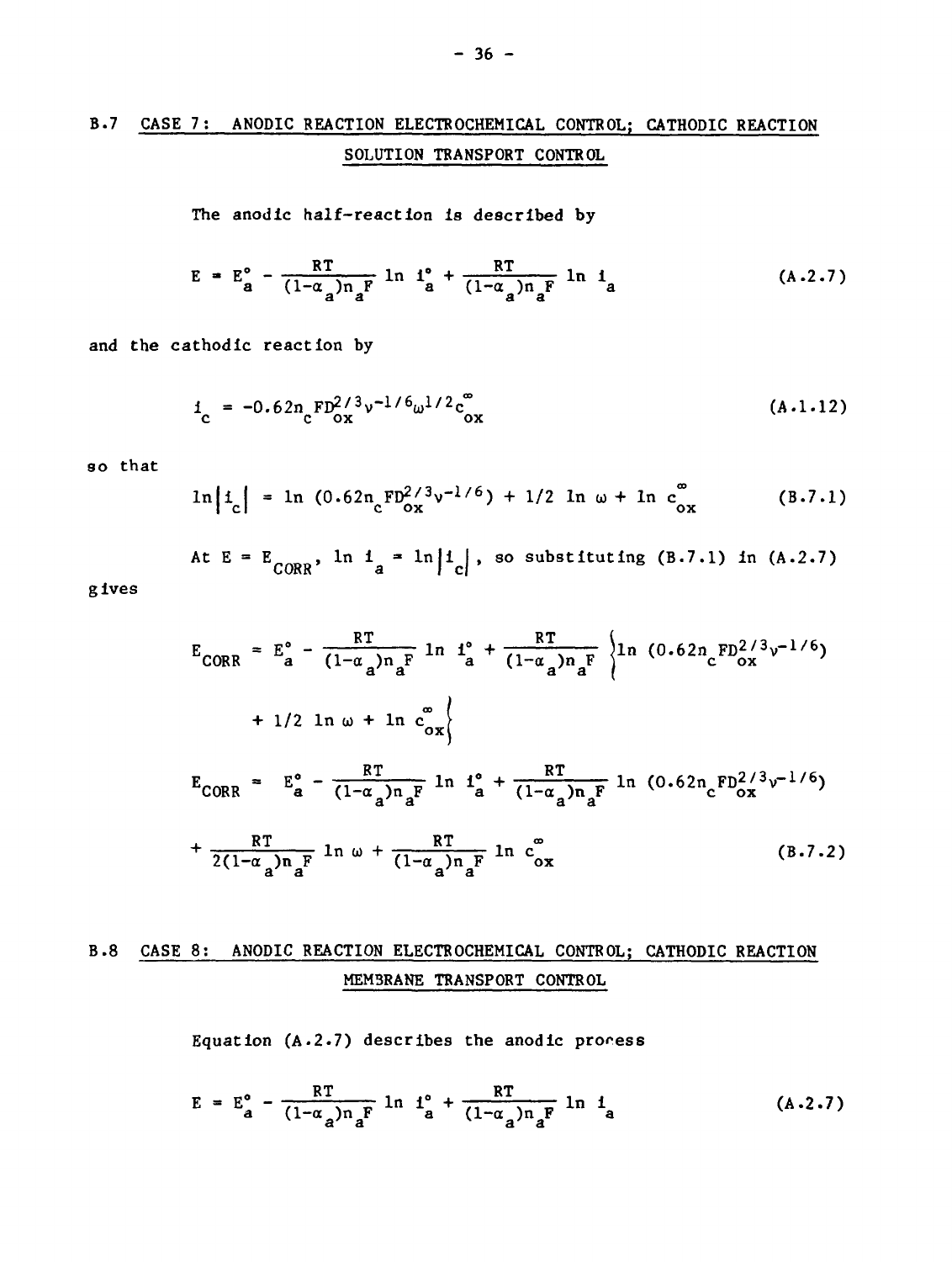For the cathodlc reaction

$$
i_{c} = -\frac{n_{c}FK_{ox} \overline{b}_{ox} c_{ox}^{\circ}}{x_{R}}
$$
 (A.1.16)

 $\frac{1}{2}$ 

so that

$$
\ln |i_c| = \ln (\mathfrak{n}_c F K_{ox} \overline{D}_{ox}) + \ln c_{ox}^{\circ} - \ln x_B
$$
 (B.8.1)

At E =  $E_{comp}$ , ln i = ln|i and substituting (B.8.1) in (A.2.7) **L/OKR 3 | C|**

gives

$$
E_{CORR} = E_{a}^{o} - \frac{RT}{(1-\alpha_{a})n_{a}^{F}} \ln I_{a}^{o} + \frac{RT}{(1-\alpha_{a})n_{a}^{F}} \ln (n_{c}FK_{ox}\overline{D}_{ox}) + \frac{RT}{(1-\alpha_{a})n_{a}^{F}} \ln C_{ox}^{o} - \frac{RT}{(1-\alpha_{a})n_{a}^{F}} \ln x_{B}
$$
 (B.8.2)

# B.9 CASE 9: ANODIC REACTION ELECTROCHEMICAL CONTROL; CATHODIC REACTION ELECTROCHEMICAL CONTROL

The anodic E/i relationship is

$$
E = E_a^{\circ} - \frac{RT}{(1-\alpha_a)n_a^F} \ln i_a^{\circ} + \frac{RT}{(1-\alpha_a)n_a^F} \ln i_a
$$
 (A.2.7)

and the cathodic E/i relationship is

$$
E = E_c^{\circ} + \frac{RT}{\alpha_c^n c^F} \ln c_{ox}^{\circ} + \frac{RT}{\alpha_c^n c^F} \ln i_c^{\circ} - \frac{RT}{\alpha_c^n c^F} \ln |i_c| \qquad (A.2.12)
$$

 $\bar{\star}$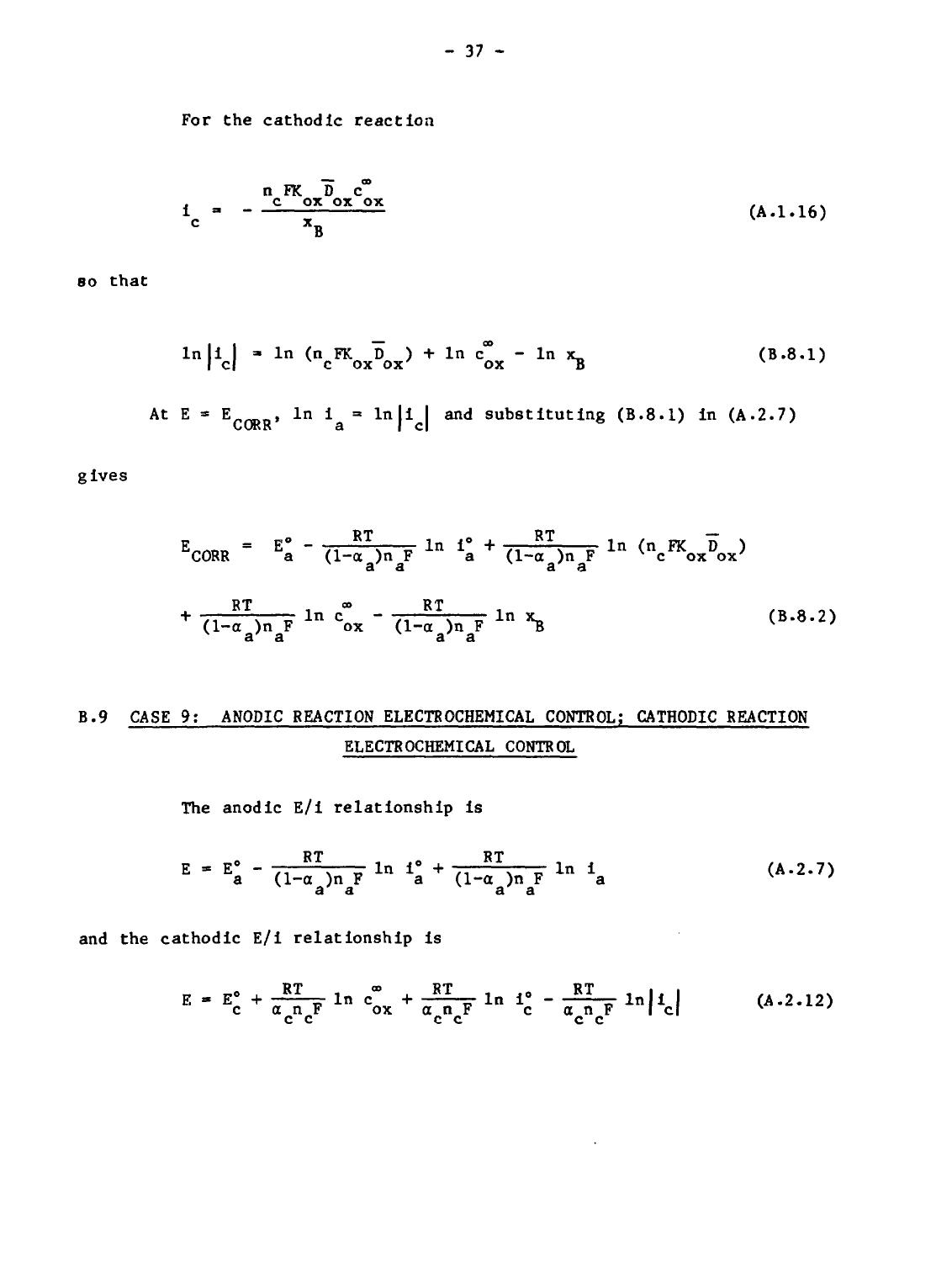At E =  $E_{CORR}$ , ln i = ln i |i | and substituting (A.2.12) in (A.2.7) **v** UK**<sup>2</sup> UK** 

$$
E_{CORR} = E_a^{\circ} - \frac{RT}{(1-\alpha_a)n_aF} \ln i_a^{\circ}
$$
  
+ 
$$
\frac{RT}{(1-\alpha_a)n_aF} \frac{\alpha_c n_c}{RT} \left\{ E_c^{\circ} - E_{CORR} + \frac{RT}{\alpha_c n_cF} \ln c_{ox}^{\circ} + \frac{RT}{\alpha_c n_cF} \ln i_c^{\circ} \right\}
$$
  

$$
E_{CORR} \left\{ 1 + \frac{\alpha_c n_c}{(1-\alpha_a)n_a} \right\} = E_a^{\circ} + \frac{\alpha_c n_c}{(1-\alpha_a)n_a} E_c^{\circ}
$$
  
+ 
$$
\frac{RT}{(1-\alpha_a)n_aF} \left\{ \ln c_{ox}^{\circ} + \ln i_c^{\circ} - \ln i_a^{\circ} \right\}
$$
  

$$
E_{CORR} = \left\{ \frac{1}{(1-\alpha_a)n_a + \alpha_c n_c} \right\} \left\{ (1-\alpha_a)n_a E_a^{\circ} + \alpha_c n_c E_c^{\circ} + \frac{RT}{F} \ln \left( \frac{i_c^{\circ}}{i_a^{\circ}} \right) + \frac{RT}{F} \ln c_{ox}^{\circ} \right\}
$$
  
(B.9.1)

gives

 $\sim 10^{11}$  km s  $^{-1}$